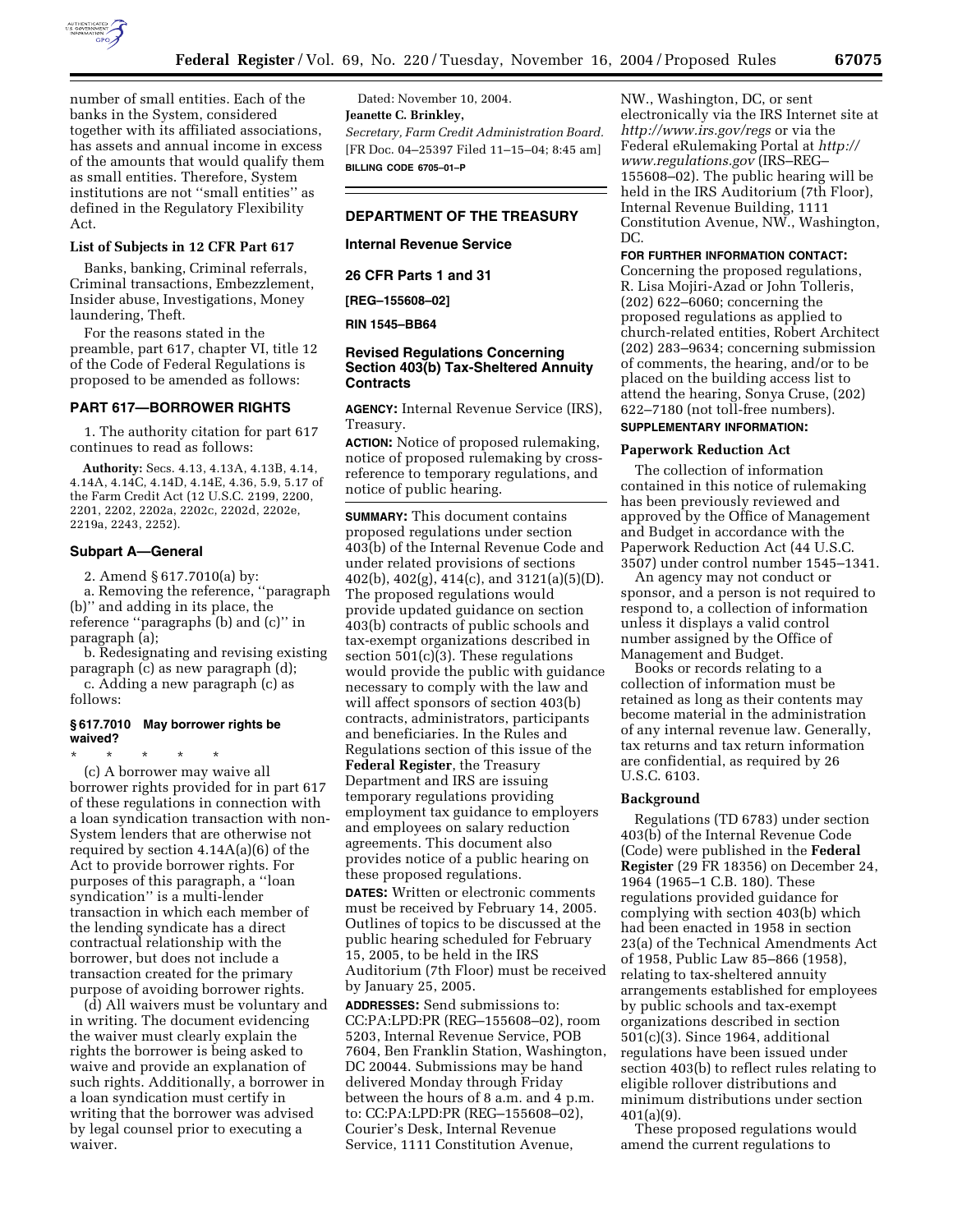conform them to the numerous amendments made to section 403(b) by subsequent legislation, including section 1022(e) of the Employee Retirement Income Security Act of 1974 (ERISA) (88 Stat. 829), Public Law 93– 406; section 251 of the Tax Equity and Fiscal Responsibility Act of 1982 (TEFRA) (96 Stat. 324,529), Public Law 97–248; section 1120 of the Tax Reform Act of 1986 (TRA '86) (100 Stat. 2085, 2463), Public Law 99–514; section 1450(a) of the Small Business Job Protection Act of 1996 (SBJPA) (110 Stat. 1755, 1814), Public Law 104–188; and sections 632, 646, and 647 of the Economic Growth and Tax Relief Reconciliation Act of 2001 (EGTRRA) (115 Stat. 38, 113, 126, 127), Public Law 107–16.

### **Explanation of Provisions**

#### *Overview*

The purposes of these proposed regulations are to update the current regulations under section 403(b) to delete provisions that no longer have legal effect due to changes in law, to include in the regulations a number of items of interpretive guidance that have been issued under section 403(b) since the 1964 regulations, $1$  and generally to reflect the numerous legal changes that have been made in section 403(b). A major effect of the legal changes in section 403(b) has been to diminish the extent to which the rules governing section 403(b) plans differ from the rules governing other arrangements that include salary reduction contributions, *i.e.*, section 401(k) plans and section 457(b) plans for State and local governmental entities. Thus, these regulations will reflect the increasing similarity among these arrangements.

Since the existing regulations were issued in 1964, a number of revenue rulings and other guidance under section 403(b) have become outdated as a result of changes in law. In addition, as a result of the inclusion in these proposed regulations of much of the guidance that the IRS has issued regarding section 403(b), it is anticipated that these regulations, when finalized, will supersede a number of revenue rulings and notices that have been issued under section 403(b). Thus, the IRS anticipates taking action to obsolete many revenue rulings, notices, and other guidance under section 403(b)

when these regulations are issued in final form.2 However, the positions taken in certain rulings and other outstanding guidance are expected to be retained. For example, it is intended that a revenue ruling will be issued that substantially replicates and consolidates the existing rules 3 for determining when employees are performing services for a public school.<sup>4</sup>

The existing regulations include special rules for determining the amount of the contributions made for an employee under a defined benefit plan, based on the employee's pension under the plan. These rules are generally no longer applicable for section 403(b) because the limitations on contributions to a section 403(b) contract are no longer coordinated with accruals under a defined benefit plan. (*See also* the discussion of defined benefit plans below under the heading *Miscellaneous Provisions*.) However, the rules for determining the amount of contributions made for an employee under a defined benefit plan in the existing regulations under section 403(b) are also used for purposes of section 402(b) (relating to nonqualified plans funded through trusts) and, accordingly, these rules are proposed to be deleted from the regulations under section 403(b). New proposed regulations under section 402(b) would authorize the Commissioner to issue guidance for determining the amount of the contributions made for an employee

 $^2\mathrm{It}$  is expected that the following guidance is outdated, or will be superseded, when these regulations are issued in final form: Rev. Rul. 64– 333. 1964–2 C.B. 114; Rev. Rul. 65–200, 1965–2 C.B. 141; Rev. Rul. 66–254, 1966–2 C.B. 125; Rev. Rul. 66–312, 1966–2 C.B. 127; Rev. Rul. 67–78, 1967–1 C.B. 94; Rev. Rul. 67–69, 1967–1 C.B. 93; Rev. Rul. 67–361, 1967–2 C.B. 153; Rev. Rul. 67– 387, 1967–2 C.B. 153; Rev. Rul. 67–388, 1967–2 C.B. 153; Rev. Rul. 68–179, 1968–1 CB 179; Rev. Rul. 68–482, 1968–2 CB 186; Rev. Rul. 68–487, 1968–2 CB 187; Rev. Rul. 68–488, 1968–2 C.B. 188; Rev. Rul. 69–629, 1969–2 C.B. 101; Rev. Rul. 70– 243, 1970–1 C.B. 107; Rev. Rul. 87–114, 1987–2 C.B. 116; Notice 89–23, 1989–1 C.B. 654; Rev. Rul. 90–24, 1990–1 C.B. 97; Notice 90–73, 1990–2 C.B. 353; Notice 92–36, 1992–2 C.B. 364; and Announcement 95–48, 1995–23 I.R.B. 13. It is expected that the following guidance will not be superseded when these regulations are issued in final form: Rev. Rul. 66–254, 1966–2 C.B. 125; Rev. Rul. 68–33, 1968–1 C.B. 175; Rev. Rul 68–58, 1968– 1 C.B. 176; Rev. Rul. 68–116, 1968–1 C.B. 177; Rev. Rul. 68–648, 1968–2 C.B. 49; Rev. Rul. 68–488, 1968–2 C.B. 188; and Rev. Rul. 69–146, 1969–1 C.B. 132. Comments are requested on whether any guidance items under section 403(b) should be added to or deleted from either of the preceding lists. See the request for comments below under the heading *Comments and Public Hearing.*

3Rev. Rul. 73–607, 1973–2 C.B. 145 and Rev. Rul. 80–139, 1980–1 C.B. 88.

4As discussed below (under the heading *Controlled Group Rules For Tax-Exempt Entities*), other guidance that may be reissued includes the controlled group safe harbor rules in paragraph  $(V)(B)(2)(b)$  of Notice 89–23.

under a defined benefit plan under section 402(b). See also the request for comments on this guidance under the heading *Comments and Public Hearing.*

The proposed regulations also include controlled group rules under section 414(c) for entities that are tax-exempt under section 501(a).

### *Exclusion for Contributions to Section 403(b) Contracts*

Section 403(b) provides an exclusion from gross income for certain contributions made by certain types of employers for their employees to specific types of funding arrangements. There are three categories of funding arrangements to which section 403(b) applies: (1) Annuity contracts (as defined in section 401(g)) issued by an insurance company; (2) custodial accounts that are invested solely in mutual funds; and (3) retirement income accounts which are only permitted for church employees. The exclusion applies only if certain general requirements are satisfied. For purposes of most of these requirements, section 403(b)(5) provides that all section 403(b) contracts purchased for an individual by an employer are treated as purchased under a single contract. Other aggregation rules apply for certain specific purposes, including the aggregation rules under section 402(g) for purposes of satisfying the limitations on elective deferrals (which apply both on an individual basis and to all contributions made by an employer) and the controlled group rules of section 414(b) and (c) for purposes of the general nondiscrimination rules and the contribution limitations of section 415 (which generally apply on an employerby-employer basis).

#### *Section 403(b) Requirements*

Section 403(b)(1)(C) requires that the contract be nonforfeitable except for the failure to pay future premiums. The proposed regulations define nonforfeitability based on the regulations under section 411(a) and clarify that if an annuity contract issued by an insurance company is purchased that would satisfy section 403(b) except for the failure to satisfy this nonforfeitability requirement, then the contract is treated as a contract to which section 403(c) applies. Section 403(c) provides that the value of a nonqualified contract is included in gross income under the rules of section 83, which generally does not occur before the employee's rights in the contract become substantially vested. Under the proposed regulations, on the date on which the employee's interest in that contract becomes nonforfeitable, the

<sup>1</sup>Since 1964, the existing regulations have been revised for certain specific changes in law, for example, regulations under section 403(b) have been issued in question and answer form to reflect changes relating to eligible rollover distributions (TD 8619, September 15, 1995) and minimum distributions under section 401(a)(9) (TD 8987, April 16, 2002).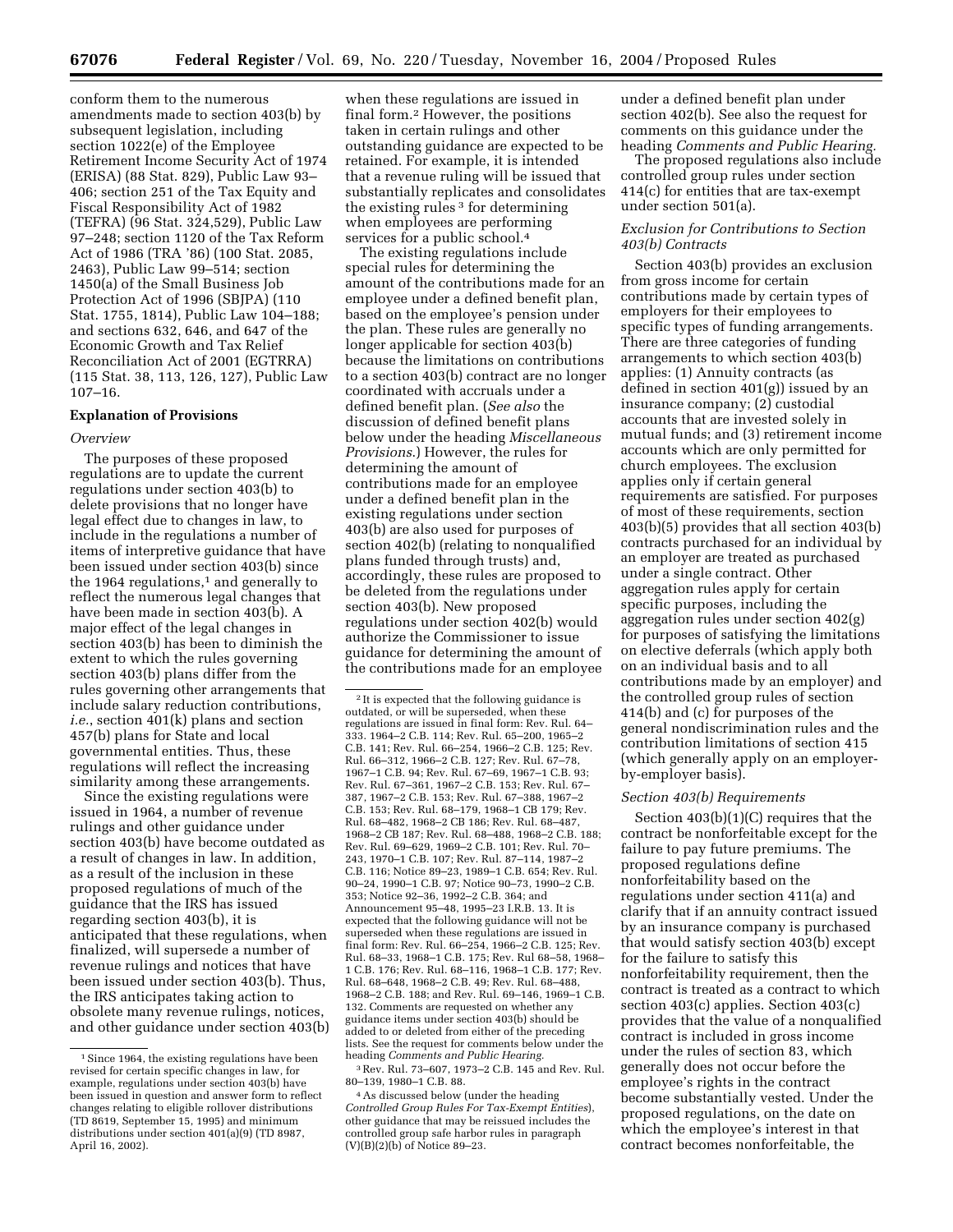contract may be treated as a section 403(b) contract if the contract has at all prior times satisfied the requirements of section 403(b) other than the nonforfeitability requirement. Solely for this purpose, if a participant's interest in a contract is only partially nonforfeitable in a year, then the portion that is nonforfeitable and the portion that fails to be nonforfeitable are bifurcated.

Section 403(b)(12) requires a section 403(b) contract to make elective deferrals available to all employees (the universal availability rule) and requires other contributions to satisfy the general nondiscrimination requirements applicable to qualified plans. These rules are discussed further below under the heading *Section 403(b) Nondiscrimination and Universal Availability Rules.*

Section 403(b)(1)(E) requires a section 403(b) contract to satisfy the requirements of section 401(a)(30) relating to limitations on elective deferrals under section 402(g)(1). The proposed regulations provide that a contract only satisfies this requirement if the contract requires all elective deferrals for an employee to satisfy section 402(g)(1), including elective deferrals for the employee under the contract and any other elective deferrals under the plan under which the contract is purchased and under all other plans, contracts, or arrangements of the employer that are subject to the limits of section 402(g). This rule is the same as the rule for section 401(k) arrangements.

A section 403(b) contract is also required to provide that it will satisfy the minimum required distribution requirements of section 401(a)(9), the incidental benefit requirements of section 401(a), and the rollover distribution rules of section 402(c).

The proposed regulations address the requirement that annual additions to the contract not exceed the applicable limitations of section 415(c) (treating contributions as annual additions). In accordance with the last sentence of section 415(a)(2), if an excess annual addition is made to a contract that otherwise satisfies the requirements of section 403(b), then the portion of the contract that includes the excess will fail to be a section 403(b) contract (and instead will be a contract to which section 403(c) applies) and the remaining portion of the contract that includes the contribution that is not in excess of the section 415 limitations is a section 403(b) contract. This rule under which only the excess annual addition is subject to section 403(c) does not apply unless, for the year of the

excess and each year thereafter, the issuer of the contract maintains separate accounts for the portion that includes the excess and for the section 403(b) portion, *i.e.*, the portion that includes the amount not in excess of the section 415 limitations.

The proposed regulations require that these conditions for the exclusion be satisfied both in form and operation in the section 403(b) contract. Because several of these requirements are based on plan documents—in particular the requirements that elective deferrals satisfy a universal availability rule and that other contributions satisfy the nondiscrimination rules applicable to qualified plans—the proposed regulations require that the contract be maintained pursuant to a plan. For this purpose, it is intended that the plan would include all of the material provisions regarding eligibility, benefits, applicable limitations, the contracts available under the plan, and the time and form under which benefit distributions would be made. This rule does not require that there be a single plan document. For example, this requirement would be satisfied by complying with the plan document rules applicable to qualified plans.

### *Interaction Between Title I of ERISA and Section 403(b) of the Code*

The Treasury Department and the IRS have consulted with the Department of Labor concerning the interaction between Title I of the Employee Retirement Income Security Act of 1974 (ERISA) and section 403(b) of the Code. The Department of Labor has advised the Treasury Department and the IRS that Title I of ERISA generally applies to "any plan, fund, or program  $*$ established or maintained by an employer or by an employee organization, or by both, to the extent that \* \* \* such plan, fund, or program \* \* \* provides retirement income to employees, or \* \* \* results in a deferral of income by employees for periods extending to the termination of covered employment or beyond.'' ERISA, section 3(2)(A). However, governmental plans and church plans are generally excluded from coverage under Title I of ERISA. See ERISA, section 4(b)(1) and (2). Therefore, section 403(b) contracts purchased or provided under a program that is either a ''governmental plan'' under section 3(32) of ERISA or a ''church plan'' under section 3(33) of ERISA are not generally covered under Title I. However, section 403(b) of the Code is also available with respect to contracts purchased or provided by employers for employees of a section 501(c)(3) organization, and many

programs for the purchase of section 403(b) contracts offered by such employers are covered under Title I of ERISA as part of an ''employee pension benefit plan'' within the meaning of section 3(2)(A) of ERISA. The Department of Labor has promulgated a regulation, 29 CFR 2510.3–2(f), describing circumstances under which an employer's program for the purchase of section 403(b) contracts for its employees, which is not otherwise excluded from coverage under Title I, will not be considered to constitute the establishment or maintenance of an ''employee pension benefit plan'' under Title I of ERISA.

These proposed regulations are generally limited to the requirements imposed under section 403(b). In this regard, the proposed regulations require that a section 403(b) program be maintained pursuant to a plan, which for this purpose is defined as a written defined contribution plan which, in both form and operation, satisfies the regulatory requirements of section 403(b) and contains all the material terms and conditions for benefits under the plan. The Department of Labor has advised the Treasury Department and the IRS that, although it does not appear that the proposed regulations would mandate the establishment or maintenance of an employee pension benefit plan in order to satisfy its requirements, it leaves open the possibility that an employer may undertake responsibilities that would constitute establishing and maintaining an ERISA-covered plan. The Department of Labor has further advised the Treasury Department and the IRS that whether the manner in which any particular employer decides to satisfy particular responsibilities under these proposed regulations will cause the employer to be considered to have established or to maintain a plan that is covered under Title I of ERISA must be analyzed on a case-by-case basis, applying the criteria set forth in 29 CFR 2510.3–2(f), including the employer's involvement as contemplated by the plan documents and in operation.

To the extent that these proposed regulations may raise questions for employers concerning the scope and application of the regulation at 29 CFR 2510.3–2(f), the Treasury Department and the IRS are requesting comments. See below under the heading *Comments and Public Hearing.*

All employee pension benefit plans covered under Title I of ERISA, including plans that involve the purchase of section 403(b) contracts, must satisfy a number of requirements, including requirements relating to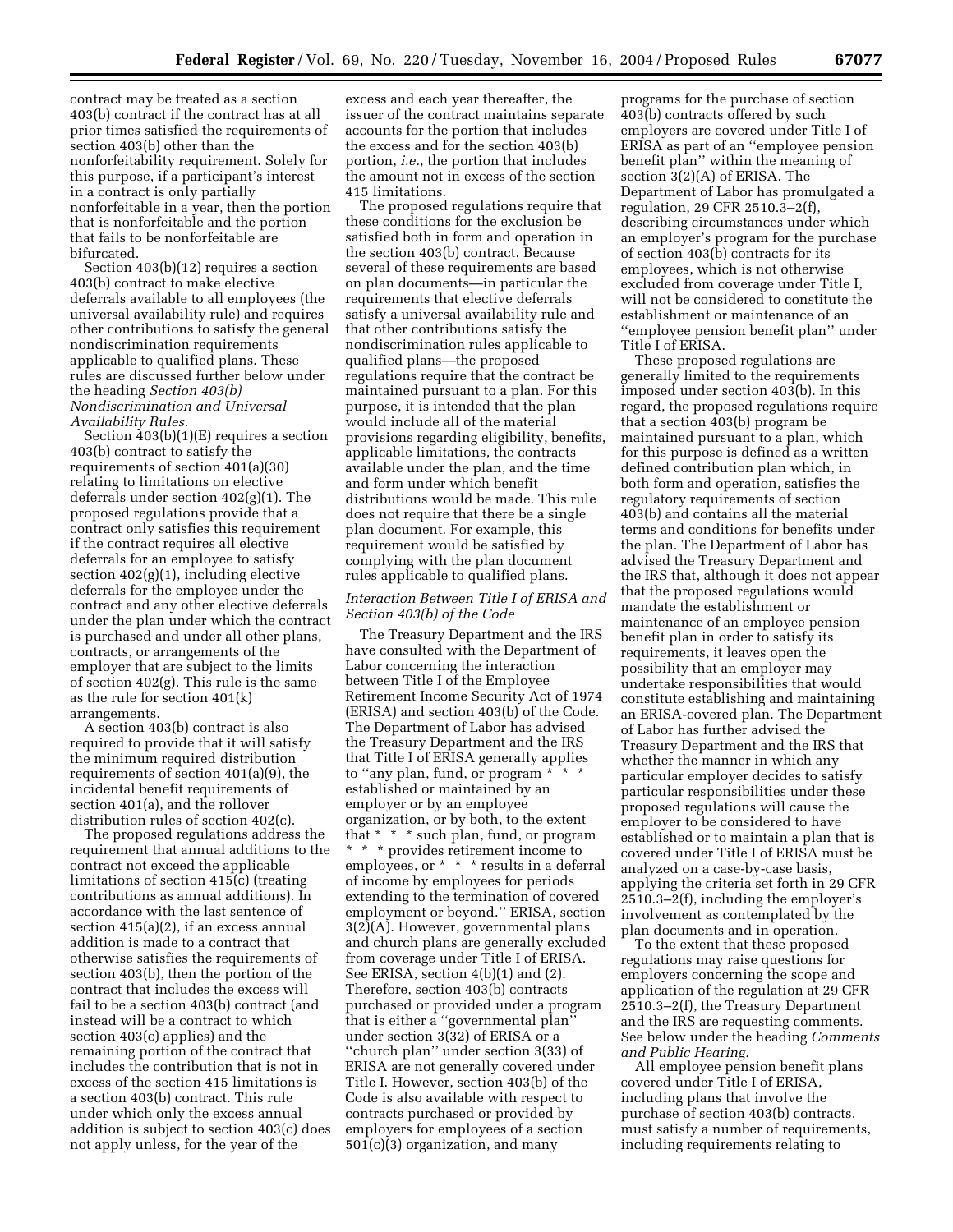reporting and disclosure, eligibility, vesting, benefit accrual, advance notice of contribution reductions, qualified joint and survivor annuities, minimum funding, fiduciary standards, fidelity bonds, and claims procedures. Authority to interpret many of the requirements in parts 2 and 3 of Title I of ERISA (specifically those relating to eligibility, vesting, benefit accrual, minimum funding, and qualified joint and survivor annuities) has been transferred to the Treasury Department and the IRS. See Reorganization Plan No. 4 of 1978, 43 FR 47713, October 17, 1978. As a result, those section 403(b) contracts of a section 501(c)(3) organization that are part of an employee pension benefit plan are subject to requirements parallel to those imposed under sections 401(a)(11) through 401(a)(15), 410, 411, 412, and 417 of the Internal Revenue Code and the regulations promulgated thereunder, since regulations and other guidance issued under those Code sections are applicable for purposes of the parallel requirements in ERISA. Further, although specific references are made to Title I in these proposed regulations, this does not imply that other Title I issues are not applicable.

### *Comparison With Section 401(k) Elective Deferrals*

Section 1450(a) of SBJPA provides that the rules applicable to cash or deferred elections under section 401(k) are to apply under section 403(b) for purposes of determining the frequency with which an employee may enter into a salary reduction agreement, the salary to which such an agreement may apply, and the ability to revoke such an agreement. Based in part on this provision, and taking into account the guidance that has been issued since SBJPA,<sup>5</sup> the proposed regulations would clarify the extent to which section 403(b) elective deferrals are like elective deferrals under proposed and final rules under section  $401(k)$ . Specifically, the rules are fundamentally similar with respect to the frequency with which a deferral election can be made, changed, or revoked, including automatic enrollment (plan provisions under which elective deferrals are automatically made for employees unless they elect otherwise), the ability for a deferral election that has been made in one year to be carried forward to subsequent periods until modified, the rule under which irrevocable elections are not treated as elective

deferrals, and the requirement that employees have an annual effective opportunity to make, revoke, or modify a deferral election. The rules are also fundamentally similar with respect to the compensation with respect to which the election can be made, *e.g.,* allowing a deferral election to be made for compensation up to the day before the compensation is currently available. Likewise, the proposed regulations explicitly provide that, for purposes of sections 402(g) and 403(b), an elective deferral with respect to a section 403(b) contract is limited to contributions made pursuant to a cash or deferred election, as defined in regulations under section 401(k).

These proposed regulations also include a rule comparable to the anticonditioning rule at section 401(k)(4). Finally, the proposed regulations include rules similar to those for section 401(k) plans regarding plan limitations to comply with section 401(a)(30) and to pay out section 403(b) elective deferrals in excess of the related section 402(g) limitation.

As a result, under the proposed regulations, the three major differences between the rules applicable to section 403(b) elective deferrals and the rules applicable to elective deferrals under section 401(k) are:

• Section 403(b) is limited to certain specific employers and employees (*i.e.*, employees of a State public school, employees of a section 501(c)(3) organization, and certain ministers), whereas section 401(k) is available to all employers, except a State or local government or any political subdivision, agency, or instrumentality thereof.

• Unlike section 401(k), contributions under section 403(b) can only be made to certain funding arrangements, *i.e.,* an insurance annuity contract, custodial account that is limited to mutual fund shares, or church retirement income account, and not to a trust or custodial account that fails to satisfy the custodial account rules at section 403(b)(7) or the retirement income account rules at section 403(b)(9) for churches.

• A universal availability rule applies to section 403(b) elective deferrals, whereas an average deferral percentage rule (the ADP test) and a minimum coverage rule (section 410(b)) apply with respect to elective deferrals under section  $401(k).<sup>6</sup>$ 

# *Failure To Satisfy Section 403(b)*

The regulations clarify that if the requirements of section 403(b) fail to be satisfied with respect to an employer contribution, then the contribution is subject either to the rules under section 403(c) (relating to nonqualified annuities) if the contribution is for an annuity contract issued by an insurance company, or is subject to the rules under section 61, 83, or 402(b) if the contribution is to a custodial account or retirement income account that fails to satisfy the requirements of section 403(b).

Issues have been raised about the application of section 403(b) to taxexempt entities that have State or local government features. These proposed regulations do not attempt to address when an entity is a State (treating a local government or other subdivision as a State) and when it is a section 501(c)(3) organization that is not a State.7 Thus, for example, these regulations do not provide guidance on the conditions under which a tax-exempt charter school is, or is not, a State entity.

Based on the wording of section  $401(k)(4)(B)(i)$  and (ii), an entity that is both a section 501(c)(3) organization and an instrumentality of a State cannot have a section 401(k) plan. Under sections  $457(b)(6)$  and  $457(g)$ , an entity that is both an instrumentality of a State and a section 501(c)(3) organization can have an eligible plan under section 457(b) only if it is funded. However, under section  $403(b)(1)(A)(i)$  and (ii), an entity that is both an instrumentality of a State and a section 501(c)(3) organization could cover any of its employees, regardless of whether they are performing services for a public school.

#### *Maximum Contribution Limitations*

The exclusion provided under section 403(b) applies only to the extent that all amounts contributed by the employer for the purchase of an annuity contract for the participant do not exceed the applicable limit under section 415 and, with respect to section 403(b) elective deferrals, only if the contract is purchased under a plan that includes the limits under section 402(g), including aggregation under all plans of

<sup>5</sup>*See,* for example, Rev. Rul. 2000–35, 2000–2 C.B. 138, relating to automatic enrollment in section 403(b) plans.

<sup>6</sup>Other differences between the rules applicable to elective deferrals under section 403(b) and elective deferrals under section 401(k) include the following: the consequences of failing to satisfy the rules of section 403(b) (described below under the heading *Failure to satisfy section 403(b));* the definition of compensation (including the five-year rule) at section 403(b)(3); the special section 403(b)

catch-up elective deferral at section 402(g)(7); the section 415 aggregation rules; and the general inapplicability of stock ownership for State entities (and some nonprofit entities), including the related inapplicability of employee stock ownership plans and the use of stock ownership to determine common control. An additional difference is discussed below, under the heading *Severance From Employment.*

<sup>7</sup>Similarly, the proposed regulations do not address the conditions under which a plan is a governmental plan under section 414(d).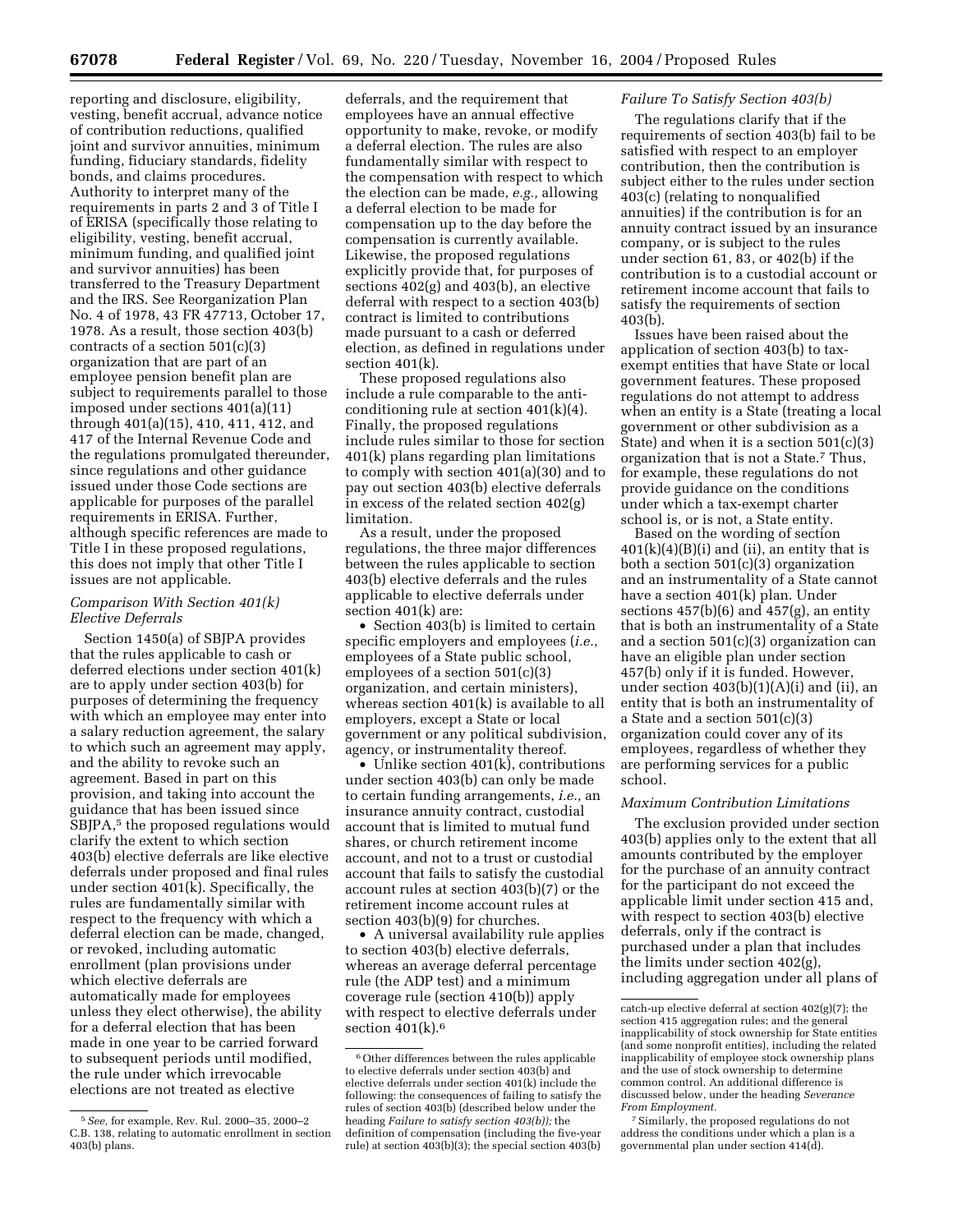the employer. The proposed regulations require a section 403(b) contract to include this limit on section 403(b) elective deferrals, as imposed by section 402(g).

### *Catch-Up Contributions*

A section 403(b) contract may provide for additional catch-up contributions for a participant who is age 50 by the end of the year, provided that those age 50 catch-up contributions do not exceed the catch-up limit under section 414(v) for the taxable year (which is \$3,000 for 2004). In addition, an employee of a qualified organization who has at least 15 years of service (disregarding any period during which an individual is not an employee of the eligible employer) is entitled to a special section 403(b) catch-up limit. Under the special section 403(b) catch-up limit, the section 402(g) limit is increased by the lowest of the following three amounts: (i) \$3,000; (ii) the excess of \$15,000 over the total special section 403(b) catch-up elective deferrals made for the qualified employee by the qualified organization for prior taxable years; or (iii) the excess of (A) \$5,000 multiplied by the number of years of service of the employee with the qualified organization, over (B) the total elective deferrals made for the qualified employee by the qualified organization for prior taxable years. For this purpose, a qualified organization is an eligible employer that is a school, hospital, health and welfare service agency (including a home health service agency), or a church-related organization. In the case of a churchrelated organization, all entities that are in such a church-related organization are treated as a single qualified organization, so that years of service and any section 403(b) catch-up elective deferrals previously made for a qualified employee for any such church are taken into account for purposes of determining the amount of section 403(b) catch-up elective deferrals to which an employee is entitled under any section 403(b) plan maintained by another entity in the same churchrelated organization. A health and welfare service agency is defined as either an organization whose primary activity is to provide medical care as defined in section 213(d)(1) (such as a hospice), or a section 501(c)(3) organization whose primary activity is the prevention of cruelty to individuals or animals, or which provides substantial personal services to the needy as part of its primary activity (such as a section  $501(c)(3)$  organization that provides meals to needy individuals).

The proposed regulations provide that any catch-up contribution for an employee who is eligible for both an age 50 catch-up and the special section 403(b) catch-up is treated first as a special section 403(b) catch-up to the extent a special section 403(b) catch-up is permitted, and then as an amount contributed as an age 50 catch-up (to the extent the age 50 catch-up amount exceeds the maximum special section 403(b) catch-up).

Any contribution made for a participant to a section 403(b) contract for a taxable year that exceeds either the section 415 maximum annual contribution limit or the section 402(g) elective deferral limit constitutes an excess contribution that is included in gross income for that taxable year (or, if later, the taxable year in which the contract becomes nonforfeitable). The proposed regulations provide that a section 403(b) contract or the section 403(b) plan may provide that any excess deferral as a result of a failure to comply with the section 402(g) elective deferral limit for the taxable year with respect to any section 403(b) elective deferral made for a participant by the employer will be distributed to the participant, with allocable net income, no later than April 15 or otherwise in accordance with section 402(g).

### *Determination of Years of Service Under Section 403(b)*

For purposes of determining a participant's includible compensation and years of service—used both for the special section 403(b) catch-up contributions and for employer contributions for former employees—an employee's number of years of service include each full year during which the individual is a full-time employee of the eligible employer plus a fraction of a year for each part of a year during which the individual is a full-time or part-time employee of the eligible employer. A year of service is based on the employer's annual work period, not the employee's taxable year. Thus, in determining whether a university professor is employed full-time, the annual work period is the school's academic year. In determining whether an individual is employed full-time, the amount of work actually performed is compared with the amount of work that is normally required of individuals performing similar services from which substantially all of their annual compensation is derived. An individual is treated as performing a fraction of a year of service for each annual work period during which he or she is a fulltime employee for part of the annual work period or for each annual work

period during which he or she is a parttime employee either for the entire annual work period or for a part of the annual work period.

In measuring the amount of work of an individual performing particular services, the work performed is determined based on the individual's hours of service (as defined under section  $410(a)(3)(C)$ , except that a plan may use a different measure of work if appropriate under the facts and circumstances. For example, a plan may provide for a university professor's work to be measured by the number of courses taught during an annual work period if that individual's work assignment is generally based on a specified number of courses to be taught.

In determining years of service, any period during which an individual is not an employee of the eligible employer is disregarded, except that, for a section 403(b) contract of an eligible employer that is a church-related organization, any period during which an individual is an employee of that eligible employer and any other eligible employer that is within the same church-related organization with that eligible employer is taken into account on an aggregated basis. In the case of a part-time employee or a full-time employee who is employed for only part of the year, the employee's most recent periods of service are aggregated to determine his or her most recent oneyear period of service, as follows: the employee's service during the annual work period for which the last year of service's includible compensation is being determined is taken into account first; then the employee's service during the next preceding annual work period based on whole months is taken into account; and so forth, until the employee's service equals, in the aggregate, one year of service.

### *Special Rule for Former Employees*

Under section 403(b)(3), a former employee is deemed to have monthly includible compensation for the period through the end of the taxable year of the employee in which he or she ceases to be an employee and through the end of each of the next five taxable years of the employee. The amount of the monthly includible compensation is equal to  $\frac{1}{12}$  of the former employee's includible compensation during the former employee's most recent year of service. Accordingly, a plan may provide that nonelective employer contributions are continued for up to five years for a former employee, up to the lesser of the dollar amount in section  $415(c)(1)(A)$  or the former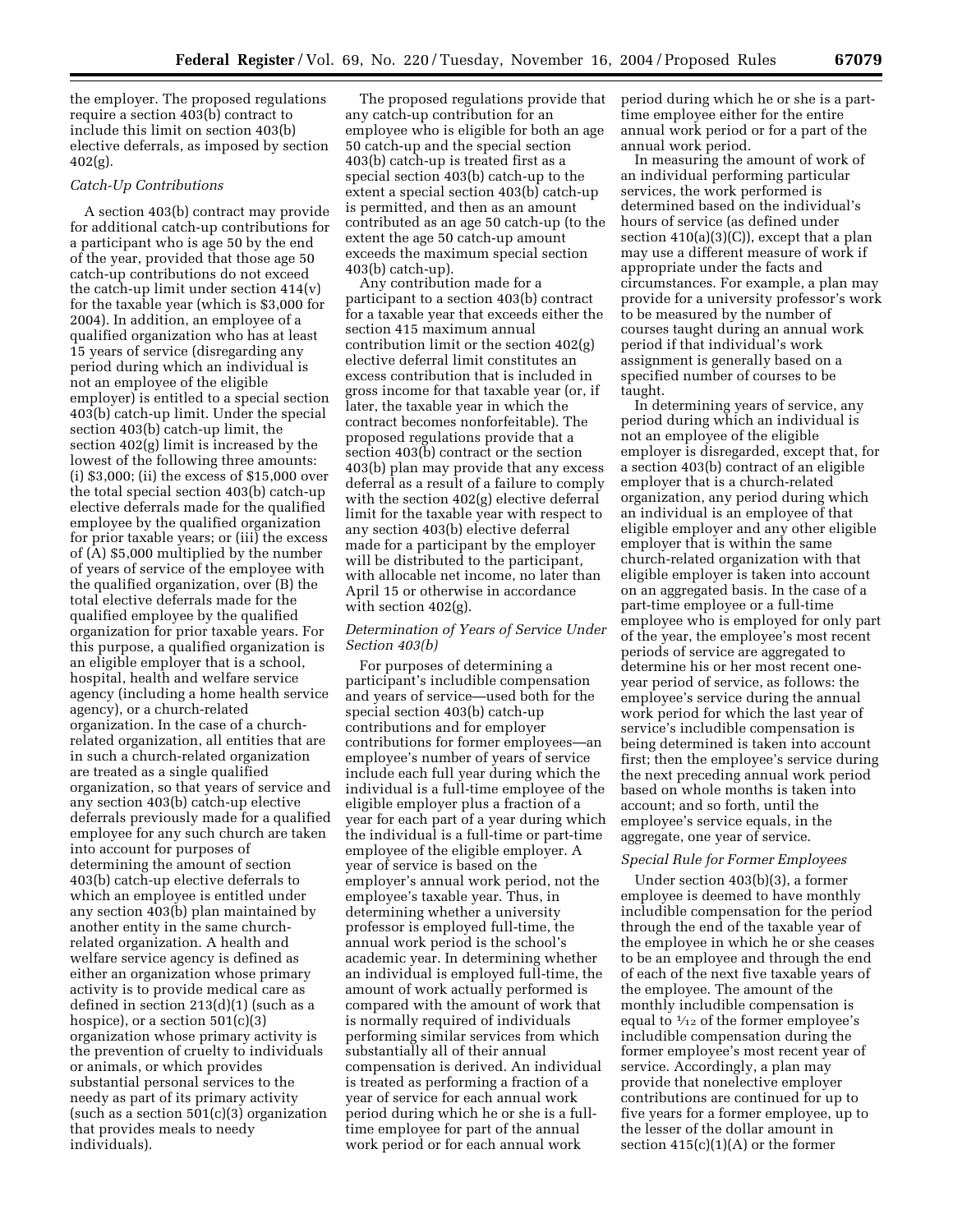employee's annual includible compensation based on the former employee's compensation during his or her most recent year of service.

# *Other Contributions for Former Employees*

The proposed regulations do not address the extent, if any, to which the exclusion from gross income provided by section 403(b) applies to contributions made for former employees (*e.g.,* whether a contribution may be made for a former employee if the contribution is with respect to compensation that would otherwise be paid for a payroll period that begins after severance from employment) other than as provided under the five-year rule at section 403(b)(3), described above under the heading *Special Rule for Former Employees.* The Treasury Department and the IRS expect to issue separate guidance on this issue, potentially addressing this question with respect to not only section 403(b), but also sections 401(k), 457(b) (for eligible governmental plans), and  $415(c)$ .

# *Section 403(b) Nondiscrimination and Universal Availability Rules*

## Nondiscrimination

Section 403(b)(12)(A)(i) requires that employer contributions and employee after-tax contributions made under a section 403(b) contract satisfy a specified series of requirements (the nondiscrimination requirements) in the same manner as a qualified plan under section 401(a). These proposed regulations do not adopt the good faith reasonable standard of Notice 89–23 for purposes of satisfying the nondiscrimination requirements of section  $403(b)(12)(A)(i)$ . These nondiscrimination requirements include rules relating to nondiscrimination in contributions, benefits, and coverage (sections 401(a)(4) and 410(b)), a limitation on the amount of compensation that can be taken into account (section 401(a)(17)), and the average contribution percentage rules of section 401(m) (relating to matching and after-tax contributions). The nondiscrimination requirements are generally tested using compensation as defined in section 414(s) and are applied on an aggregated basis taking into account all plans of the employer. See the discussion below under the heading *Controlled Group Rules For Tax-Exempt Entities.*

The nondiscrimination requirements do not apply to section 403(b) elective deferrals. In addition, the only nondiscrimination requirement that

applies to a governmental plan, within the meaning of section 414(d), is the limitation on compensation (section 401(a)(17)).

### Universal Availability

Under section 403(b)(12)(A)(ii), a universal availability requirement applies under which all employees of the eligible employer must be permitted to elect to have section 403(b) elective deferrals contributed on their behalf if any employee of the eligible employer may elect to have the organization make section 403(b) elective deferrals. Under the proposed regulations, the universal availability requirement is not satisfied unless the contributions are made pursuant to a plan and the plan permits elective deferrals that satisfy the universal availability requirement. The proposed regulations generally provide that the universal availability requirement applies separately to each common law entity, *i.e.,* to each section 501(c)(3) organization, or, in the case of a section 403(b) plan that covers the employees of more than one State entity, to each entity that is not part of a common payroll. The proposed regulations allow an employer that historically has treated one or more of its various geographically distinct units as separate for employee benefit purposes to treat each unit as a separate organization if the unit is operated independently on a day-to-day basis.

The proposed regulations include the statutory categories that are exceptions to the universal availability rule, and provide that, if any employee listed in any excludable category has the right to have section 403(b) elective deferrals made on his or her behalf, then no employees in that category may be excluded. The categories generally are: employees who are eligible to participate in an eligible governmental plan under section 457(b) which permits contributions or deferrals at the election of the employee or a plan of the employer offering a qualified cash or deferred election under section 401(k); employees who are non-resident aliens; employees who are students performing services described in section 3121(b)(10); and employees who normally work fewer than 20 hours per week. Additionally, Notice 89–23 included transition rules for certain other exclusions that are not in the statute: employees who make a one-time election to participate in a governmental plan instead of a section 403(b) plan; employees covered by a collective bargaining agreement; visiting professors for up to one year under certain circumstances; and employees affiliated with a religious order who

have taken a vow of poverty. The proposed regulations do not adopt these transition rules. See the reference to these exclusions below under the heading

### Comments and Public Hearing

The nondiscrimination and the universal availability requirements do not apply to a section 403(b) contract purchased by a church, which is specially defined for this purpose, and generally does not include a university, hospital, or nursing home.

The nondiscrimination and universal availability requirements are in addition to other applicable legal requirements. Specifically, these requirements do not reflect the requirements of Title I of ERISA that may apply with respect to a section 403(b) plan, such as the ERISA vesting requirements. Another example is that, while employees who normally work fewer than 20 hours per week may be excluded under the universal availability rule, employers who maintain plans that are subject to Title I of ERISA should be aware that Title I of ERISA includes limitations on the conditions under which employees can be excluded from a plan on account of not working full time and that these limitations would generally not permit an exclusion for employees who normally work fewer than 20 hours per week. See section 202(a)(1) of ERISA and regulations under section 410(a) of the Code (which interpret section 202 of ERISA).

#### *Timing of Distributions and Benefits*

The proposed regulations reflect the statutory rules regarding when distributions can be made from a section 403(b) contract. Thus, amounts held in a custodial contract attributable to employer contributions (that are not section 403(b) elective deferrals) may not be paid to a participant before the participant has a severance from employment, becomes disabled (within the meaning of section 72(m)(7)), or attains age 591⁄2. This rule also applies to amounts transferred out of a custodial account (*i.e.*, to an annuity contract or retirement income account), including earnings thereon. In addition, distributions of amounts attributable to section 403(b) elective deferrals may not be paid to a participant earlier than when the participant has a severance from employment, has a hardship, becomes disabled (within the meaning of section  $72(m)(7)$ , or attains age  $59\frac{1}{2}$ . Hardship is generally defined under regulations issued under section 401(k).

The proposed regulations would reflect the requirements of section 402(f) relating to the written explanation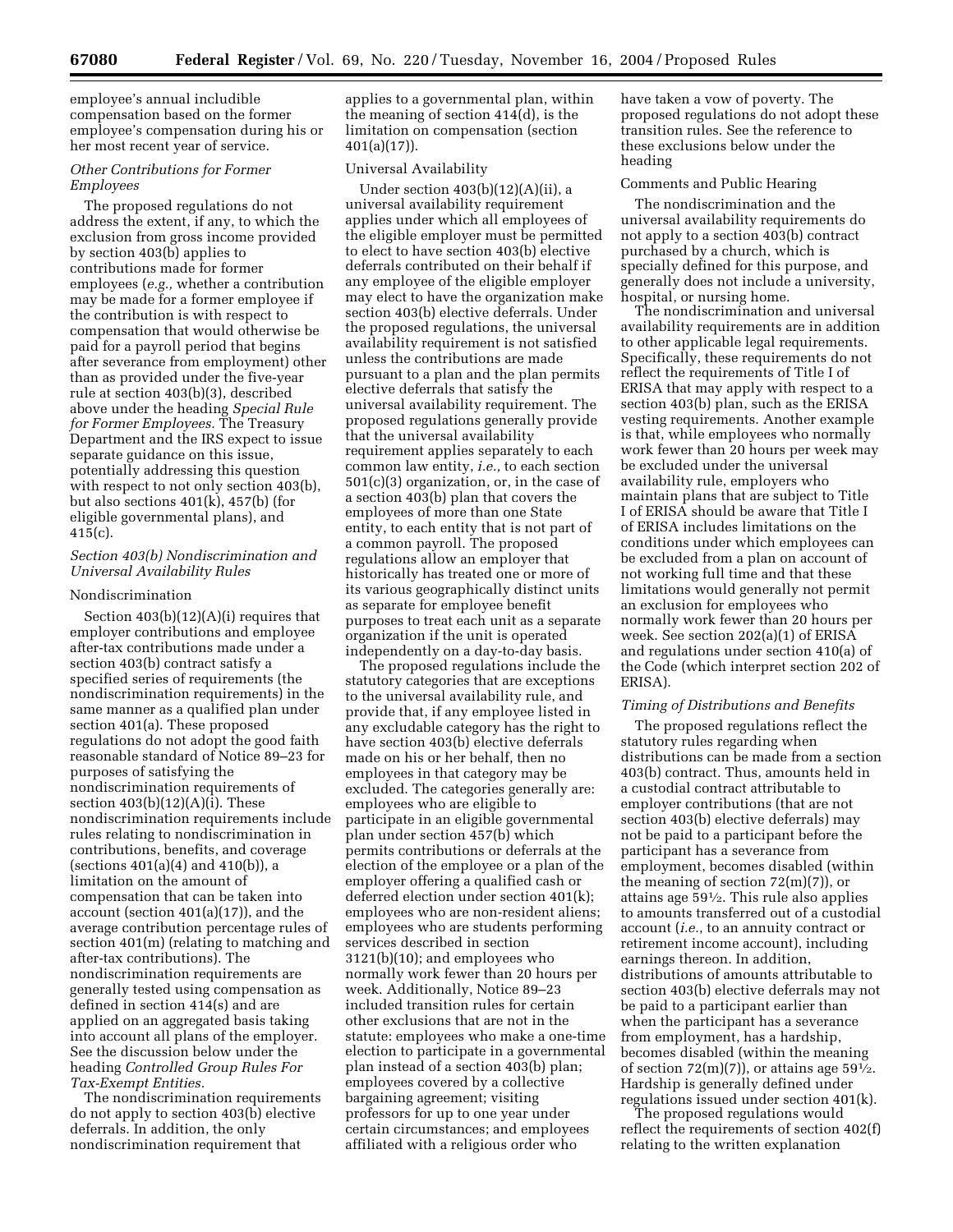requirements for distributions that qualify as eligible rollover distributions, including conforming the timing rule to the rule for qualified plans.

Where the distribution restrictions do not apply, a section 403(b) contract is permitted to distribute retirement benefits to the participant after severance from employment or upon the prior occurrence of an event, such as after a fixed number of years, the attainment of a stated age, or disability. The proposed regulations include a number of exceptions to the timing restrictions, *e.g.*, the rule for elective deferrals does not apply to distributions of section 403(b) elective deferrals (not including earnings thereon) that were contributed before January 1, 1989.

### *Severance From Employment*

The proposed regulations define severance from employment in a manner that is generally the same as the proposed regulations under section  $401(k)$ ,<sup>8</sup> but provide that a severance from employment occurs on any date on which the employee ceases to be employed by an eligible employer that maintains the section 403(b) plan. Thus, a severance from employment would occur when an employee ceases to be employed by an eligible employer even though the employee may continue to be employed by an entity that is part of the same controlled group but that is not an eligible employer, or on any date on which the employee works in a capacity that is not employment with an eligible employer. Examples of the situations that constitute a severance from employment include: an employee transferring from a section 501(c)(3) organization to a for-profit subsidiary of the section 501(c)(3) organization; an employee ceasing to work for a public school, but continuing to be employed by the same State; and an individual employed as a minister for an entity that is neither a State nor a section 501(c)(3) organization ceasing to perform services as a minister, but continuing to be employed by the same entity.

#### *Section 401(a)(9)*

The proposed regulations include rules similar to those in the existing regulations relating to the minimum distribution requirements of section 401(a)(9), but with some minor changes (for example, omitting the special rules for 5-percent owners). Thus, section 403(b) contracts must satisfy the incidental benefit rules. Existing revenue rulings provide guidance with respect to the application of the

incidental benefit requirements to permissible nonretirement benefits such as life, accident, or health benefits.9

# *Loans*

The proposed regulations include rules reflecting that loans can be made to participants from a section 403(b) contract.

# *QDROs*

The proposed regulations include limited rules relating to qualified domestic relations orders (QDROs) under section 414(p). Section 414(p)(9) provides that the QDRO rules only apply to plans that are subject to the anti-alienation provisions of section 401(a)(13), except that section 414(p)(9) also provides that, except to the extent set forth in regulations—there are currently no regulations under section 414(p)—the section 414(p) QDRO rules apply to a section 403(b) contract. These proposed section 403(b) regulations clarify that the section 414(p) QDRO rules apply to section 403(b) contracts for purposes of applying section 403(b).

### *Taxation of Distributions and Benefits From a Section 403(b) Contract*

The proposed regulations include a number of rules regarding the taxation of distributions and benefits from section 403(b) contracts, including the statutory provision that only amounts actually distributed from a section 403(b) contract are generally includible in the gross income of the recipient for the year in which distributed under section 72, relating to annuities. The regulations also reflect the rule that any payment that constitutes an eligible rollover distribution is not taxed in the year distributed to the extent the payment is directly rolled over or transferred to an eligible retirement plan. The payor must withhold 20 percent Federal income tax, however, if an eligible rollover distribution is not rolled over in a direct rollover. Another provision requires the payor to give proper written notice to the section 403(b) participant or beneficiary concerning the eligible rollover distribution provision. Notice 2002–3 (2002–2 I.R.B. 289), provides a sample of the safe-harbor notice that the payor may furnish to satisfy this requirement.

# *Funding of Section 403(b) Arrangements*

# Annuity Contracts

As described above, section 403(b) only applies to contributions made to certain funding arrangements, namely: amounts held in an annuity contract, in a custodial account that is treated as an annuity contract under section 403(b)(7), or in a church retirement income account that is treated as an annuity contract under section 403(b)(9). The proposed regulations require that contributions to a section 403(b) plan be transferred to the insurance company issuing the annuity contract (or the entity holding assets of any custodial or retirement income account that is treated as an annuity contract) within a period that is not longer than is reasonable for the proper administration of the plan, such as transferring elective deferrals within 15 business days following the month in which these amounts would otherwise have been paid to the participant.

The proposed regulations provide that, except where a custodial or retirement income account is treated as an annuity contract, an annuity contract means a contract that is issued by an insurance company qualified to issue annuities in a State and that includes payment in the form of an annuity, but does not include a contract that is a life insurance contract, as defined in section 7702, an endowment contract, a health or accident insurance contract, or a property, casualty, or liability insurance contract. The regulations include a special transition rule relating to life insurance contracts issued before the effective date.

Rev. Rul. 67–361 (1967–2 C.B. 153), and Rev. Rul. 67–387 (1967–2 C.B. 153), provided for certain State plans to be treated as qualifying as annuities under section 403(b). Rev. Rul. 82–102 (1982– 1 C.B. 62), revoked this interpretation (in connection with the 1974 enactment of section 403(b)(7) which allowed custodial accounts), but provides section 7805(b) relief for arrangements established in reliance on these rulings, *i.e.*, for arrangements established on or before May 17, 1982. The proposed regulations contemplate that the section 7805(b) relief provided by these rulings would be continued. This relief would be limited to State section 403(b) plans established on or before May 17, 1982 satisfying either of the following requirements: (i) benefits under the contract are provided from a separately funded retirement reserve that is subject to supervision of the State insurance department or (ii) benefits under the contract are provided from a fund that is separate from the fund used to

<sup>8</sup>*See* proposed § 1.401(k)–1(d)(2), REG–108639– 99, 68 FR 42476 (July 17, 2003).

<sup>9</sup>*See,* for example, Rev. Rul. 61–121, 1961–2 C.B. 65; Rev. Rul. 68–304, 1968–1 C.B. 179; Rev. Rul. 72–240, 1972–1 C.B. 108; Rev. Rul. 72–241, 1972– 1 C.B. Rev. Rul. 73–239, 1973–1 C.B. 201; and Rev. Rul. 74– 115, 1974–1 C.B. 100. (see § 601(d)(2)(ii)(*b*) of this chapter).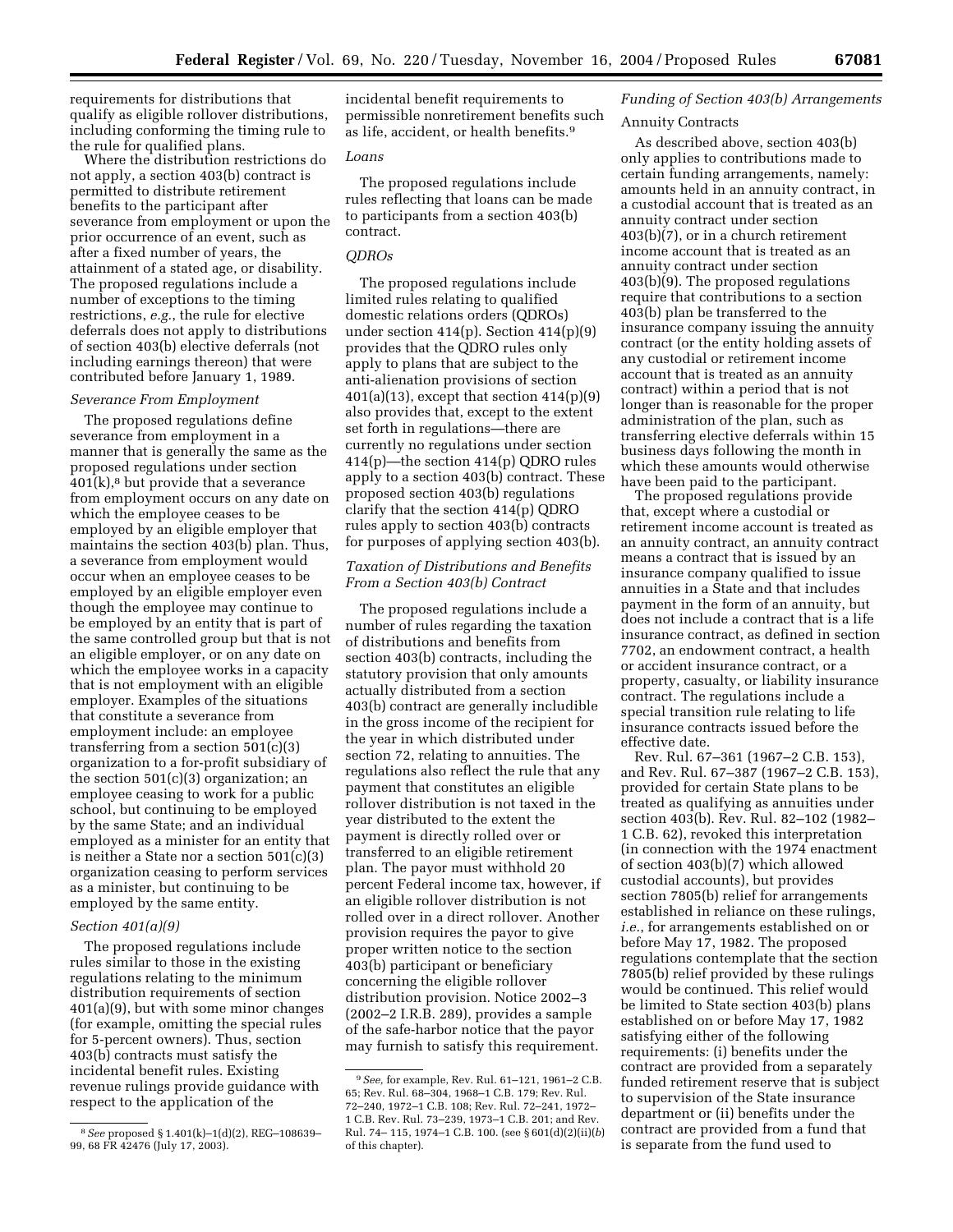provide statutory benefits payable under a State retirement system and that is part of a State teachers retirement system to purchase benefits that are unrelated to the basic benefits provided under the retirement system, and the death benefit provided under the contract cannot at any time exceed the larger of the reserve or the contribution made for the employee.

# Custodial Accounts

The proposed regulations define a custodial account as a plan, or a separate account under a plan, in which an amount attributable to section 403(b) contributions (or amounts rolled over to a section 403(b) contract) is held by a bank or a person who satisfies the conditions in section 401(f)(2), if amounts held in the account are invested in stock of a regulated investment company (as defined in section 851(a) relating to mutual funds), the special restrictions on distributions with respect to a custodial account are satisfied, the assets held in the account cannot be used for, or diverted to, purposes other than for the exclusive benefit of plan participants or their beneficiaries, and the account is not part of a retirement income account, as described below. This requirement limiting investments to mutual funds is not satisfied if the account includes any assets other than stock of a regulated investment company.

### *Special Rules for Church Plans*

#### Retirement Income Accounts

The proposed regulations include a number of special rules for church plans. Under section 403(b)(9), a retirement income account for employees of a church-related organization is treated as an annuity contract for purposes of section 403(b) and these regulations. Under the proposed regulations, the rules for a retirement income account are based largely on the legislative history to TEFRA. The proposed regulations define a retirement income account as a defined contribution program established or maintained by a churchrelated organization under which (i) there is separate accounting for the retirement income account's interest in the underlying assets (*i.e.*, it must be possible at all times to determine the retirement income account's interest in the underlying assets and distinguish that interest from any interest that is not part of the retirement income account), (ii) investment performance is based on gains and losses on those assets, and (iii) the assets held in the account cannot be used for, or diverted to,

purposes other than for the exclusive benefit of plan participants or their beneficiaries. For this purpose, assets are treated as diverted to the employer if the employer borrows assets from the account. A retirement income account must be maintained pursuant to a program which is a plan and the plan document must state (or otherwise evidence in a similarly clear manner) the intent to constitute a retirement income account.

If any asset of a retirement income account is owned or used by a participant or beneficiary, then that ownership or use is treated as a distribution to that participant or beneficiary. The proposed regulations provide that a retirement income account that is treated as an annuity contract is not a custodial account (even if it is invested in stock of a regulated investment company).

A life annuity can generally only be provided from an individual account by the purchase of an insurance annuity contract. However, in light of the special rules applicable to church retirement income accounts, the proposed regulations permit a life annuity to be paid from such an account if certain conditions are satisfied. The conditions are that the amount of the distribution form have an actuarial present value, at the annuity starting date, that is equal to the participant's or beneficiary's accumulated benefit, based on reasonable actuarial assumptions, including assumptions regarding interest and mortality, and that the plan sponsor guarantee benefits in the event that a payment is due that exceeds the participant's or beneficiary's accumulated benefit.

#### *Commingling Assets*

Under these proposed regulations, both custodial accounts and retirement income accounts would be subject to an exclusive benefit requirement similar to the exclusive benefit requirement applicable to qualified plans. Section 403(b)(7)(B) provides for a custodial account to be treated as a tax exempt.

When these regulations are issued as final regulations, to the extent permitted by the Commissioner in future guidance, assets held under a custodial account or a retirement income account may be pooled with trust assets held under qualified plans.

### *Controlled Group Rules for Tax-Exempt Entities*

The proposed regulations include controlled group rules under section 414(c) for entities that are tax-exempt under section 501(a). Under these rules, the employer for a plan maintained by

a section 501(c)(3) organization (or any other tax-exempt organization under section 501(a)) includes not only the organization whose employees participate in the plan, but also any other exempt organization that is under common control with such organization, based on 80 percent of the directors or trustees being either representatives of or directly or indirectly controlled by an exempt organization. The proposed regulations include an anti-abuse rule and would also allow tax exempt organizations to choose to be aggregated if they maintain a single plan covering one or more employees from each organization and the organizations regularly coordinate their day to day exempt activities. For a section 501(c)(3) organization that makes contributions to a section 403(b) contract, these rules would be generally relevant for purposes of the nondiscrimination requirements, as well as the section 415 contribution limitations, the special section 403(b) catch-up contributions, and the section 401(a)(9) minimum distribution rules.

These controlled group rules for taxexempt entities generally do not apply to certain church entities. Comments are requested below under the heading *Comment and Public Hearing* on whether these rules should be extended to such church entities.

The proposed regulations do not include controlled group rules for public schools. As noted above (under the heading *Overview*), it is anticipated that, when these regulations are issued as final regulations, guidance may be issued providing controlled group safe harbors for public schools taking into account the existing safe harbors in Notice 89–23.

#### **Miscellaneous Provisions**

The proposed regulations include a number of rules that address the circumstances under which a section 403(b) plan may be terminated or assets may be exchanged or transferred.

### *Plan Termination*

The proposed regulations, if adopted as final regulations, would not only permit an employer to amend its section 403(b) plan to eliminate future contributions for existing participants, but would allow plan provisions that permit plan termination with a resulting distribution of accumulated benefits. In general, the distribution of accumulated benefits would be permitted only if the employer (taking into account all entities that are treated as the employer under section 414 on the date of the termination) does not make contributions to another section 403(b)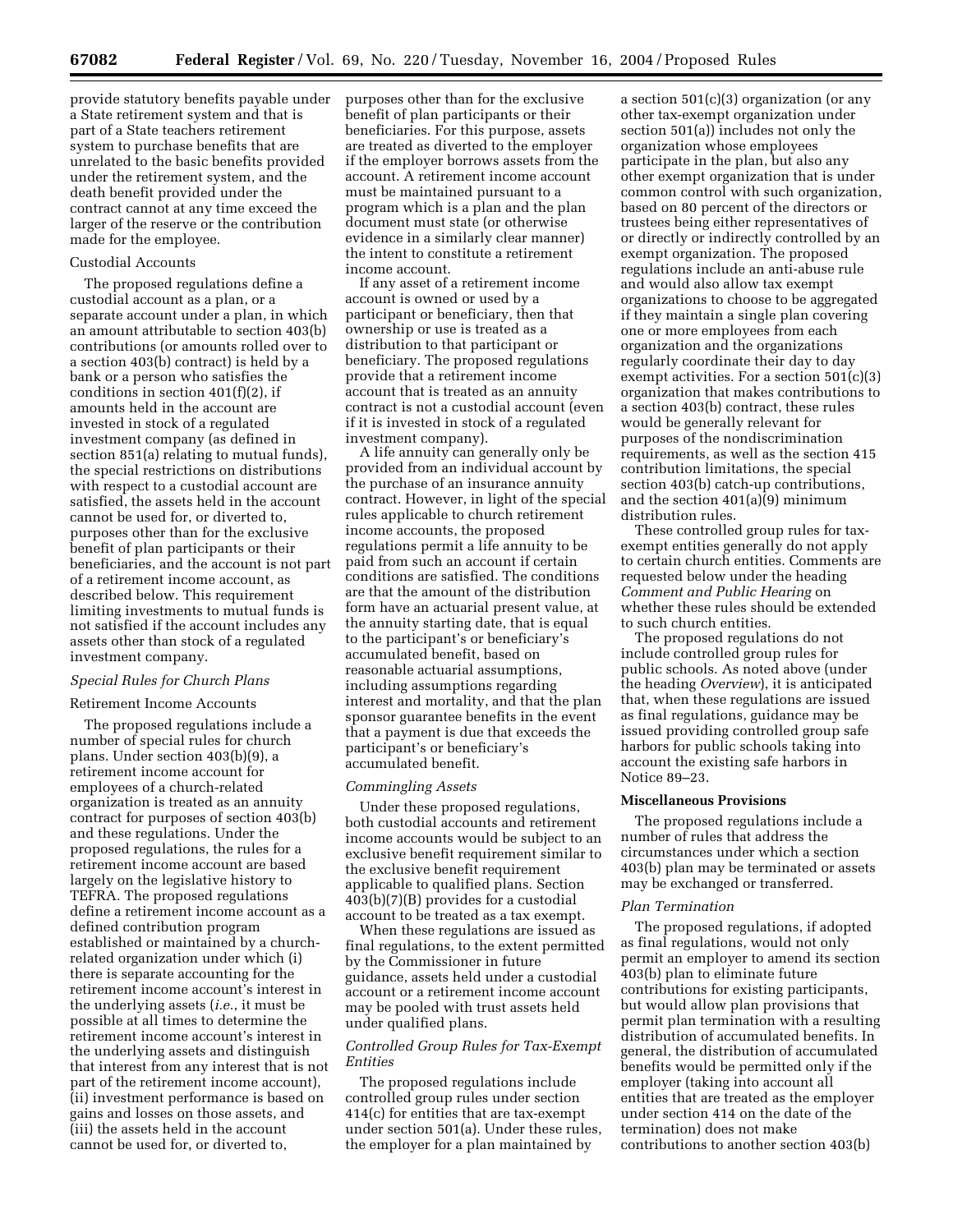contract that is not part of the plan (based generally on contributions made to a section 403(b) contract during the 12 months before and after the date of plan termination). In order for a section 403(b) plan to be considered terminated, all accumulated benefits under the plan must be distributed to all participants and beneficiaries as soon as administratively practicable after termination of the plan. A distribution includes delivery of a fully paid individual insurance annuity contract. Eligible rollover distributions would not be subject to current income inclusion if rolled over to an eligible retirement plan.

The proposed regulations prohibit an employer that ceases to be an eligible employer from making any further contributions to the section 403(b) contract for subsequent periods. In this event, the contract can be held under a frozen plan or the plan could be terminated in accordance with the rules regarding plan termination.

#### **Exchanges and Transfers**

Under certain conditions, the proposed regulations permit the following exchanges or transfers:

• A section 403(b) contract is permitted to be exchanged for another section 403(b) contract held under the same section 403(b) plan if the following conditions are satisfied: (1) The plan provides for the exchange, (2) the participant or beneficiary has an accumulated benefit immediately after the exchange at least equal to the accumulated benefit of that participant or beneficiary immediately before the exchange (taking into account the accumulated benefit of that participant or beneficiary under both section 403(b) contracts immediately before the exchange), and (3) the contract received in the exchange provides that, to the extent a contract that is exchanged is subject to any section 403(b) distribution restrictions, the contract received in the exchange imposes restrictions on distributions to the participant or beneficiary that are not less stringent than those imposed on the contract being exchanged.

• A section 403(b) contract is permitted to be transferred to another section 403(b) plan (*i.e.*, the section 403(b) contracts held thereunder, including any assets held in a custodial account or retirement income account that are treated as section 403(b) contracts) if the following conditions are satisfied: (1) The participant or beneficiary whose assets are being transferred is an employee of the employer providing the receiving plan, (2) the transferor plan provides for

transfers, (3) the receiving plan provides for the receipt of transfers, (4) the participant or beneficiary whose assets are being transferred has an accumulated benefit immediately after the transfer at least equal to the accumulated benefit with respect to that participant or beneficiary immediately before the transfer, and (5) the receiving plan provides that, to the extent any amount transferred is subject to any section 403(b) distribution restrictions, the receiving plan imposes restrictions on distributions to the participant or beneficiary whose assets are being transferred that are not less stringent than those imposed on the transferor plan. In addition, if a plan-to-plan transfer does not constitute a complete transfer of the participant's or beneficiary's interest in the section 403(b) plan, then the transferee plan must treat the amount transferred as a continuation of a pro rata portion of the participant's or beneficiary's interest in the transferor section 403(b) plan (*e.g.*, a pro rata portion of the participant's or beneficiary's interest in any after-tax employee contributions).

• A section 403(b) plan may provide for the transfer of its assets to a qualified plan under section 401(a) to purchase permissive service credit under a defined benefit governmental plan or to make a repayment to a defined benefit governmental plan. However, neither a qualified plan nor an eligible plan under section 457 may transfer assets to a section 403(b) plan, and a section 403(b) plan may not accept such a transfer. In addition, a section 403(b) contract may not be exchanged for an annuity contract that is not a section 403(b) contract. Neither a plan-to-plan transfer nor a contract exchange permitted under the proposed regulations is treated as a distribution for purposes of the section 403(b) distribution restrictions (so that such a transfer or exchange may be made before severance from employment or another distribution event).

Additional plan-to-plan transfer rules may apply in the event that a plan-toplan transfer is made to or from a section 403(b) arrangement that is subject to Title I of ERISA. See section 208 of ERISA and regulations under section 414(l) of the Internal Revenue Code (which are the regulations interpreting section 208 of ERISA).

#### *Defined Benefit Plans*

These proposed regulations generally require a section 403(b) plan to be a defined contribution plan. This requirement would not apply to certain church plans. Specifically, section 251(e)(5) of TEFRA permits a church

arrangement in effect on September 3, 1982 (the date TEFRA was enacted) to not be treated as failing to satisfy the exclusion allowance limitations of section 403(b)(2) merely because it is a defined benefit plan and these regulations would allow such a plan to be continued. Any other defined benefit plan in existence on the effective date of these regulations that has taken the position, based on a reasonable interpretation of the statute, that it satisfies section 403(b) would not be subject to the requirement in these regulations that the plan be a defined contribution plan for pre-effective date accruals, and such a plan might seek to take the position that it satisfies the section 401 qualified plan rules for subsequent accruals (assuming it satisfies those rules with respect to those accruals).

#### *Section 3121(a)(5)(D)*

These proposed regulations also include proposed amendments to regulations under section 3121(a)(5)(D), defining salary reduction agreement for purposes of the Federal Insurance Contributions Act (FICA). The text of the proposed amendments is the same as that of temporary regulations being issued under section 3121(a)(5)(D) in this same issue of the **Federal Register**. The proposed regulations under section 3121(a)(5)(D) would be applicable on November 16, 2004.

# **Proposed Effective Date**

These regulations (other than the proposed amendments to regulations under section 3121(a)(5)(D)) are proposed to be generally applicable for taxable years beginning after December 31, 2005. However, there are certain transition rules. Under one transition rule, for a section 403(b) contract maintained pursuant to a collective bargaining agreement that is ratified and in effect when the final regulations are issued, the regulations would not apply until the collective bargaining agreement terminates (determined without regard to any extension thereof after the date of publication of final regulations). Under another transition rule, for a section 403(b) contract maintained by a church-related organization for which the authority to amend the contract is held by a church convention (within the meaning of section 414(e)), the regulations would not apply before the earlier of (i) January 1, 2007 or (ii) 60 days following the earliest church convention that occurs after the date of publication of final regulations. These proposed regulations cannot be relied upon until adopted in final form.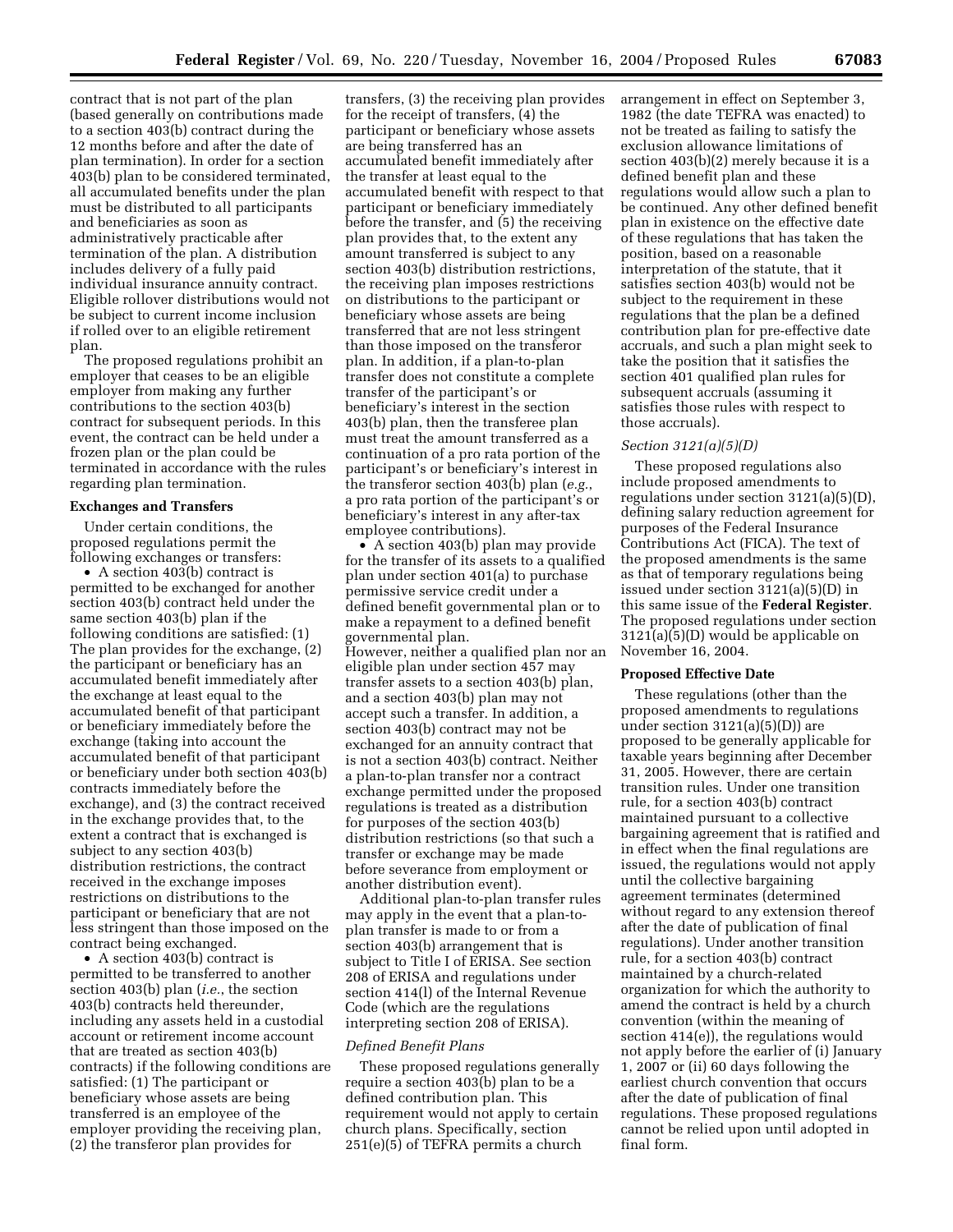#### **Special Analyses**

It has been determined that this notice of proposed rulemaking is not a significant regulatory action as defined in Executive Order 12866. Therefore, a regulatory assessment is not required. It also has been determined that section 553(b) of the Administrative Procedure Act (5 U.S.C. chapter 5) does not apply to these regulations.

It is hereby certified that the collection of information in these regulations will not have a significant economic impact on a substantial number of small entities. This certification is based upon the determination that respondents will need to spend minimal time (an average of  $\frac{1}{2}$  hour per year) giving the statutorily required notice to departing employees. Therefore, a Regulatory Flexibility Analysis is not required under the Regulatory Flexibility Act (5 U.S.C. chapter 6).

Pursuant to section 7805(f) of the Internal Revenue Code, this notice of proposed rulemaking will be submitted to the Chief Counsel for Advocacy of the Small Business Administration for comment on their impact on small business.

#### **Comments and Public Hearing**

Before these proposed regulations are adopted as final regulations, consideration will be given to any written comments (a signed original and eight (8) copies) or electronic comments that are submitted timely to the IRS. Comments are requested on all aspects of the proposed regulations. In addition, comments are specifically requested on the clarity of the proposed regulations and how they can be revised to be more easily understood. All comments will be available for public inspection and copying.

Comments are also requested on the following:

• As indicated above, the IRS expects to obsolete a number of revenue rulings, notices, and other guidance when these regulations are issued in final form, including guidance that is now outdated as a result of changes in the law, and guidance that will become outdated by final regulations. Other previously issued guidance is expected to continue in effect. Comments are requested as to whether any previously issued guidance should be added or deleted from either list, with respect to the scope of this obsolescence, and also with respect to whether there are any aspects that should to be preserved in the guidance that is expected to be obsolete.

• The Treasury Department and the IRS are requesting comments describing the issues and suggesting methods of clarifying the interaction between the employer activities required under these proposed regulations for an arrangement to satisfy section 403(b) and the employer conduct that will give rise to the establishment and maintenance of an employee pension benefit plan covered under Title I of ERISA. The Treasury Department and the IRS will forward a copy of the comments on this issue to the Department of Labor.

• These proposed regulations authorize the Commissioner to issue rules to determine the amount of contributions for a participant in a defined benefit plan under section 402(b) (relating to the tax treatment of contributions to nonqualified plans). Comments are requested on the methodology and assumptions that should be used for this purpose, including specifically whether the methodology and assumptions should be the same as those currently in the regulations under section 403(b), whether revisions should be made to reflect the possibility that a nonqualified plan might include an early retirement subsidy, and whether the assumptions currently applicable under the section 403(b) regulations should be updated (for example, to match the assumptions in Rev. Proc. 2004–37 (2004–2 I.R.B. 26), relating to determining the extent to which certain pension payments made to a nonresident alien are not U.S. source income).

• With respect to includible compensation, comments are requested on whether the Treasury Department and IRS have the authority to permit 403(b) plans to use compensation, as defined in section 415(c)(3) without regard to section  $415(c)(3)(E)$ , in lieu of the definition of includible compensation under section 403(b)(3) and, if so, whether this should be done.

• With respect to the universal availability rule, comments are requested on whether the requirement should apply separately to employees covered by a collective bargaining unit. Comments are also requested on whether plans that exclude any of the following additional types of employees (as has been permitted under Notice 89– 23) should be permitted to continue to exclude these types of employees for at least some period of time: employees who make a one-time election to participate in a governmental plan described in section 414(d) instead of a section 403(b) plan; professors who are providing services on a temporary basis to another public school for up to one year and for whom section 403(b) contributions are being made at a rate

no greater than the rate each such professor would receive under the section 403(b) plan of the original public school; employees who are affiliated with a religious order and who have taken a vow of poverty where the religious order provides for the support of such employees in their retirement; and employees who are covered by a collective bargaining agreement.

• The controlled group rules in these proposed regulations for tax-exempt entities generally do not apply to certain church entities. Comments are requested on whether these rules should be extended to such church entities.

A public hearing has been scheduled for February 15, 2005, at 10 a.m. in the IRS Auditorium (7th Floor), Internal Revenue Building, 1111 Constitution Avenue, NW., Washington DC. All visitors must present photo identification to enter the building. Because of access restrictions, visitors will not be admitted beyond the immediate entrance area at the Constitution Avenue entrance more than 30 minutes before the hearing starts. For information about having your name placed on the building access list to attend the hearing, see the **FOR FURTHER INFORMATION CONTACT** section of this preamble.

The rules of 26 CFR 601.601(a)(3) apply to the hearing.

Persons who wish to present oral comments at the hearing must submit electronic or written comments and an outline of the topics to be discussed and the time to be devoted to each topic (a signed original and eight (8) copies) by January 25, 2005. A period of 10 minutes will be allotted to each person for making comments. An agenda showing the scheduling of the speakers will be prepared after the deadline for receiving outlines has passed. Copies of the agenda will be available free of charge at the hearing.

### **Drafting Information**

The principal authors of these regulations are R. Lisa Mojiri-Azad and John Tolleris, Office of the Division Counsel/Associate Chief Counsel (Tax Exempt and Government Entities), IRS. However, other personnel from the IRS and the Treasury Department participated in their development.

#### **List of Subjects**

#### *26 CFR Part 1*

Income taxes, Reporting and recordkeeping requirements.

#### *26 CFR Part 31*

Employment taxes, Income taxes, Penalties, Pensions, Railroad retirement,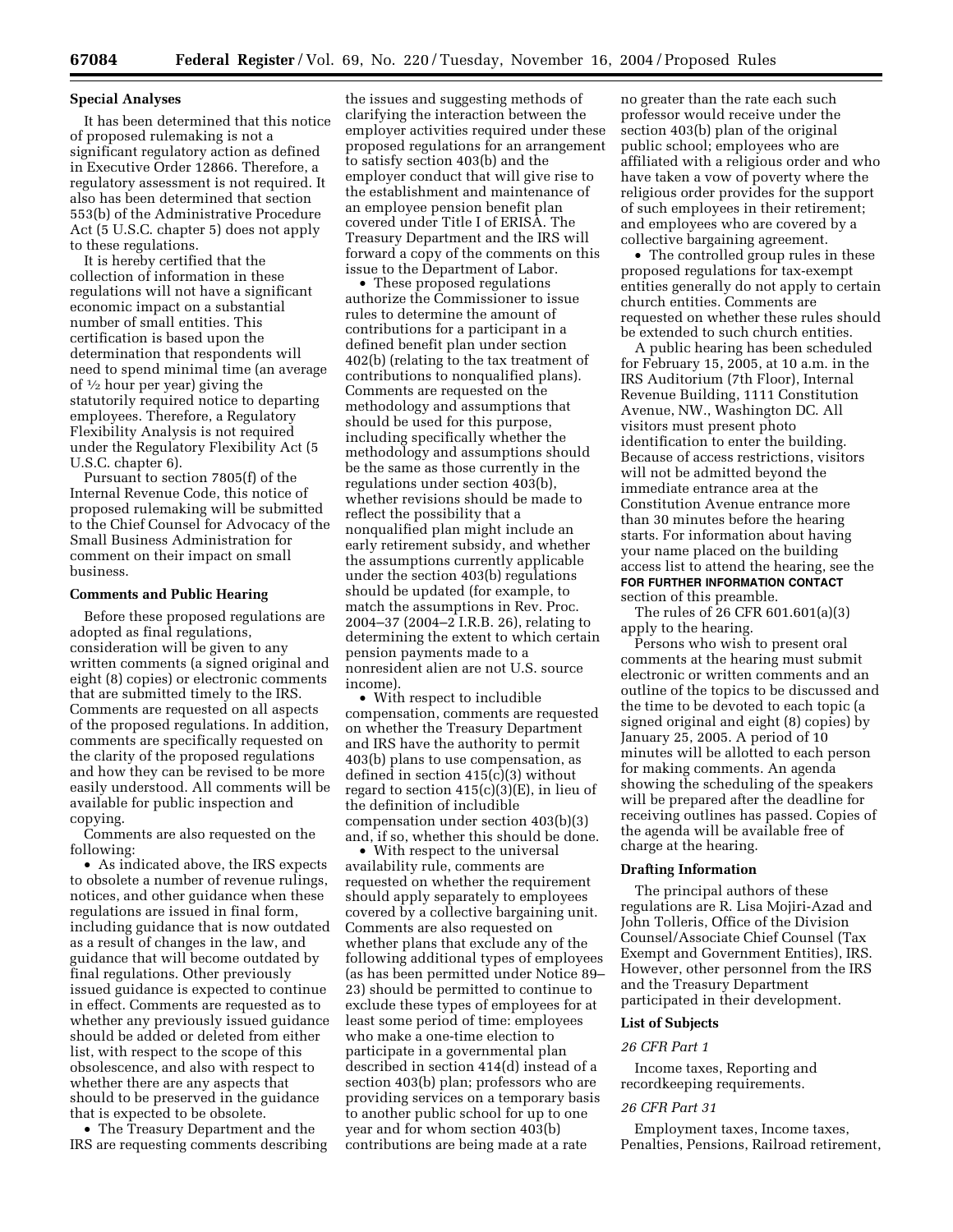Reporting and recordkeeping requirements, Social security, Unemployment compensation.

#### **Proposed Amendments to the Regulations**

Accordingly, 26 CFR parts 1 and 31 are proposed to be amended as follows:

# **PART 1—INCOME TAXES**

**Paragraph 1.** The authority citation for part 1 is amended by removing the entry for § 1.403(b)–3 and adding entries in numerical order to read, in part, as follows:

**Authority:** 26 U.S.C. 7805 \* \* \* § 1.403(b)–6 Also issued under 26 U.S.C. 403(b)(10).  $* * *$ 

§ 1.414(c)–5 Also issued under 26 U.S.C. 414(b), (c), and (o).  $*$   $*$ 

**Par. 2.** Section 1.402(b)–1 is amended by revising paragraphs (a)(2) and (b)(2)(ii) to read as follows:

# **§ 1.402(b)–1 Treatment of beneficiary of a trust not exempt under section 501(a).**

 $(a) * * * *$ 

(2) *Determination of amount of employer contributions.* If, for an employee, the actual amount of employer contributions referred to in paragraph (a)(1) of this section for any taxable year of the employee is not determinable or for any other reason is not known, such amount shall be the amount applicable under rules prescribed by the Commissioner in revenue rulings, notices, or other guidance published in the Internal Revenue Bulletin (see

§ 601.601(d)(2)(ii)(*b*) of this chapter).

- $(b) * * * *$
- $(2) * * * *$

(ii) If a separate account in a trust for the benefit of two or more employees is not maintained for each employee, the value of the employee's interest in such trust is determined in accordance with rules prescribed by the Commissioner under the authority in paragraph (a)(2) of this section.

\* \* \* \* \* **Par. 3.** Section 1.402(g)(3)–1 is added to read as follows:

#### **§ 1.402(g)(3)–1 Employer contributions to purchase a section 403(b) contract under a salary reduction agreement.**

(a) *General rule.* With respect to an annuity contract under section 403(b), except as provided in paragraph (b) of this section, an elective deferral means an employer contribution to purchase an annuity contract under section 403(b) under a salary reduction agreement within the meaning of  $\S 31.3121(a)(5)$ -2(a) of this chapter.

(b) *Special rule.* Notwithstanding paragraph (a) of this section, for purposes of section  $402(g)(3)(C)$ , an elective deferral only includes a contribution that is made pursuant to a cash or deferred election (as defined at  $§ 1.401(k)-1(a)(3)$ . Thus, for purposes of section 402(g)(3)(C), an elective deferral does not include a contribution that is made pursuant to an employee's onetime irrevocable election made on or before the employee's first becoming eligible to participate under the employer's plan or a contribution made as a condition of employment that reduces the employee's compensation.

(c) *Effective date.* This section is applicable for taxable years beginning after December 31, 2005.

**Par. 4.** Section 1.403(b)–0 is added to read as follows:

### **§ 1.403(b)–0 Taxability under an annuity purchased by a section 501(c)(3) organization or a public school.**

*§ 1.403(b)–1 General overview of taxability under an annuity contract purchased by a section 501(c)(3) organization or a public school.* 

*§ 1.403(b)–2 Definitions.* 

*§ 1.403(b)–3 Exclusion for contributions to purchase section 403(b) contracts.* 

*§ 1.403(b)–4 Contribution limitations.* 

*§ 1.403(b)–5 Nondiscrimination rules.* 

*§ 1.403(b)–6 Timing of distributions and benefits.* 

*§ 1. 403(b)–7 Taxation of distributions and benefits.* 

*§ 1.403(b)–8 Funding.* 

*§ 1.403(b)–9 Special rules for church plans.* 

*§ 1.403(b)–10 Miscellaneous provisions.* 

*§ 1.403(b)–11 Effective date.*

**Par. 5.** Sections 1.403(b)–1, 1.403(b)– 2 and 1.403(b)–3 are revised to read as follows:

### **§ 1.403(b)–1 General overview of taxability under an annuity contract purchased by a section 501(c)(3) organization or a public school.**

Section 403(b) and §§ 1.403(b)–2 through 1.403(b)–10 provide rules for the Federal income tax treatment of an annuity purchased for an employee by an employer that is either a tax-exempt entity under section 501(c)(3) (relating to certain religious, charitable, scientific, or other types of organizations) or a public school, or for a minister described in section  $414(e)(5)(A)$ . See section  $403(a)$  (relating to qualified annuities) for rules regarding the taxation of an annuity purchased under a qualified annuity plan that meets the requirements of

section  $404(a)(2)$ , and see section  $403(c)$ (relating to nonqualified annuities) for rules regarding the taxation of other types of annuities.

# **§ 1.403(b)–2 Definitions.**

(a) This section sets forth the definitions that are applicable for purposes of §§ 1.403(b)–1 through  $1.403(b)-11.$ 

(1) *Accumulated benefit* means the total benefit to which a participant or beneficiary is entitled under a section 403(b) contract, including all contributions made to the contract and all earnings thereon.

(2) *Annuity contract* means a contract that is issued by an insurance company qualified to issue annuities in a State and that includes payment in the form of an annuity. See  $\S 1.401(f)-1(d)(2)$  and (e) for the definition of an annuity, and see § 1.403(b)–8(c)(3) for a special rule for certain State plans. See also §§ 1.403(b)–8(d) and 1.403(b)–9(a) for additional rules regarding the treatment of custodial accounts and retirement income accounts as annuity contracts.

(3) *Beneficiary* means a person who is entitled to benefits in respect of a participant following the participant's death or an alternate payee pursuant to a qualified domestic relations order, as described in § 1.403(b)–10(c).

(4) *Catch-up* amount or *catch-up* limitation for a participant for a taxable year means a section 403(b) elective deferral permitted under section 414(v) (as described in § 1.403(b)–4(c)(2)), or section 402(g)(7) (as described in  $§ 1.403(b) - 4(c)(3)$ .

(5) *Church* means a church as defined in section 3121(w)(3)(A) and a qualified church-controlled organization as defined in section  $3121(w)(3)(B)$ .

(6) *Church-related organization* means a church or convention or association of churches as described in section  $414(e)(3)(A)$ .

(7) *Elective deferral* means an elective deferral under  $\S 1.402(g)(3)-1$  (with respect to an employer contribution to a section 403(b) contract) and any other amount that constitutes an elective deferral under section 402(g)(3).

(8)(i) *Eligible employer* means—

(A) A State, but only with respect to an employee of the State performing services for a public school;

(B) A section 501(c)(3) organization with respect to any employee of the section 501(c)(3) organization;

(C) Any employer of a minister described in section 414(e)(5)(A), but only with respect to the minister; or

(D) A minister described in section 414(e)(5)(A), but only with respect to a retirement income account established for the minister.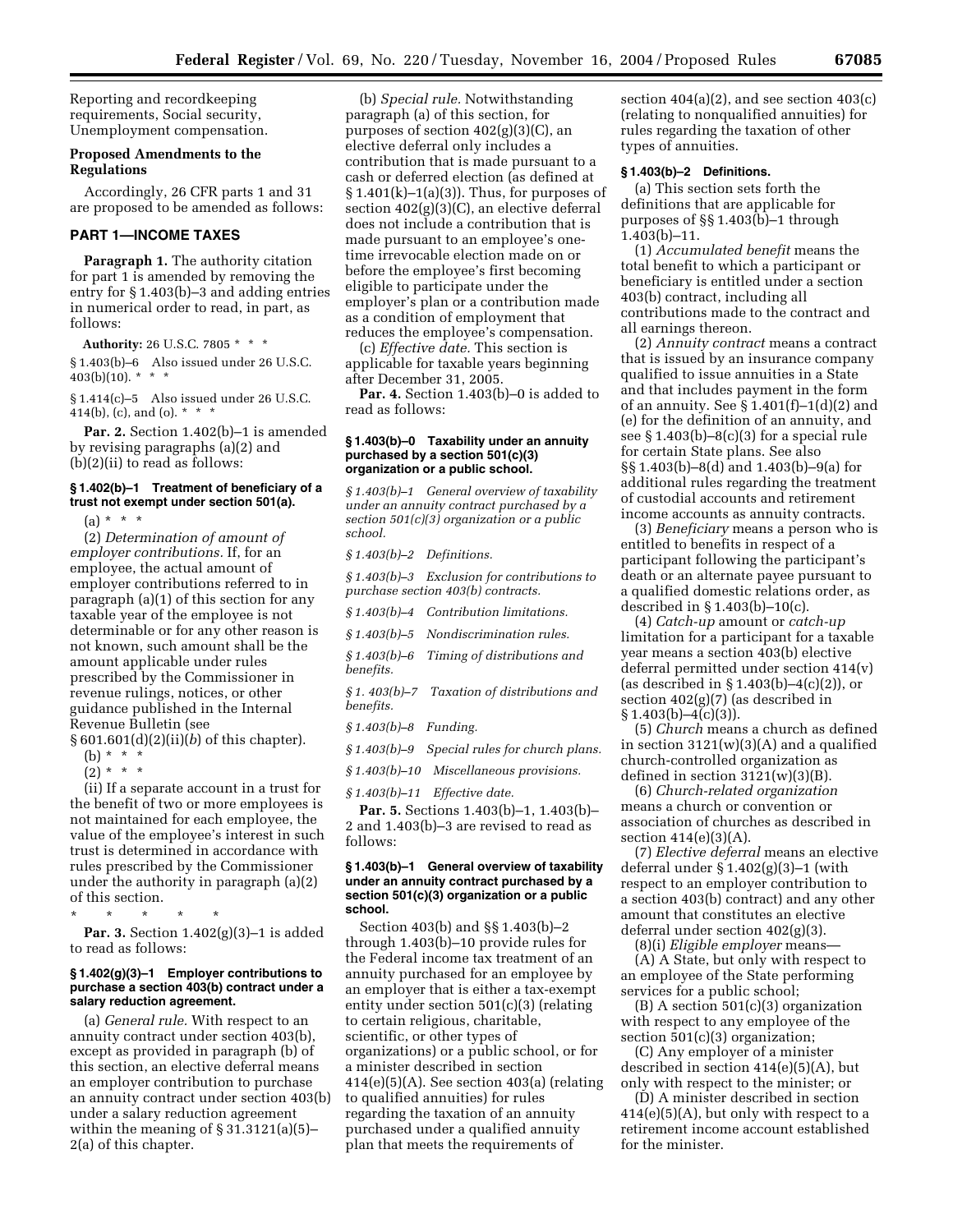(ii) An entity is not an eligible employer under paragraph (a)(8)(i)(A) of this section if it treats itself as not being a State for any other purpose of the Internal Revenue Code, and a subsidiary or other affiliate of an eligible employer is not an eligible employer under paragraph (a)(8)(i) of this section if the subsidiary or other affiliate is not an entity described in paragraph (a)(8)(i) of this section.

(9) *Employee* means a common-law employee performing services for the employer, and does not include a former employee or an independent contractor. Subject to any rules in §§ 1.403(b)–1 through 1.403(b)–11 that are specifically applicable to ministers, an employee also includes a minister described in section 414(e)(5)(A) when performing services in the exercise of his or her ministry.

(10) *Employee performing services for a public school* means an employee performing services as an employee for a public school of a State. This definition is not applicable unless the employee's compensation for performing services for a public school is paid by the State. Further, a person occupying an elective or appointive public office is not an employee performing services for a public school unless such office is one to which an individual is elected or appointed only if the individual has received training, or is experienced, in the field of education. The term *public office* includes any elective or appointive office of a State.

(11) *Includible compensation* means the employee's compensation received from an eligible employer that is includible in the participant's gross income for Federal income tax purposes (computed without regard to section 911) for the most recent period that is a year of service. Includible compensation for a minister who is selfemployed means the minister's earned income as defined in section 401(c)(2) (computed without regard to section 911) for the most recent period that is a year of service. Includible compensation does not include any compensation received during a period when the employer is not an eligible employer. Includible compensation also includes any elective deferral and any amount contributed or deferred by the eligible employer at the election of the employee that is not includible in the gross income of the employee by reason of section 125, 132(f)(4), or 457. The amount of includible compensation is determined without regard to any community property laws. See § 1.403(b)–4(d) for a special rule regarding former employees.

(12) *Participant* means an employee for whom a section 403(b) contract is currently being purchased, or an employee or former employee for whom a section 403(b) contract has previously been purchased and who has not received a distribution of his or her entire benefit under the contract.

(13) *Plan* means a plan as described in  $\S 1.403(b) - 3(b)(3)$ .

(14) *Public school* means a Statesponsored educational organization described in section 170(b)(1)(A)(ii) (relating to educational organizations that normally maintain a regular faculty and curriculum and normally have a regularly enrolled body of pupils or students in attendance at the place where educational activities are regularly carried on).

(15) *Retirement income account* means a defined contribution program established or maintained by a churchrelated organization to provide benefits under section 403(b) for its employees or their beneficiaries as described in  $§ 1.403(b)-9.$ 

(16) *Section 403(b) contract; section 403(b) plan*—(i) *Section 403(b) contract* means a contract described in § 1.403(b)–3. If for any taxable year an employer contributes to more than one section 403(b) contract for a participant or beneficiary, then, under section 403(b)(5), all such contracts are treated as one contract for purposes of section 403(b) and §§ 1.403(b)–2 through 1.403(b)–10. See also § 1.403(b)–3(b)(1).

(ii) *Section 403(b) plan* means the plan of the employer under which the section 403(b) contracts for its employees are maintained.

(17) *Section 403(b) elective deferral* means an elective deferral that is an employer contribution to a section 403(b) contract for an employee. See § 1.403(b)–5(b) for additional rules with respect to a section 403(b) elective deferral.

(18) *Section 501(c)(3) organization* means an organization that is described in section 501(c)(3) (relating to certain religious, charitable, scientific, or other types of organizations) and exempt from tax under section 501(a).

(19) *Severance from employment* means that the employee ceases to be employed by the employer maintaining the plan. See regulations under section 401(k) for additional guidance concerning severance from employment. See also § 1.403(b)–6(h) for a special rule under which severance from employment is determined by reference to employment with the eligible employer.

(20) *State* means a State, a political subdivision of a State, or any agency or instrumentality of a State. For this

purpose, the District of Columbia is treated as a State, as provided under section 7701(a)(10). In addition, for purposes of determining whether an individual is an employee performing services for a public school, an Indian tribal government is treated as a State, as provided under section 7871(a)(6)(B). See also section 1450(b) of the Small Business Job Protection Act of 1996 (110 Stat. 1755, 1814) for special rules treating certain contracts purchased in a plan year beginning before January 1, 1995, that include contributions by an Indian tribal government as section 403(b) contracts, whether or not those contributions are for employees performing services for a public school.

(21) *Years of service* means each full year during which an individual is a full-time employee of an eligible employer, plus fractional credit for each part of a year during which the individual is either a full-time employee of an eligible employer for a part of the year or a part-time employee of an eligible employer. See § 1.403(b)–4(e) for rules for determining years of service.

(b) [Reserved].

### **§ 1.403(b)–3 Exclusion for contributions to purchase section 403(b) contracts.**

(a) *Exclusion for section 403(b) contracts.* Amounts contributed by an eligible employer for the purchase of an annuity contract for an employee are excluded from the gross income of the employee under section 403(b) only if each of the requirements in paragraphs (a)(1) through (9) of this section is satisfied. In addition, amounts contributed by an eligible employer for the purchase of an annuity contract for an employee pursuant to a cash or deferred election are not includible in an employee's gross income at the time the cash would have been includible in the employee's gross income (but for the cash or deferred election) if each of the requirements in paragraphs (a)(1) through (9) of this section is satisfied.

(1) *Not a contract issued under qualified plan or eligible governmental plan.* The contract is not purchased under a qualified plan (under section  $401(a)$  or  $404(a)(2)$  or an eligible governmental plan under section 457(b).

(2) *Nonforfeitability.* The rights of the employee under the contract (disregarding rights to future premiums) are nonforfeitable. An employee's rights under a contract fail to be nonforfeitable unless the participant for whom the contract is purchased has at all times a fully vested and nonforfeitable right (as defined under § 1.411(a)–4) to all benefits provided under the contract. See paragraph (c) of this section for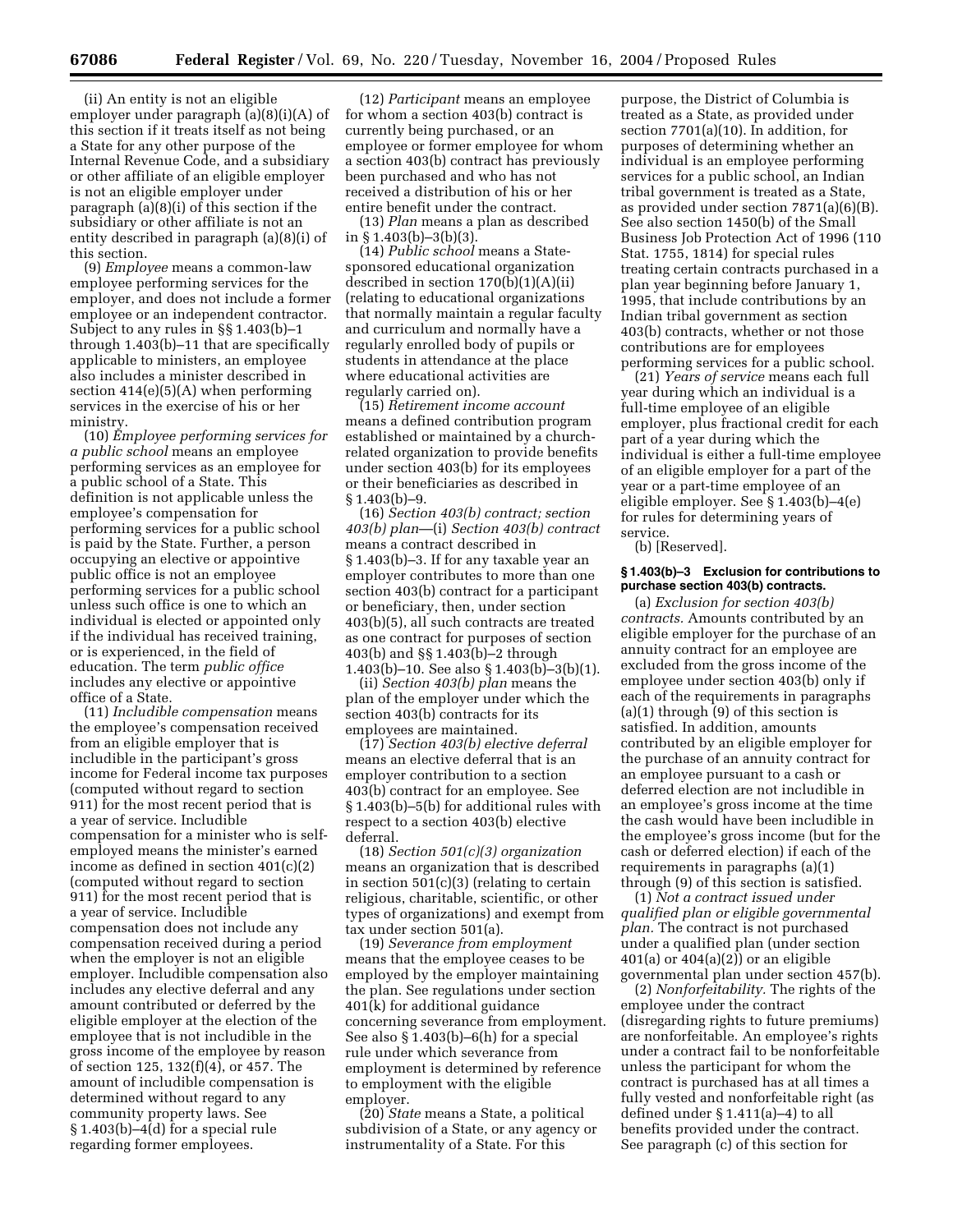additional rules regarding the nonforfeitability requirement of this paragraph (a)(2).

(3) *Nondiscrimination and universal availability.* In the case of a contract purchased by an eligible employer other than a church, the contract is purchased under a plan that satisfies section  $403(b)(12)$  (relating to nondiscrimination and universal availability requirements). See  $§ 1.403(b)-5.$ 

(4) *Limitations on elective deferrals.* In the case of an elective deferral, the contract satisfies section 401(a)(30) (relating to limitations on elective deferrals). A contract does not satisfy section 401(a)(30) as required under this paragraph (a)(4) unless the contract requires all elective deferrals for an employee to not exceed the limits of section 402(g)(1), including elective deferrals for the employee under the contract and any other elective deferrals under the plan under which the contract is purchased and under all other plans, contracts, or arrangements of the employer.

(5) *Nontransferability.* The contract is not transferable. This paragraph (a)(5) does not apply to a contract issued before January 1, 1963. See section 401(g).

(6) *Minimum required distributions.* The contract satisfies the requirements of section 401(a)(9) (relating to minimum required distributions). See  $§ 1.403(b) - 6(e).$ 

(7) *Rollover distributions.* The contract provides that, if the distributee of an eligible rollover distribution elects to have the distribution paid directly to an eligible retirement plan, as defined in section 402(c)(8)(B), and specifies the eligible retirement plan to which the distribution is to be paid, then the distribution will be paid to that eligible retirement plan in a direct rollover. See  $§ 1.403(b)-7(b)(2).$ 

(8) *Limitation on incidental benefits.* The contract satisfies the incidental benefit requirements of section 401(a). See § 1.403(b)–6(g).

(9) *Maximum annual additions.* The annual additions to the contract do not exceed the applicable limitations of section 415(c) (treating contributions and other additions as annual additions). See paragraph (b) of this section and § 1.403(b)–4(b).

(b) *Application of requirements*—(1) *Aggregation of contracts.* In accordance with section 403(b)(5), for purposes of determining whether this section is satisfied, all section 403(b) contracts purchased for an individual by an employer are treated as purchased under a single contract. Additional aggregation rules apply under section

402(g) for purposes of satisfying paragraph (a)(4) of this section and under section 415 for purposes of satisfying paragraph (a)(9) of this section.

(2) *Disaggregation for excess annual additions.* In accordance with the last sentence of section 415(a)(2), if an excess annual addition is made to a contract that otherwise satisfies the requirements of this section, then the portion of the contract that includes such excess annual addition fails to be a section 403(b) contract (and instead is a contract to which section 403(c) applies, as further described in paragraph (c)(1) of this section) and the remaining portion of the contract is a section 403(b) contract. This paragraph (b)(2) does not apply unless, for the year of the excess and each year thereafter, the issuer of the contract maintains separate accounts for each such portion. Thus, the entire contract fails to be a section 403(b) contract if an excess annual addition is made and a separate account is not maintained with respect to the excess.

(3) *Plan in form and operation.* A contract does not satisfy paragraph (a) of this section unless it is maintained pursuant to a plan. For this purpose, a plan is a written defined contribution plan, which, in both form and operation, satisfies the requirements of this section and §§ 1.403(b)–4 through 1.403(b)–10. For purposes of this section and §§ 1.403(b)–4 through 1.403(b)–10, the plan must contain all the material terms and conditions for eligibility, benefits, applicable limitations, the contracts available under the plan, and the time and form under which benefit distributions would be made. For purposes of this section and §§ 1.403(b)–4 through 1.403(b)–10, a plan may contain certain optional features not required under section 403(b), such as hardship withdrawal distributions, loans, plan-to-plan or annuity contract-to-annuity contract transfers, and acceptance of rollovers to the plan. However, if a plan contains any optional provisions, the optional provisions must meet, in both form and operation, the relevant requirements under section 403(b), this section, and §§ 1.403(b)–4 through 1.403(b)–10. This paragraph (b)(3) applies to contributions to an annuity contract by a church only if the annuity is part of a retirement income account, as defined in § 1.403(b)–9.

(4) *Exclusion limited to former employees*—(i) *General rule.* Except as provided in paragraph (b)(4)(ii) of this section and in  $\S 1.403(b) - 4(d)$ , the exclusion from gross income provided by section 403(b) does not apply to

contributions made for former employees. For this purpose, a contribution is not made for a former employee if the contribution is with respect to compensation that would otherwise be paid for a payroll period that begins before severance from employment.

(ii) *Exceptions.* [Reserved]. (c) *Effect of failure*—(1) *General rule.* See section 403(c) (relating to nonqualified annuities) for the treatment of a nonqualified annuity contract issued by an insurance company that is not a section 403(b) contract. See section 61, 83, or 402(b) for the treatment of a custodial account or retirement income account that fails to be treated as a section 403(b) contract.

(2) *Failure to satisfy nonforfeitability requirement.* If an annuity contract issued by an insurance company would qualify as a section 403(b) contract but for the failure to satisfy the nonforfeitability requirement of paragraph (a)(2) of this section, then the contract is treated as a contract to which section 403(c) applies. However, on or after the date on which the participant's interest in that contract becomes nonforfeitable, the contract may be treated as a section 403(b) contract if no election has been made under section 83(b) with respect to the contract, the participant's interest in the contract has been subject to a substantial risk of forfeiture before becoming nonforfeitable, and the contract has at all times satisfied the requirements of paragraph (a) of this section other than the nonforfeitability requirement of paragraph (a)(2) of this section. Thus, for example, for the current year and each prior year, no contribution can have been made to the contract that would cause the contract to fail to be a section 403(b) contract as a result of contributions exceeding the limitations of section 415 (except to the extent permitted under paragraph (b)(2) of this section) or to fail to satisfy the nondiscrimination rules described in  $§ 1.403(b)-5.$ 

(3) *Treatment of partial vesting and separate accounts.* For purposes of applying this paragraph (c), if a participant's interest in a contract becomes nonforfeitable to any extent in a year but the participant's entire interest in the contract is not nonforfeitable, then the portion that is nonforfeitable and the portion that fails to be nonforfeitable are each treated as separate contracts. In addition, for purposes of applying this paragraph (c), if a contribution is made to an annuity contract in excess of the limitations of section 415(c) and the excess is maintained in a separate account, then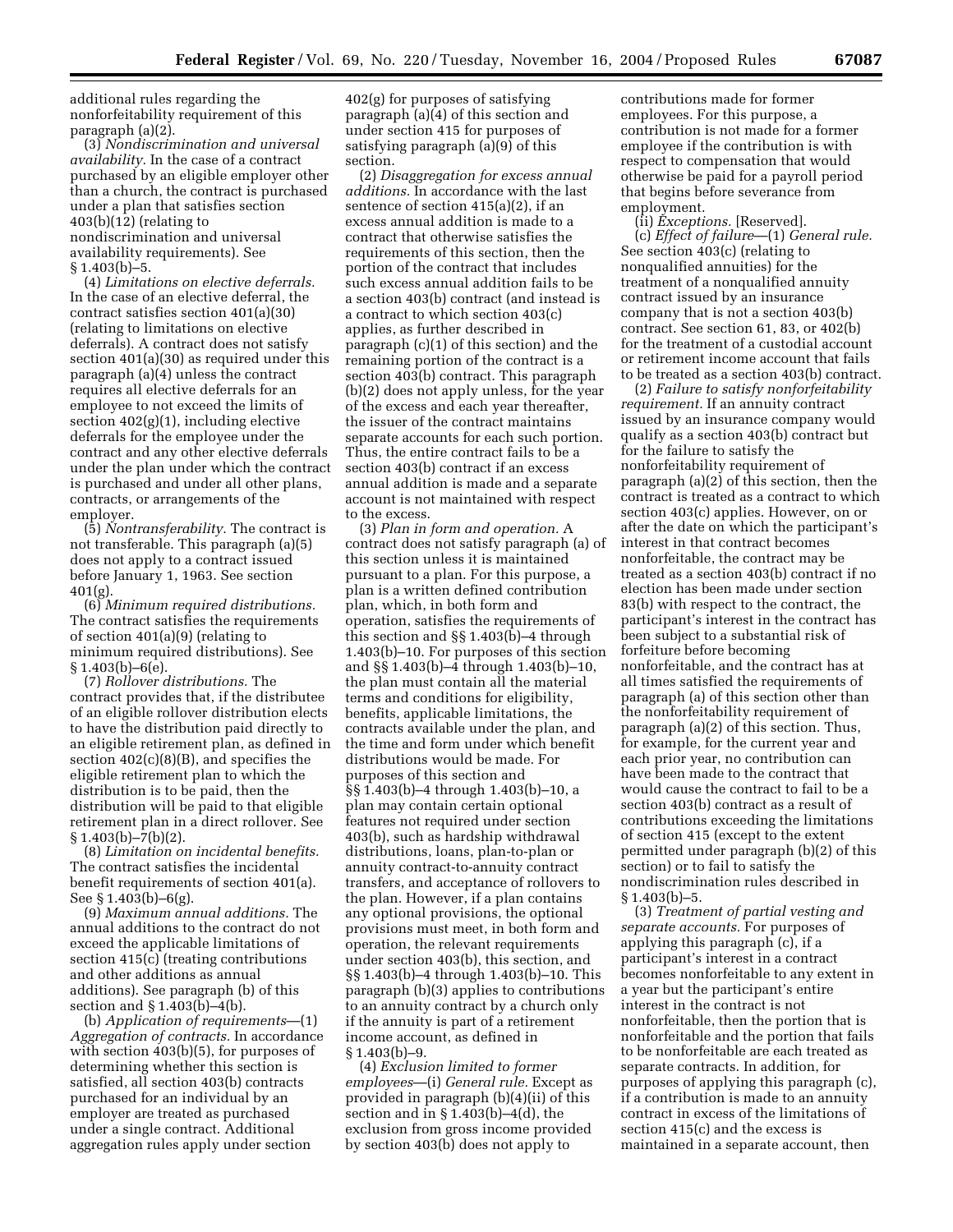the portion of the contract that includes the excess contributions account and the remainder are each treated as separate contracts. Thus, if an annuity contract that includes an excess contributions account changes from forfeitable to nonforfeitable during a year, then the portion that is not attributable to the excess contributions account constitutes a section 403(b) contract (assuming it otherwise satisfies the requirements to be a section 403(b) contract) and is not included in gross income, and the portion that is attributable to the excess contributions account is included in gross income in accordance with section 403(c).

Par. 5a. Sections 1.403(b)-4 through 1.403(b)–11 are added to read as follows:

# **§ 1.403(b)–4 Contribution limitations.**

(a) *Treatment of contributions in excess of limitations.* The exclusion provided under § 1.403(b)–3(a) applies to a participant only if the amounts contributed by the employer for the purchase of an annuity contract for the participant do not exceed the applicable limit under sections 415 and 402(g), as described in this section. Under § 1.403(b)–3(a)(4), a section 403(b) contract is required to include the limits on elective deferrals imposed by section 402(g), as described in paragraph (c) of this section. *See* paragraph (f) of this section for special rules concerning correction of excess contributions and deferrals. The limits imposed by section 415, § 1.403(b)–3(a)(9), section 402(g), § 1.403(b)–3(a)(4), and this section do not apply with respect to rollover contributions made to a section 403(b) contract, as described in § 1.403(b)– 10(d), but after-tax contributions are taken into account under section 415, § 1.403(b)–3(a)(9), and this section.

(b) *Maximum annual contribution*— (1) *General rule.* In accordance with section 415(a)(2) and § 1.403(b)–3(b)(2), the contributions for any participant under a section 403(b) contract (*i.e.*, employer nonelective contributions (including matching contributions), section 403(b) elective deferrals, and after-tax contributions) are not permitted to exceed the limitations imposed by section 415. For this purpose, contributions made for a participant are aggregated to the extent applicable under sections 414(b), (c), (m), (n), and (o). For purposes of section 415(a)(2) and § 1.403(b)–1 through § 1.403(b)–11, a contribution means any annual addition, as defined in section  $415(c)$ .

(2) *Special rules.* See section 415(k)(4) for a special rule under which contributions to section 403(b) contracts are generally aggregated with contributions under other arrangements in applying section 415. For purposes of applying section 415(c)(1)(B) with respect to a section 403(b) contract, except as provided in section 415(c)(3)(C), a participant's includible compensation (as defined in § 1.403(b)– 2) is substituted for the participant's compensation, as described in section  $415(c)(3)(E)$ . Any age 50 catch-up contributions under paragraph (c)(2) of this section are disregarded in applying section 415.

(c) *Section 403(b) elective deferrals*— (1) *Basic limit under section 402(g)(1).* In accordance with section  $402(g)(1)(A)$ , the section 403(b) elective deferrals for any individual are included in the individual's gross income to the extent the amount of such deferrals, plus all other elective deferrals for the individual, for the taxable year exceeds the applicable dollar amount under section  $402(g)(1)(B)$ . The applicable annual dollar amount under section 402(g)(1)(B) is: \$11,000 for 2002; \$12,000 for 2003; \$13,000 for 2004; \$14,000 for 2005; and \$15,000 for 2006 and thereafter. After 2006, the \$15,000 amount is adjusted for cost-of-living in the manner described in section 402(g)(4). See § 1.403(b)–5(b) for a universal availability rule that applies if any employee is permitted to have any section 403(b) elective deferrals made on his or her behalf.

(2) *Age 50 catch-up*—(i) *In general.* In accordance with section  $414(\bar{v})$  and the regulations thereunder, a section 403(b) contract may provide for additional catch-up contributions for a participant who is age 50 by the end of the year, provided that such age 50 catch-up contributions do not exceed the catchup limit under section  $414(v)(2)$  for the taxable year. The maximum amount of additional age 50 catch-up contributions for a taxable year under section 414(v) is as follows: \$1,000 for 2002; \$2,000 for 2003; \$3,000 for 2004; \$4,000 for 2005; and \$5,000 for 2006 and thereafter. After 2006, the \$5,000 amount is adjusted for cost-of-living in the manner described in section  $414(v)(2)(C)$ . For additional requirements, see regulations under section 414(v).

(ii) *Coordination with special section 403(b) catch-up.* In accordance with sections  $414(v)(6)(A)(ii)$  and  $402(g)(7)(A)$ , the age 50 catch-up described in this paragraph (c)(2) may apply for any taxable year in which a participant also qualifies for the special section 403(b) catch-up under paragraph (c)(3) of this section.

(3) *Special section 403(b) catch-up for certain organizations*—(i) *Amount of the special section 403(b) catch-up.* In the

case of a qualified employee of a qualified organization for whom the basic section 403(b) elective deferrals for any year are not less than the applicable dollar amount under section  $402(g)(1)(B)$ , the section  $403(b)$  elective deferral limitation of section 402(g)(1) for the taxable year of the qualified employee is increased by the least of—

(A) \$3,000;

- (B) The excess of—
- (*1*) \$15,000; over

(*2*) The total special section 403(b) catch-up elective deferrals made for the qualified employee by the qualified organization for prior years; or

(C) The excess of—

(*1*) \$5,000 multiplied by the number of years of service of the employee with the qualified organization; over

(*2*) The total elective deferrals (as defined at § 1.403(b)–2) made for the qualified employee by the qualified organization for prior years.

(ii) *Qualified organization.* (A) For purposes of this paragraph (c)(3), *qualified organization* means an eligible employer that is either—

(*1*) An educational organization described in section 170(b)(1)(A)(ii);

(*2*) A hospital;

(*3*) A health and welfare service agency (including a home health service agency); or

(*4*) A church-related organization. All entities that are in a church-related organization are treated as a single qualified organization (so that years of service and any special section 403(b) catch-up elective deferrals previously made for a qualified employee for a church within a church-related organization are taken into account for purposes of applying this paragraph (c)(3) to the employee with respect to any other entity within the same church-related organization).

(B) For purposes of this paragraph (c)(3)(ii), a *health and welfare service agency* means either an organization whose primary activity is to provide services that constitute medical care as defined in section 213(d)(1) (such as a hospice) or a section 501(c)(3) organization whose primary activity is the prevention of cruelty to individuals or animals, or which provides substantial personal services to the needy as part of its primary activity (such as a section 501(c)(3) organization that provides meals to needy individuals).

(iii) *Qualified employee.* For purposes of this paragraph (c)(3), *qualified employee* means an employee who has completed at least 15 years of service (as defined under paragraph (e) of this section) taking into account only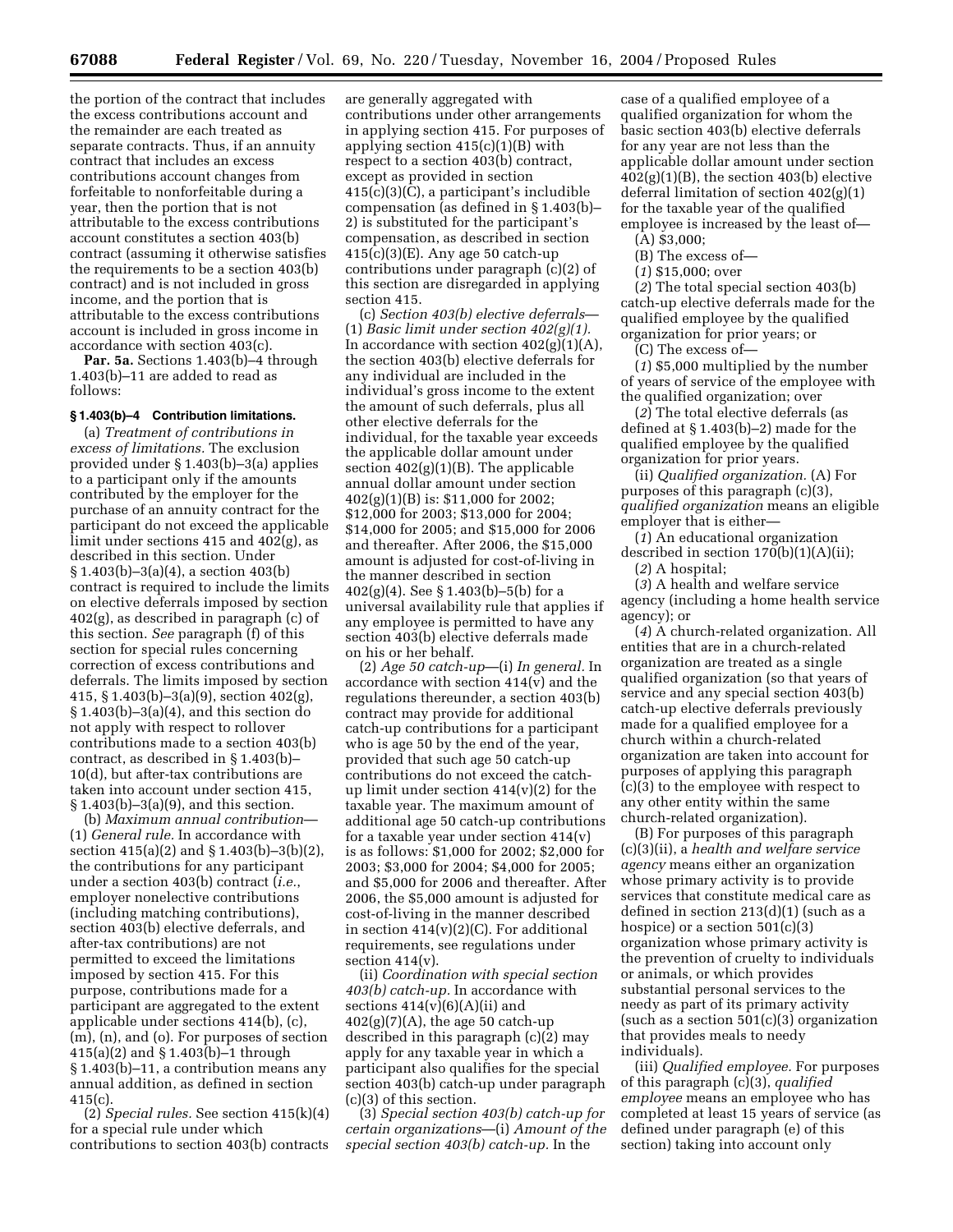employment with the qualified organization.

(iv) *Coordination with age 50 catchup.* In accordance with sections  $402(g)(1)(C)$  and  $402(g)(7)$ , any catch-up amount contributed by an employee who is eligible for both an age 50 catchup and a special section 403(b) catch-up is treated first as an amount contributed as a special section 403(b) catch-up to the extent a special section 403(b) catchup is permitted, and then as an amount contributed as an age 50 catch-up (to the extent the catch-up amount exceeds the maximum special section 403(b) catchup after taking into account sections  $402(g)$  and  $415(c)$ , this paragraph  $(c)(3)$ , and any limitations on the special section 403(b) catch-up that are imposed by the terms of the plan).

(4) *Examples.* The provisions of this paragraph (c) are illustrated by the following examples:

*Example 1.* (i) *Facts illustrating application of the basic dollar limit.* Participant B, who is 45, is eligible to participate in a State university section 403(b) plan in 2006. B is not a qualified employee, as defined in paragraph (c)(3)(iii) of this section. The plan permits section 403(b) elective deferrals, but no other employer contributions are made under the plan. The plan provides limitations on section 403(b) elective deferrals up to the maximum permitted under paragraphs (c)(1) and (3) of this section and the additional age 50 catch-up amount described in paragraph (c)(2) of this section. For 2006, B will receive includible compensation of \$42,000 from the eligible employer. B desires to elect to have the maximum section 403(b) elective deferral possible contributed in 2006. For 2006, the basic dollar limit for section 403(b) elective deferrals under paragraph (c)(1) of this section is \$15,000 and the additional dollar amount permitted under the age 50 catch-up is \$5,000.

(ii) *Conclusion.* B is not eligible for the age 50 catch-up in 2006 because B is 45 in 2006, or the special section 403(b) catch-up under paragraph (c)(3) of this section because B is not a qualified employee. Accordingly, the maximum section 403(b) elective deferral that B may elect for 2006 is \$15,000.

*Example 2.* (i) *Facts illustrating application of the includible compensation limitation.* The facts are the same as in *Example 1,* except B's includible compensation is \$14,000.

(ii) *Conclusion.* Under section 415(c), contributions may not exceed 100 percent of includible compensation. Accordingly, the maximum section 403(b) elective deferral that B may elect for 2006 is \$14,000.

*Example 3.* (i) *Facts illustrating application of the age 50 catch-up.* Participant C, who is 55, is eligible to participate in a State university section 403(b) plan in 2006. The plan permits section 403(b) elective deferrals, but no other employer contributions are made under the plan. The plan provides limitations on section 403(b) elective deferrals up to the

maximum permitted under paragraphs (c)(1) and (3) of this section and the additional age 50 catch-up amount described in paragraph (c)(2) of this section. For 2006, C will receive includible compensation of \$48,000 from the eligible employer. C desires to elect to have the maximum section 403(b) elective deferral possible contributed in 2006. For 2006, the basic dollar limit for section 403(b) elective deferrals under paragraph (c)(1) of this section is \$15,000 and the additional dollar amount permitted under the age 50 catch-up is \$5,000. C does not have 15 years of service and thus is not a qualified employee, as defined in paragraph (c)(3)(iii) of this section.

(ii) *Conclusion.* C is eligible for the age 50 catch-up in 2006 because C is 55 in 2006. C is not eligible for the special section 403(b) catch-up under paragraph (c)(3) of this section because C is not a qualified employee (as defined in paragraph  $(c)(3)(iii)$  of this section). Accordingly, the maximum section 403(b) elective deferral that C may elect for 2006 is \$20,000 (\$15,000 plus \$5,000).

*Example 4.* (i) *Facts illustrating application of both the age 50 and the special section 403(b) catch-up.* The facts are the same as in *Example 3,* except that C is a qualified employee for purposes of the special section 403(b) catch-up provisions in paragraph (c)(3) of this section. For 2006, the maximum additional section 403(b) elective deferral for which C qualifies under the special section 403(b) catch-up under paragraph (c)(3) of this section is \$3,000.

(ii) *Conclusion.* The maximum section 403(b) elective deferrals that C may elect for 2006 is \$23,000. This is the sum of the basic limit on section 403(b) elective deferrals under paragraph (c)(1) of this section equal to \$15,000, plus the \$3,000 additional special section 403(b) catch-up amount for which C qualifies under paragraph (c)(3) of this section, plus the additional age 50 catch-up amount of \$5,000.

*Example 5.* (i) *Facts illustrating calculation of years of service with a predecessor organization for purposes of the special section 403(b) catch-up.* The facts are the same as in *Example 4,* except that C has previously made special section 403(b) catchup deferrals to a section 403(b) plan maintained by a hospital which was acquired by C's current eligible employer which is a hospital.

(ii) *Conclusion.* The special section 403(b) catch-up amount for which C qualifies under paragraph (c)(3) of this section must be calculated taking into account C's prior years of service and special section 403(b) catch-up deferrals with the predecessor hospital if and only if C did not have any severance from service in connection with the acquisition.

*Example 6.* (i) *Facts illustrating application of the age 50 catch-up and the section 415(c) dollar limitation.* The facts are the same as in *Example 4,* except that the employer makes a nonelective contribution for each employee equal to 20 percent of C's compensation (which is \$48,000). Thus, the employer makes a nonelective contribution for C for 2006 equal to \$9,600. The plan provides that a participant is not permitted to make section 403(b) elective deferrals to the extent the section 403(b) elective deferrals would result in contributions in

excess of the maximum permitted under section 415 and provides that contributions are reduced in the following order: the special section 403(b) catch-up elective deferrals under paragraph (c)(3) of this section are reduced first; the age 50 catch-up elective deferrals under paragraph (c)(2) of this section are reduced second; and then the basic section 403(b) elective deferrals under paragraph (c)(1) of this section are reduced. For 2006, it is assumed that the applicable dollar limit under section 415(c)(1)(A) is \$44,000.

(ii) *Conclusion.* The maximum section 403(b) elective deferral that C may elect for 2006 is \$23,000. This is the sum of the basic limit on section 403(b) elective deferrals under paragraph (c)(1) of this section equal to \$15,000, plus the \$3,000 additional special section 403(b) catch-up amount for which C qualifies under paragraph (c)(3) of this section, plus the additional age 50 catch-up amount of \$5,000. The limit in paragraph (b) of this section would not be exceeded because the sum of the \$9,600 nonelective contribution and the \$23,000 section 403(b) elective deferrals does not exceed the lesser of \$49,000 (which is the sum of \$44,000 plus the \$5,000 additional age 50 catch-up amount) or \$53,000 (which is the sum of C's includible compensation for 2006 (\$48,000) plus the \$5,000 additional age 50 catch-up amount).

*Example 7.* (i) *Facts further illustrating application of the age 50 catch-up and the section 415(c) dollar limitation.* The facts are the same as in *Example 6*, except that C's includible compensation for 2006 is \$56,000 and the plan provides for a nonelective contribution equal to 50 percent of includible compensation, so that the employer nonelective contribution for C for 2006 is \$28,000 (50 percent of \$56,000).

(ii) *Conclusion.* The maximum section 403(b) elective deferral that C may elect for 2006 is \$21,000. A section 403(b) elective deferral in excess of this amount would exceed the sum of the limit in section 415(c)(1)(A) plus the additional age 50 catchup amount, because the sum of the employer's nonelective contribution of \$28,000 plus a section 403(b) elective deferral in excess of \$21,000 would exceed \$49,000 (the sum of the \$44,000 limit in section  $415(c)(1)(A)$  plus the \$5,000 additional age 50 catch-up amount).

*Example 8.* (i) *Facts further illustrating application of the age 50 catch-up and the section 415(c) dollar limitation.* The facts are the same as in *Example 7*, except that the plan provides for a nonelective contribution for C equal to \$44,000 (which is the limit in section  $415(c)(1)(A)$ .

(ii) *Conclusion.* The maximum section 403(b) elective deferral that C may elect for 2006 is \$5,000. A section 403(b) elective deferral in excess of this amount would exceed the sum of the limit in section 415(c)(1)(A) plus the additional age 50 catchup amount (\$5,000), because the sum of the employer's nonelective contribution of \$44,000 plus a section 403(b) elective deferral in excess of \$5,000 would exceed \$49,000 (the sum of the \$44,000 limit in section  $415(c)(1)(A)$  plus the \$5,000 additional age 50 catch-up amount).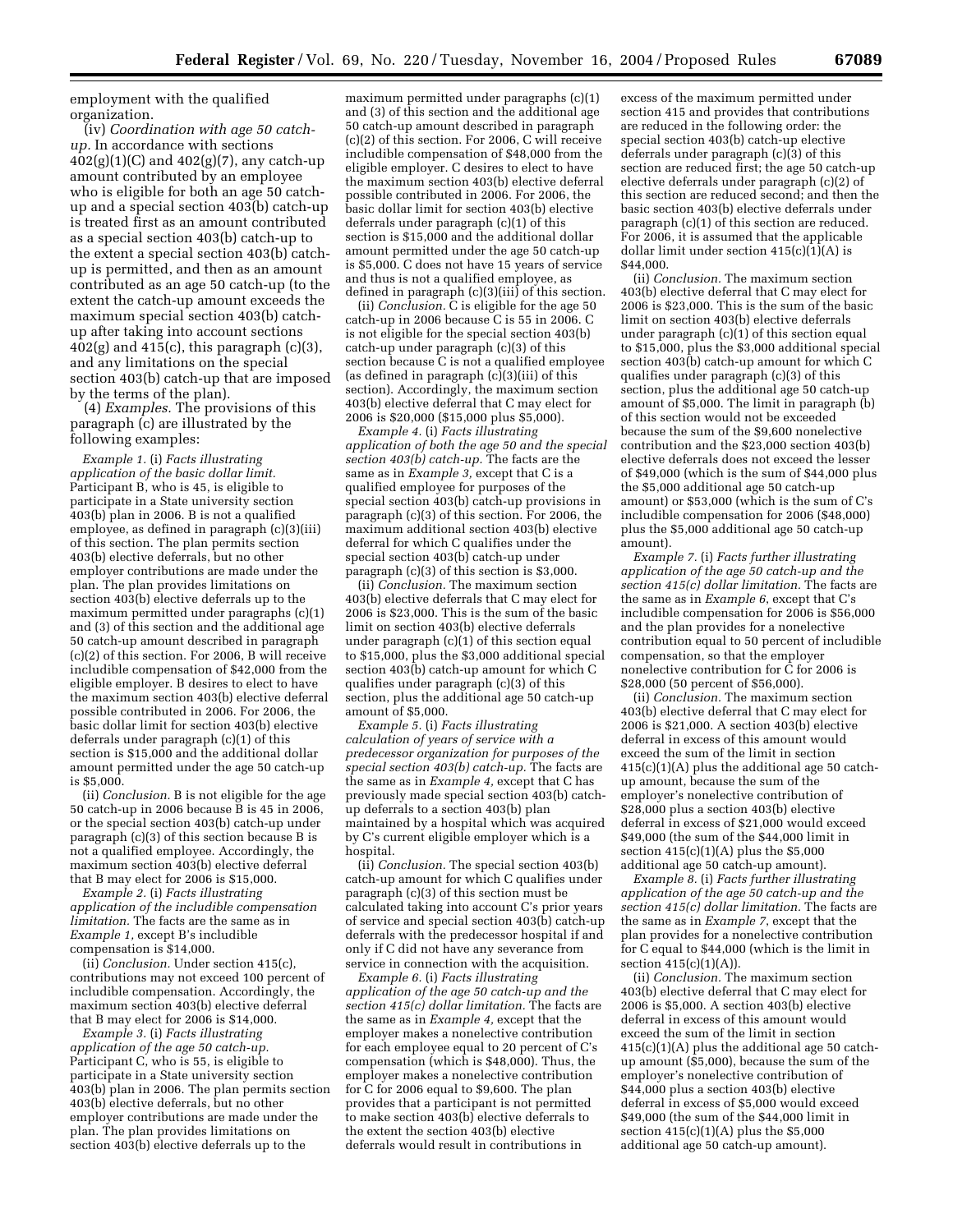*Example 9.* (i) *Facts illustrating application of the age 50 catch-up and the section 415(c) includible compensation limitation.* The facts are the same as in *Example 7*, except that C's includible compensation for 2006 is \$28,000, so that the employer nonelective contribution for C for 2006 is \$14,000 (50 percent of \$28,000).

(ii) *Conclusion.* The maximum section 403(b) elective deferral that C may elect for 2006 is \$19,000. A section 403(b) elective deferral in excess of this amount would exceed the sum of the limit in section 415(c)(1)(B) plus the additional age 50 catchup amount, because C's includible compensation is \$28,000 and the sum of the employer's nonelective contribution of \$14,000 plus a section 403(b) elective deferral in excess of \$19,000 would exceed \$33,000 (which is the sum of 100 percent of C's includible compensation plus the \$5,000 additional age 50 catch-up amount).

*Example 10.* (i) *Facts illustrating that section 403(b) elective deferrals cannot exceed compensation otherwise payable.* Employee  $\overline{D}$  is age 60, has includible compensation of \$14,000, and wishes to contribute section 403(b) elective deferrals of \$20,000 for the year. No nonelective contributions are made for Employee D.

(ii) *Conclusion.* The maximum limit on section 403(b) elective deferrals for a participant with compensation less than the maximum dollar limit in section 415(c) is 100 percent of includible compensation, plus the \$5,000 additional age 50 catch-up amount. However, because a contribution is a section 403(b) elective deferral only if it is a result of a compensation reduction, D cannot make section 403(b) elective deferrals in excess of D's actual compensation.

*Example 11.* (i) *Facts illustrating calculation of the special section 403(b) catch-up.* For 2006, employee E, who is age 50, is eligible to participate in a section 403(b) plan of hospital H, which is a section 501(c)(3) organization. H's plan permits section 403(b) elective deferrals and provides for an employer contribution of 10 percent of a participant's compensation with that employer for the taxable year. The plan provides limitations on section 403(b) elective deferrals up to the maximum permitted under paragraphs (c)(1), (2), and (3) of this section. For 2006, E's includible compensation is \$50,000. E wishes to elect to have the maximum section 403(b) elective deferral possible contributed in 2006. E has previously made \$62,000 of section 403(b) elective deferrals under the plan, but has never made an election for a special section 403(b) catch-up elective deferral. For 2006, the basic dollar limit for section 403(b) elective deferrals under paragraph (c)(1) of this section is \$15,000, the additional dollar amount permitted under the age 50 catch-up is \$5,000, E's employer will make a nonelective contribution of \$5,000 (10% of \$50,000 compensation), and E is a qualified employee of a qualified employer as defined in paragraph (c)(3) of this section.

(ii) *Conclusion.* The maximum section 403(b) elective deferrals that E may elect for 2006 is \$23,000. This is the sum of the basic limit on section 403(b) elective deferrals for 2006 under paragraph (c)(1) of this section

equal to \$15,000, plus the \$3,000 maximum additional special section 403(b) catch-up amount for which D qualifies in 2006 under paragraph (c)(3) of this section, plus the additional age 50 catch-up amount of \$5,000. The limitation on the additional special section 403(b) catch-up amount is not less than \$3,000 because the limitation at paragraph (c)(3)(i)(B) of this section is \$15,000 (\$15,000 minus zero) and the limitation at paragraph (c)(3)(i)(C) of this section is \$13,000 (\$5,000 times 15, minus \$62,000 of total deferrals in prior years).

*Example 12.* (i) *Facts illustrating calculation of the special section 403(b) catch-up in the next calendar year.* The facts are the same as in *Example 11*, except that, for 2007, E has includible compensation of \$60,000. For 2007, E now has previously made \$85,000 of section 403(b) elective deferrals (\$62,000 deferred before 2006, plus the \$15,000 in basic section 403(b) elective deferrals in 2006, the \$3,000 maximum additional special section 403(b) catch-up amount in 2006, plus the \$5,000 age 50 catch-up amount in 2006). However, the \$5,000 age 50 catch-up amount deferred in 2006 is disregarded for purposes of applying the limitation at paragraph  $(c)(3)(i)(B)$  of this section to determine the special section 403(b) catch-up amount. Thus, for 2007, only \$80,000 of section 403(b) elective deferrals are taken into account in applying the limitation at paragraph  $(c)(3)(i)(B)$  of this section. For 2007, the basic dollar limit for section 403(b) elective deferrals under paragraph (c)(1) of this section is assumed to be \$16,000, the additional dollar amount permitted under the age 50 catch-up is assumed to be \$5,000, and E's employer contributes \$6,000 (10% of \$60,000 compensation) as a non-elective contribution.

(ii) *Conclusion.* The maximum section 403(b) elective deferral that D may elect for 2007 is \$21,000. This is the sum of the basic limit on section 403(b) elective deferrals under paragraph (c)(1) of this section equal to \$16,000, plus the additional age 50 catchup amount of \$5,000. E is not entitled to any additional special section 403(b) catch-up amount for 2007 under paragraph (c)(3) due to the limitation at paragraph  $(c)(3)(i)(C)$  of this section (16 times \$5,000 equals \$80,000, minus D's total prior section 403(b) elective deferrals of \$80,000 equals zero).

(d) *Employer contributions for former employees*—(1) *Includible compensation deemed to continue for nonelective contributions.* For purposes of applying paragraph (b) of this section, a former employee is deemed to have monthly includible compensation for the period through the end of the taxable year of the employee in which he or she ceases to be an employee and through the end of each of the next five taxable years. The amount of the monthly includible compensation is equal to one twelfth of the former employee's includible compensation during the former employee's most recent year of service. Accordingly, nonelective employer contributions for a former employee must not exceed the

limitation of section 415(c)(1) up to the lesser of the dollar amount in section 415(c)(1)(A) or the former employee's annual includible compensation based on the former employee's average monthly compensation during his or her most recent year of service.

(2) *Examples.* The provisions of paragraph (d)(1) of this section are illustrated by the following examples:

*Example 1.* (i) *Facts.* College M is a section  $501(c)(3)$  organization operated on the basis of a June 30 fiscal year that maintains a section 403(b) plan for its employees. In 2004, M amends the plan to provide for a temporary early retirement incentive under which the college will make a nonelective contribution for any participant who satisfies certain minimum age and service conditions and who retires before June 30, 2006. The contribution will equal 110 percent of the participant's rate of pay for one year and will be payable over a period ending no later than the end of the fifth fiscal year that begins after retirement. It is assumed for purposes of this *Example 1* that, in accordance with  $§ 1.401(a)\hat{4}$ –10(b) and under the facts and circumstances, the post-retirement contributions made for participants who satisfy the minimum age and service conditions and retire before June 30, 2006 do not discriminate in favor of former employees who are highly compensated employees. Employee A retires under the early retirement incentive on March 12, 2006, and A's annual includible compensation for the period from March 1, 2005 through February 28, 2006 (which is A's most recent one year of service) is \$30,000. The applicable dollar limit under section  $415(c)(1)(A)$  is assumed to be \$44,000 for 2006 and \$45,000 for 2007. The college contributes \$30,000 for A for 2006 and \$3,000 for A for 2007 (totaling \$33,000 or 110 percent of \$30,000). No other contributions are made to a section 403(b) contract for A for those years.

(ii) *Conclusion.* The contributions made for A do not exceed A's includible compensation for 2006 or 2007.

*Example 2.* (i) *Facts.* College N is a section 501(c)(3) organization that maintains a section 403(b) plan for its employees. The plan provides for N to make monthly nonelective contributions equal to 20 percent of the monthly includible compensation for each eligible employee. In addition, the plan provides for contributions to continue for 5 years following the retirement of any employee after age 64 and completion of at least 20 years of service (based on the employee's average annual rate of base salary in the preceding 3 calendar years ended before the date of retirement). It is assumed for purposes of this *Example 2* that, in accordance with § 1.401(a)(4)–10(b) and under the facts and circumstances, the postretirement contributions made for participants who satisfy the minimum age and service conditions do not discriminate in favor of former employees who are highly compensated employees. Employee B retires on July 1, 2006, at age 64 after completion of 20 or more years of service. At that date, B's annual includible compensation for the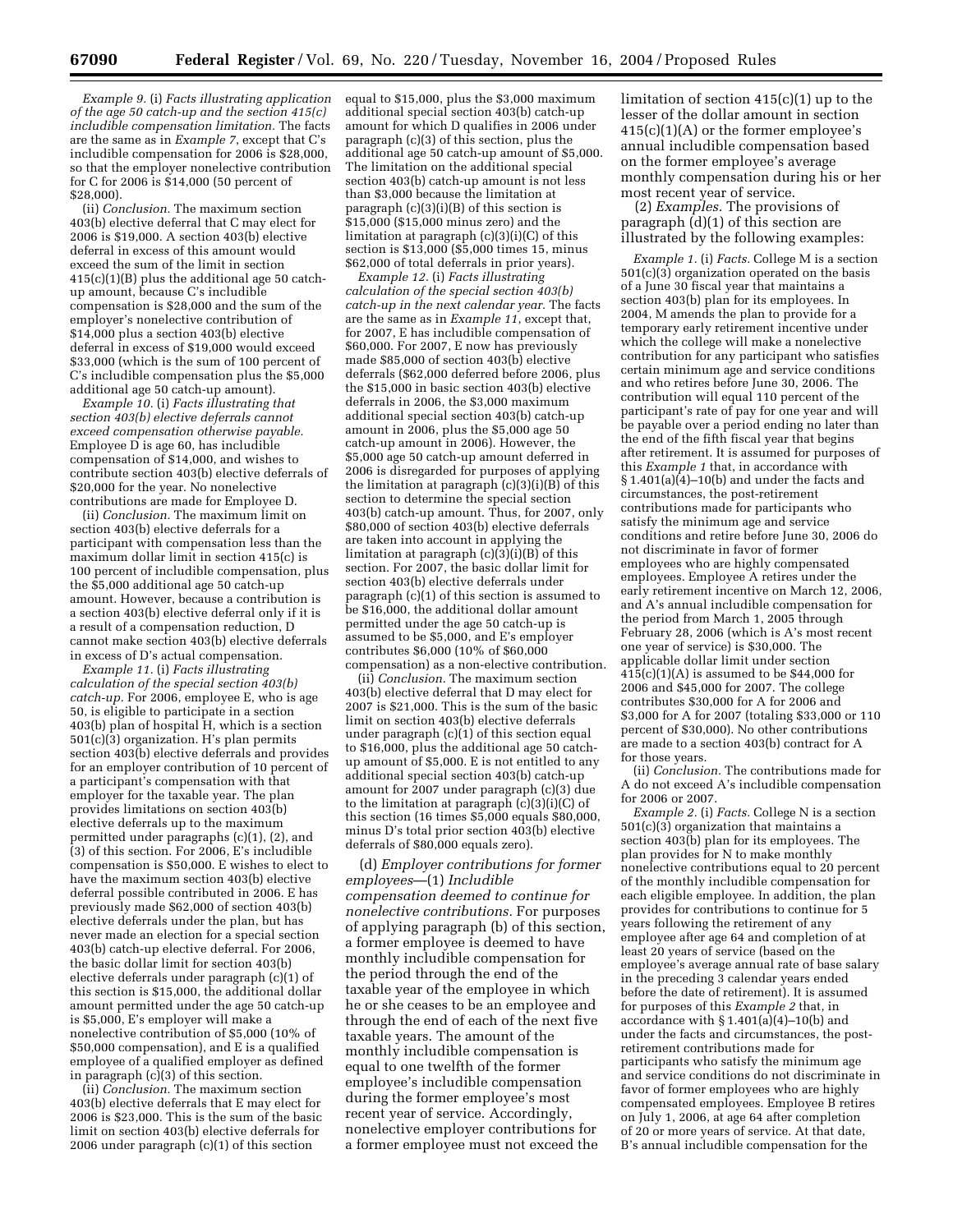most recently ended fiscal year of N is \$72,000 and B's average monthly rate of base salary for 2003 through 2005 is \$5,000. N contributes \$1,200 per month (20 percent of 1/12th of \$72,000) from January of 2006 through June of 2006 and contributes \$1,000 (20 percent of \$5,000) per month for B from July of 2006 through June of 2011. The applicable dollar limit under section  $415(c)(1)(A)$  is assumed to be at least \$44,000 for 2006 through 2011. No other contributions are made to a section 403(b) contract for B for those years.

(ii) *Conclusion.* The contributions made for B do not exceed B's includible compensation for any of the years from 2006 through 2010.

(3) *Disabled employees.* See also section 415(c)(3)(C) which sets forth a special rule under which compensation may be treated as continuing for purposes of section 415 for certain former employees who are disabled.

(e) *Special rules for determining years of service*—(1) *In general.* For purposes of determining a participant's includible compensation under paragraph (b)(2) of this section and a participant's years of service under paragraphs (c)(3) (special section 403(b) catch-up for qualified employees of certain organizations) and (d) (employer contributions for former employees) of this section, an employee's number of years of service depend on whether the employee has a full year during which the individual is a full-time employee of the eligible employer, and any fraction of a year for each part of a year during which the individual is a full-time or part-time employee of the eligible employer. An individual's number of years of service equals the aggregate of the annual work periods during which the individual is employed by the eligible employer.

(2) *Work period.* A year of service is based on the employer's annual work period, not the employee's taxable year. For example, in determining whether a university professor is employed full time, the annual work period is the school's academic year. However, in no case may an employee accumulate more than one year of service in a twelvemonth period.

(3) *Service with more than one eligible employer*—(i) *General rule.* With respect to any section 403(b) contract of an eligible employer, except as provided in paragraph (e)(3)(ii) of this section, any period during which an individual is not an employee of that eligible employer is disregarded for purposes of this paragraph (e).

(ii) *Special rule for church employees.* With respect to any section 403(b) contract of an eligible employer that is a church-related organization, any period during which an individual is an employee of that eligible employer and any other eligible employer that is a

church-related organization that has an association (as defined in section 414(e)(3)(D)) with that eligible employer is taken into account on an aggregated basis, but any period during which an individual is not an employee of a church-related organization or is an employee of a church-related organization that does not have an association with that eligible employer is disregarded for purposes of this paragraph (e).

(4) *Full-time employee for full year.* Each annual work period during which an individual is employed full time by the eligible employer constitutes one year of service. In determining whether an individual is employed full-time, the amount of work which he or she actually performs is compared with the amount of work that is normally required of individuals performing similar services from which substantially all of their annual compensation is derived.

(5) *Other employees.* (i) An individual is treated as performing a fraction of a year of service for each annual work period during which he or she is a fulltime employee for part of the annual work period and for each annual work period during which he or she is a parttime employee either for the entire annual work period or for a part of the annual work period.

(ii) In determining the fraction that represents the fractional year of service for an individual employed full time for part of an annual work period, the numerator is the period of time (*e.g.*, weeks or months) during which the individual is a full-time employee during that annual work period, and the denominator is the period of time that is the annual work period.

(iii) In determining the fraction that represents the fractional year of service of an individual who is employed part time for the entire annual work period, the numerator is the amount of work performed by the individual, and the denominator is the amount of work normally required of individuals who perform similar services and who are employed full time for the entire annual work period.

(iv) In determining the fraction representing the fractional year of service of an individual who is employed part time for part of an annual work period, the fractional year of service that would apply if the individual were a part-time employee for a full annual work period is multiplied times the fractional year of service that would apply if the individual were a full-time employee for the part of an annual work period.

(6) *Work performed.* For purposes of this paragraph (e), in measuring the amount of work of an individual performing particular services, the work performed is determined based on the individual's hours of service (as defined under section 410(a)(3)(C)), except that a plan may use a different measure of work if appropriate under the facts and circumstances. For example, a plan may provide for a university professor's work to be measured by the number of courses taught during an annual work period in any case in which that individual's work assignment is generally based on a specified number of courses to be taught.

(7) *Most recent one-year period of service.* For purposes of paragraph (d) of this section, in the case of a part-time employee or a full-time employee who is employed for only part of the year determined on the basis of the employer's annual work period, the employee's most recent periods of service are aggregated to determine his or her most recent one-year period of service. In such a case, there is first taken into account his or her service during the annual work period for which the last year of service's includible compensation is being determined; then there is taken into account his or her service during his next preceding annual work period based on whole months; and so forth, until the employee's service equals, in the aggregate, one year of service.

(8) *Less than one year of service considered as one year.* If, at the close of a taxable year, an employee has, after application of all of the other rules in this paragraph (e), some portion of one year of service (but has accumulated less than one year of service), the employee is deemed to have one year of service. Except as provided in this paragraph (e)(8), fractional years of service are not rounded up.

(9) *Examples.* The provisions of this paragraph (e) are illustrated by the following examples:

*Example 1.* (i) *Facts.* Individual C is employed half-time in 2004 and 2005 as a clerk by H, a hospital which is a section 501(c)(3) organization. C earns \$20,000 from H in each of those years, and retires on December 31, 2005.

(ii) *Conclusion.* For purposes of determining C's includible compensation during C's last year of service under paragraph (d) of this section, C's most recent periods of service are aggregated to determine C's most recent one-year period of service. In this case, since C worked half-time in 2004 and 2005, the compensation C earned in those two years are aggregated to produce C's includible compensation for C's last full year in service. Thus, in this case, the \$20,000 that C earned in 2004 and 2005 for C's half-time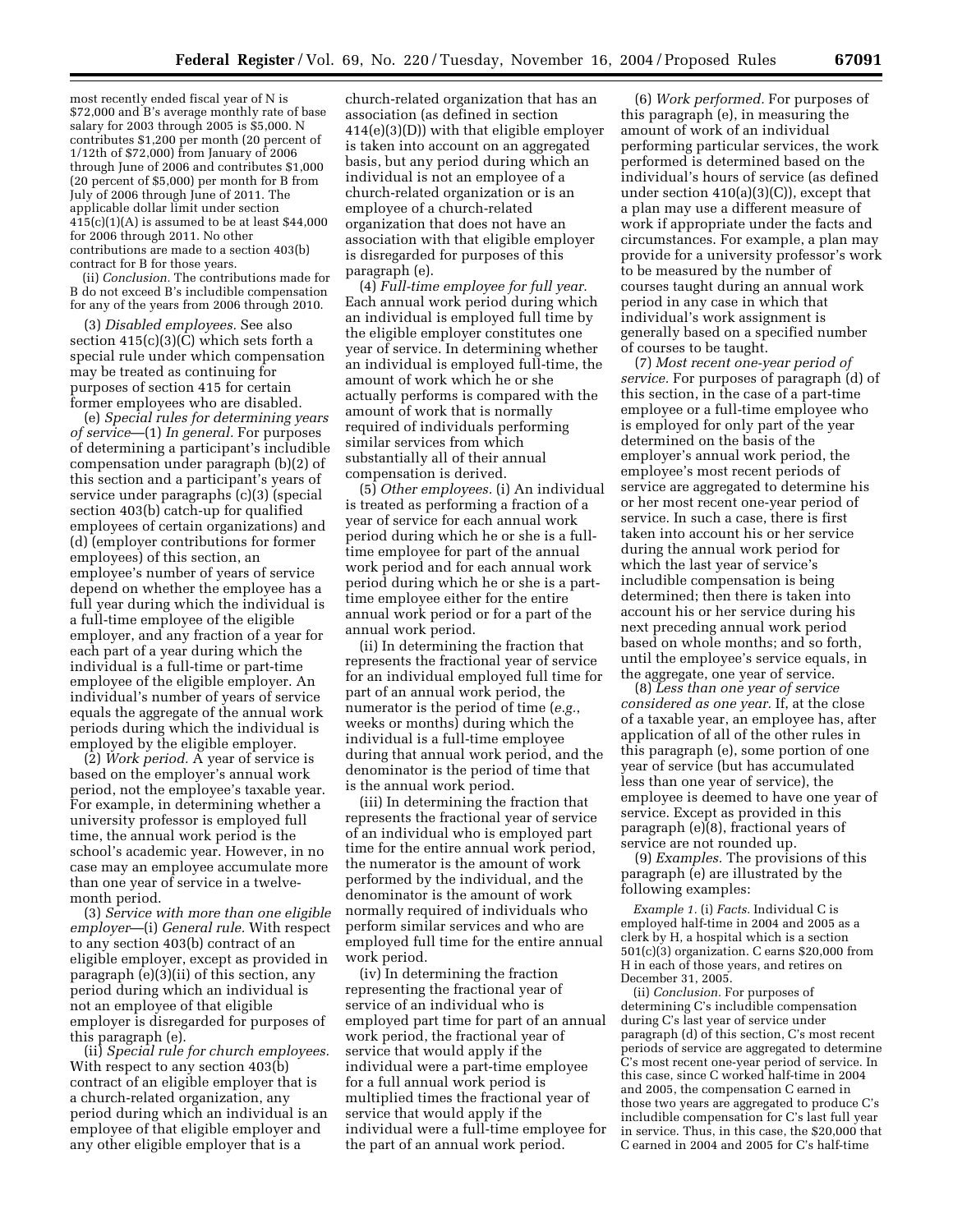work are aggregated, so that C has \$40,000 of includible compensation for C's most recent one-year of service for purposes of applying paragraphs (b)(2), (c)(3), and (d) of this section.

*Example 2.* (i) *Facts.* Individual A is employed as a part-time professor by public University U during the first semester of its two-semester 2004–2005 academic year. While A teaches one course generally for 3 hours a week during the first semester of the academic year, U's full-time faculty members generally teach for 9 hours a week during the full academic year.

(ii) *Conclusion.* For purposes of calculating how much of a year of service A performs in the 2004–05 academic year (before application of the special rules of paragraphs  $(e)(7)$  and  $(8)$  of this section concerning less than one year of service), paragraph (e)(5)(iv) of this section is applied as follows: since A teaches one course at U for 3 hours per week for 1 semester and other faculty members at U teach 9 hours per week for 2 semesters, A is considered to have completed 3⁄18 or 1⁄6 of a year of service during the 2004–05 academic year, determined as follows:

(A) The fractional year of service if A were a part-time employee for a full year is 3⁄9 (number of hours employed divided by the usual number of hours of work required for that position).

(B) The fractional year of service if A were a full-time employee for half of a year is  $\frac{1}{2}$ (one semester, divided by the usual 2 semester annual work period).

(C) These fractions are multiplied to obtain the fractional year of service:  $\frac{3}{9}$  times  $\frac{1}{2}$ , or  $\frac{3}{18}$ , equals  $\frac{1}{6}$  of a year of service.

(f) *Excess contributions or deferrals*— (1) *In general.* Any contribution made for a participant to a section 403(b) contract for the taxable year that exceeds either the maximum annual contribution limit set forth in paragraph (b) of this section or the maximum annual section 403(b) elective deferral limit set forth in paragraph (c) of this section constitutes an excess contribution that is included in gross income for that taxable year. A contract does not fail to satisfy the requirements of § 1.403(b)–3, the distribution rules of §§ 1.403(b)–6 or 1.403(b)–9, or the funding rules of § 1.403(b)–8 solely by reason of a distribution made under this paragraph (f). See also section 4973 for an excise tax applicable with respect to excess contributions to a custodial account.

(2) *Excess section 403(b) elective deferrals.* A section 403(b) contract may provide that any excess deferral as a result of a failure to comply with the limitation under paragraph (c) of this section for a taxable year with respect to any section 403(b) elective deferral made for a participant by the employer will be distributed to the participant, with allocable net income, no later than April 15 of the following taxable year or otherwise in accordance with section

402(g). See section  $402(g)(2)(A)$  for rules permitting the participant to allocate excess deferrals among the plans in which the participant has made elective deferrals, and see section 402(g)(2)(C) for special rules to determine the tax treatment of such a distribution.

(3) *Special rule for small excess amount.* See section 4979(f)(2)(B) for a special rule applicable if excess matching contributions, excess after-tax contributions, and excess section 403(b) elective deferrals do not exceed \$100.

(4) *Example*. The provisions of this paragraph (f) are illustrated by the following example:

*Example.* (i) *Facts.* Individual D makes section 403(b) elective deferrals totaling \$15,500 for 2006, when D is age 45 and the applicable limit on section 403(b) elective deferrals is \$15,000. On April 14, 2007, the plan refunds the \$500 excess along with applicable earnings of \$65.

(ii) *Conclusion.* The \$565 payment constitutes a distribution of an excess deferral under paragraph (f)(2) of this section. Under section 402(g), the \$500 excess deferral is included in D's gross income for 2006. The additional \$65 is included in D's gross income for 2007 and, because the distribution is made by April 15, 2007 (as provided in section  $402(g)(2)$ , the \$65 is not subject to the additional 10 percent income tax on early distributions under section 72(t).

# **§ 1.403(b)–5 Nondiscrimination rules.**

(a) *Nondiscrimination rules for contributions other than section 403(b) elective deferrals*—(1) *General rule.* Under section 403(b)(12)(A)(i), employer contributions and employee after-tax contributions must satisfy all of the following requirements (the nondiscrimination requirements) in the same manner as a qualified plan under section 401(a):

(i) Section 401(a)(4) (relating to nondiscrimination in contributions and benefits), taking section 401(a)(5) into account.

(ii) Section 401(a)(17) (limiting the amount of compensation that can be taken into account).

(iii) Section 401(m) (relating to matching and after-tax contributions).

(iv) Section 410(b) (relating to minimum coverage).

(2) *Nonapplication to section 403(b) elective deferrals.* The requirements of this paragraph (a) do not apply to section 403(b) elective deferrals.

(3) *Compensation for testing.* Except as may otherwise be specifically permitted under the sections referenced in paragraph (a)(1) of this section, compliance with those provisions is tested using compensation as defined in section 414(s) (and without regard to section 415(c)(3)(E)).

(4) *Employer aggregation rules.* See regulations under section 414 for rules treating entities as a single employer for purposes of the nondiscrimination requirements.

(5) *Special rules for governmental plans.* Paragraphs (a)(1)(i), (iii), and (iv) of this section do not apply to a governmental plan as defined in section 414(d) (but contributions to a governmental plan must comply with paragraphs (a)(1)(ii) and (b) of this section).

(b) *Universal availability required for section 403(b) elective deferrals*—(1) *General rule.* Under section 403(b)(12)(A)(ii), all employees of the eligible employer must be permitted to have section 403(b) elective deferrals contributed on their behalf if any employee of the eligible employer may elect to have the organization make section 403(b) elective deferrals. The employee's right to have section 403(b) elective deferrals made on his or her behalf includes the right to section 403(b) elective deferrals up to the lesser of the applicable limits in § 1.403(b)– 4(c) (including any permissible catch-up elective deferrals under § 1.403(b)– 4(c)(2) and (3)) or the applicable limits under the contract with the largest limitation, and applies to part-time employees as well as full-time employees.

(2) *Effective opportunity required.* A section 403(b) plan satisfies this paragraph (b) only if the plan provides an employee with an effective opportunity to make (or change) a cash or deferred election (as defined at  $\S 1.401(k)-1(a)(3)$  at least once during each plan year. Whether an employee has an effective opportunity is determined based on all the relevant facts and circumstances, including notice of the availability of the election, the period of time during which an election may be made, and any other conditions on elections. An effective opportunity is not considered to exist if there are any other rights or benefits that are conditioned (directly or indirectly) upon a participant making or failing to make a cash or deferred election with respect to a contribution to a section 403(b) contract.

(3) *Special rules.* (i) In the case of a section 403(b) plan that covers the employees of more than one section 501(c)(3) organization, the universal availability requirement of this paragraph (b) applies separately to each common law entity, *i.e.*, to each section 501(c)(3) organization. In the case of a section 403(b) plan that covers the employees of more than one State entity, this requirement applies separately to each entity that is not part of a common payroll. An employer may condition the employee's right to have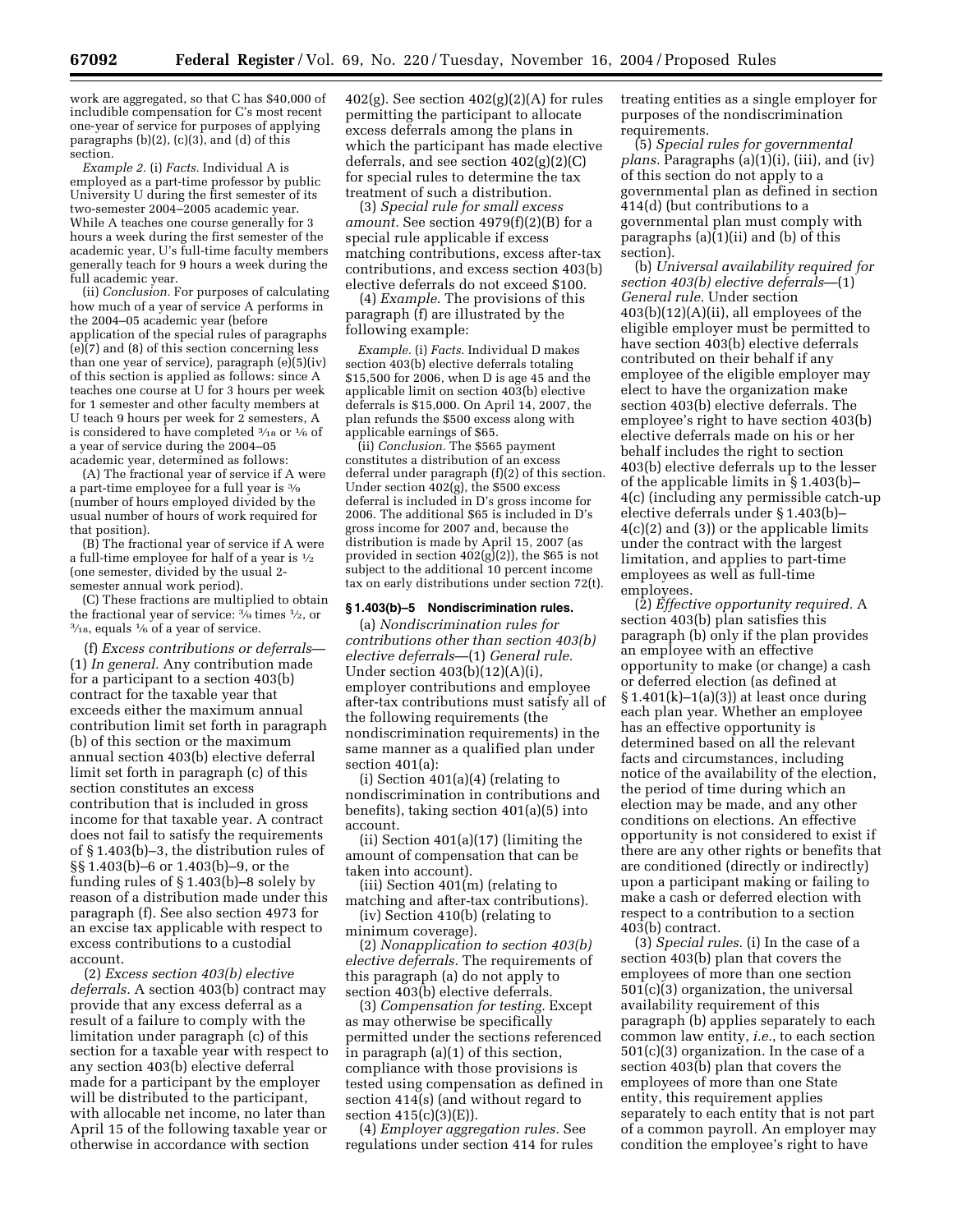section 403(b) elective deferrals made on his or her behalf on the employee electing a section 403(b) elective deferral of more than \$200 for a year.

(ii) For purposes of this paragraph (b)(3), an employer that historically has treated one or more of its various geographically distinct units as separate for employee benefit purposes may treat each unit as a separate organization if the unit is operated independently on a day-to-day basis. Units are not geographically distinct if such units are located within the same Standard Metropolitan Statistical Area (SMSA).

(4) *Special exclusions*—(i) *Exclusions for special types of employees.* A plan does not fail to satisfy the universal availability requirement of this paragraph (b) merely because it excludes one or more of the types of employees listed in paragraph (b)(4)(ii) of this section. If any employee listed in paragraph  $(b)(4)(ii)(A)$  through  $(E)$  of this section has the right to have section 403(b) elective deferrals made on his or her behalf, then no employees listed in that subparagraph may be excluded under this paragraph (b)(4).

(ii) *List of special types of excludible employees.* The following types of employees are listed in this paragraph  $(b)(4)(ii):$ 

(A) Employees who are eligible under a section 457(b) eligible governmental plan of the employer which permits an amount to be contributed or deferred at the election of the employee.

(B) Employees who are eligible to make a cash or deferred election (as defined at § 1.401(k)–1(a)(3)) under a section 401(k) plan of the employer.

(C) Employees who are non-resident aliens described in section 410(b)(3)(C).

(D) Subject to the conditions applicable under section 410(b)(4) (including section 410(b)(4)(B) permitting separate testing for employees not meeting minimum age and service requirements), employees who are students performing services described in section 3121(b)(10).

(E) Subject to the conditions applicable under section 410(b)(4), employees who normally work fewer than 20 hours per week. For this purpose, an employee normally works fewer than 20 hours per week if and only if—

(*1*) For the 12-month period beginning on the date the employee's employment commenced, the employer reasonably expects the employee to work fewer than 1,000 hours of service (as defined in section 410(a)(3)(C)) in such period; and

(*2*) For each plan year ending after the close of the 12-month period beginning on the date the employee's employment

commenced (or, if the plan so provides, each subsequent 12-month period), the employee worked fewer than 1,000 hours of service in the preceding 12 month period. (*See*, however, section 202(a)(1) of the Employee Retirement Income Security Act of 1974 (ERISA) (88 Stat. 829) Public Law 93–406, and regulations under section 410(a) of the Internal Revenue Code applicable with respect to plans that are subject to Title I of ERISA.)

(c) *Plan required.* Contributions to an annuity contract do not satisfy the requirements of this section unless the contributions are made pursuant to a plan, as defined in § 1.403(b)–3(b)(3), and the terms of the plan satisfy this section.

(d) *Certain requirements not applicable to a church plan.* This section does not apply to a section 403(b) contract purchased by a church (as defined in § 1.403(b)–2).

(e) *Other rules.* This section only reflects requirements of the Internal Revenue Code applicable for purposes of section 403(b) and does not include other requirements. Specifically, this section does not reflect the requirements of the ERISA that may apply with respect to section 403(b), such as the vesting requirements at 29 U.S.C. 1053.

### **§ 1.403(b)–6 Timing of distributions and benefits.**

(a) *Distributions generally.* This section includes special rules regarding the timing of distributions from, and the benefits that may be provided under, a section 403(b) contract, including limitations on when early distributions can be made (in paragraphs (b) through (d) of this section), required minimum distributions (in paragraph (e) of this section), and special rules relating to loans (in paragraph (f) of this section) and incidental benefits (in paragraph (g) of this section).

(b) *Distributions from contracts other than custodial accounts or amounts attributable to section 403(b) elective deferrals.* Except as provided in paragraph (c) of this section relating to distributions from custodial accounts, paragraph (d) of this section relating to distributions attributable to section 403(b) elective deferrals, § 1.403(b)–4(f) (relating to correction of excess deferrals), or § 1.403(b)–10(a) (relating to plan termination), a section 403(b) contract is permitted to distribute retirement benefits to the participant no earlier than upon the earliest of the participant's severance from employment or upon the prior occurrence of some event, such as after a fixed number of years, the attainment of a stated age, or disability. See

 $§ 1.401-1(b)(1)(ii)$  for additional guidance.

(c) *Distributions from custodial accounts that are not attributable to section 403(b) elective deferrals.* Except as provided in § 1.403(b)–4(f) (relating to correction of excess deferrals) or § 1.403(b)–10(a) (relating to plan termination), distributions from a custodial account, as defined in § 1.403(b)–8(d)(2), may not be paid to a participant before the participant has a severance from employment, dies, becomes disabled (within the meaning of section  $72(m)(7)$ , or attains age  $59\frac{1}{2}$ . Any amounts transferred out of a custodial account to an annuity contract or retirement income account, including earnings thereon, continue to be subject to this paragraph (c). This paragraph (c) does not apply to distributions that are attributable to section 403(b) elective deferrals.

(d) *Distribution of section 403(b) elective deferrals*—(1) *Limitation on distributions*—(i) *General rule.* Except as provided in paragraph (d)(2) of this section (relating to distributions on account of hardship), § 1.403(b)–4(f) (relating to correction of excess deferrals), or § 1.403(b)–10(a) (relating to plan termination), distributions of amounts attributable to section 403(b) elective deferrals may not be paid to a participant earlier than the earliest of the date on which the participant has a severance from employment, dies, has a hardship, becomes disabled (within the meaning of section  $72(m)(7)$ , or attains age  $59\frac{1}{2}$ .

(ii) *Special rule for pre-1989 section 403(b) elective deferrals.* For special rules relating to amounts held as of the close of the taxable year beginning before January 1, 1989 (which does not apply to earnings thereon), see section 1123(e)(3) of the Tax Reform Act of 1986 (100 Stat. 2085, 2475) Public Law 99– 514, and section 1011A(c)(11) of the Technical and Miscellaneous Revenue Act of 1988 (102 Stat. 3342, 3476) Public Law 100–647.

(2) *Hardship rules.* A hardship distribution under this paragraph (d) is defined as, and is subject to the rules in,  $§ 1.401(k)-1(d)(3)$  (including limiting the amount of a distribution in the case of hardship to the amount necessary to satisfy the hardship). In addition, a hardship distribution is limited to the aggregate dollar amount of the participant's section 403(b) elective deferrals under the contract (and may not include any income thereon), reduced by the aggregate dollar amount of the distributions previously made to the participant from the contract.

(3) *Failure to keep separate accounts.* If a section 403(b) contract includes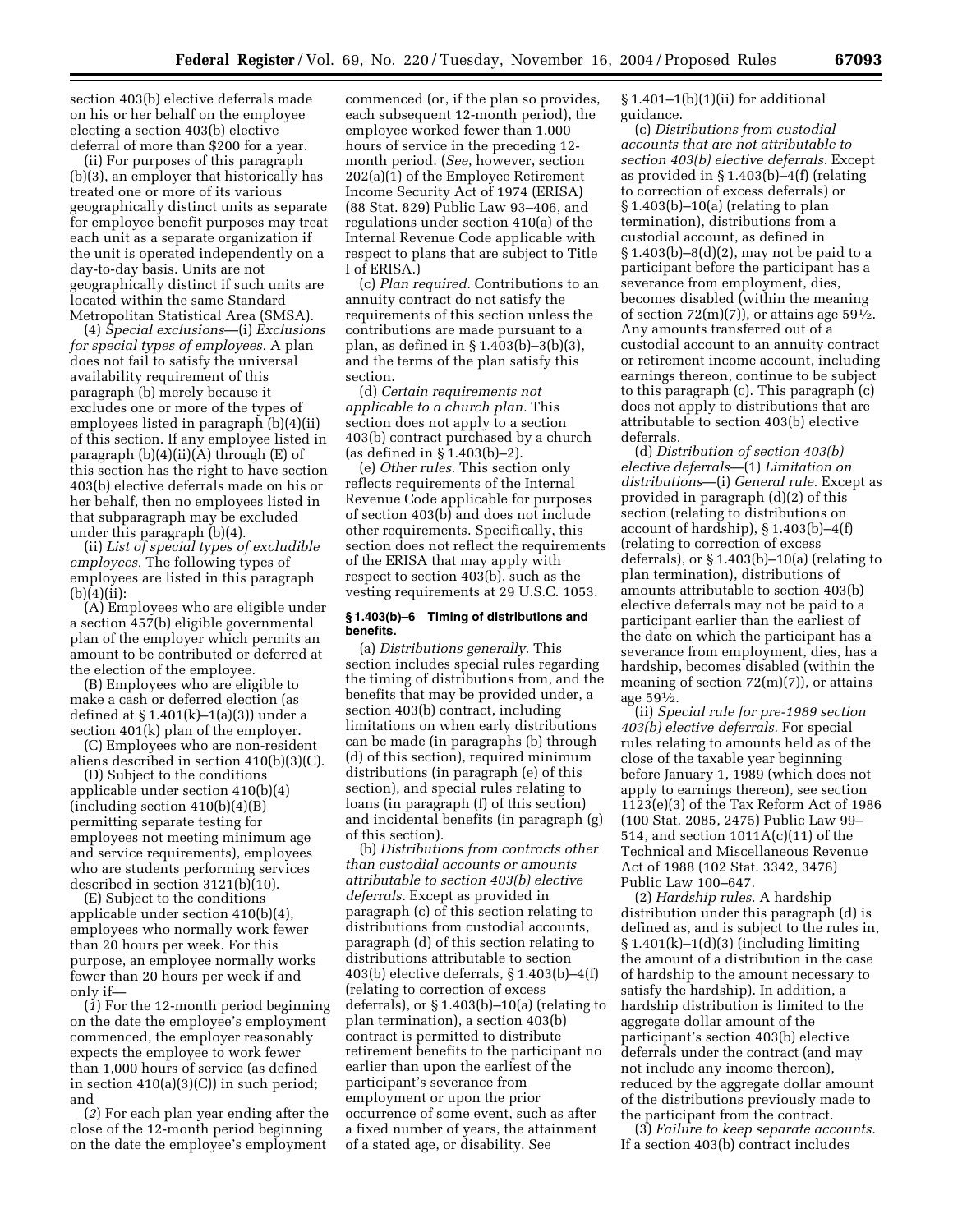both section 403(b) elective deferrals and other contributions and the section 403(b) elective deferrals are not maintained in a separate account, then distributions may not be made earlier than the later of:

(i) Any date permitted under this paragraph (d) with respect to 403(b) elective deferrals; and

(ii) Any date permitted under paragraph (b) or (c) of this section with respect to contributions that are not section 403(b) elective deferrals (whichever applies to the contributions that are not section 403(b) elective deferrals).

(e) *Minimum required distributions for eligible plans*—(1) *In general.* Under section 403(b)(10), a section 403(b) contract must meet the minimum distribution requirements of section 401(a)(9) (in both form and operation). See section 401(a)(9) and the regulations thereunder for these requirements.

(2) *Treatment as IRAs.* For purposes of applying the distribution rules of section 401(a)(9) to section 403(b) contracts, section 403(b) contracts are treated as individual retirement annuities described in section 408(b) and individual retirement accounts described in section 408(a) (IRAs). Consequently, except as otherwise provided in paragraphs (e)(3) through (e)(5) of this section, the distribution rules in section 401(a)(9) are applied to section 403(b) contracts in accordance with the provisions in § 1.408–8 for purposes of determining required minimum distributions.

(3) *Required beginning date.* The required beginning date for purposes of section  $403(b)(10)$  is April 1 of the calendar year following the later of the calendar year in which the employee attains 701⁄2 or the calendar year in which the employee retires from employment with the employer maintaining the plan. However, for any section 403(b) contract that is not part of a government plan or church plan, the required beginning date for a 5 percent owner is April 1 of the calendar year following the earlier of the calendar year in which the employee attains 701⁄2 or the calendar year in which the employee retires from employment with the employer maintaining the plan.

(4) *Surviving spouse rule does not apply.* The special rule in § 1.408–8, A– 5 (relating to spousal beneficiaries), does not apply to a section 403(b) contract. Thus, the surviving spouse of a participant is not permitted to treat a section 403(b) contract as the spouse's own section 403(b) contract, even if the spouse is the sole beneficiary.

(5) *Retirement income accounts.* For purposes of § 1.401(a)(9)–6, A–4

(relating to annuity contracts), annuity payments provided with respect to retirement income accounts do not fail to satisfy the requirements of section 401(a)(9) merely because the payments are not made under an annuity contract purchased from an insurance company, provided that the relationship between the annuity payments and the retirement income accounts is not inconsistent with any rules prescribed by the Commissioner in revenue rulings, notices, or other guidance published in the Internal Revenue Bulletin (see § 601.601(d)(2)(ii)(*b*) of this chapter). See § 1.403(b)–9(a)(5).

(6) *Special rules for benefits accruing before December 31, 1986.* (i) The distribution rules provided in section 401(a)(9) do not apply to the undistributed portion of the account balance under the section 403(b) contract valued as of December 31, 1986, exclusive of subsequent earnings (pre-'87 account balance). The distribution rules provided in section 401(a)(9) apply to all benefits under section 403(b) contracts accruing after December 31, 1986 (post-'86 account balance), including earnings after December 31, 1986. Consequently, the post-'86 account balance includes earnings after December 31, 1986, on contributions made before January 1, 1987, in addition to the contributions made after December 31, 1986, and earnings thereon.

(ii) The issuer or custodian of the section 403(b) contract must keep records that enable it to identify the pre- '87 account balance and subsequent changes as set forth in paragraph (d)(6)(iii) of this section and provide such information upon request to the relevant employee or beneficiaries with respect to the contract. If the issuer or custodian does not keep such records, the entire account balance is treated as subject to section 401(a)(9).

(iii) In applying the distribution rules in section 401(a)(9), only the post-'86 account balance is used to calculate the required minimum distribution for a calendar year. The amount of any distribution from a contract is treated as being paid from the post-'86 account balance to the extent the distribution is required to satisfy the minimum distribution requirement with respect to that contract for a calendar year. Any amount distributed in a calendar year from a contract in excess of the required minimum distribution for a calendar year with respect to that contract is treated as paid from the pre-'87 account balance, if any, of that contract.

(iv) If an amount is distributed from the pre-'87 account balance and rolled over to another section 403(b) contract,

the amount is treated as part of the post- '86 account balance in that second contract. However, if the pre-'87 account balance under a section 403(b) contract is directly transferred to another section 403(b) contract (as permitted under § 1.403(b)–10(b)), the amount transferred retains its character as a pre-'87 account balance, provided the issuer of the transferee contract satisfies the recordkeeping requirements of paragraph (e)(6)(ii) of this section.

(v) The distinction between the pre- '87 account balance and the post-'86 account balance provided for under this paragraph (e)(6) of this section has no relevance for purposes of determining the portion of a distribution that is includible in income under section 72.

(vi) The pre-'87 account balance must be distributed in accordance with the incidental benefit requirement of § 1.401–1(b)(1)(i). Distributions attributable to the pre-'87 account balance are treated as satisfying this requirement if all distributions from the section 403(b) contract (including distributions attributable to the post-'86 account balance) satisfy the requirements of  $\S 1.401-1(b)(1)(i)$ without regard to this section, and distributions attributable to the post-'86 account balance satisfy the rules of this paragraph (e). Distributions attributable to the pre-'87 account balance are treated as satisfying the incidental benefit requirement if all distributions from the section 403(b) contract (including distributions attributable to both the pre-'87 account balance and the post-'86 account balance) satisfy the rules of this paragraph (e).

(7) *Application to multiple contracts for an employee.* The required minimum distribution must be separately determined for each section 403(b) contract of an employee. However, because, as provided in paragraph (e)(2) of this section, the distribution rules in section 401(a)(9) apply to section 403(b) contracts in accordance with the provisions in § 1.408–8, the required minimum distribution from one section 403(b) contract of an employee is permitted to be distributed from another section 403(b) contract in order to satisfy section 401(a)(9). Thus, as provided in § 1.408–8, A–9, with respect to IRAs, the required minimum distribution amount from each contract is then totaled and the total minimum distribution taken from any one or more of the individual section 403(b) contracts. However, consistent with the rules in § 1.408–8, A–9, only amounts in section 403(b) contracts that an individual holds as an employee may be aggregated. Amounts in section 403(b) contracts that an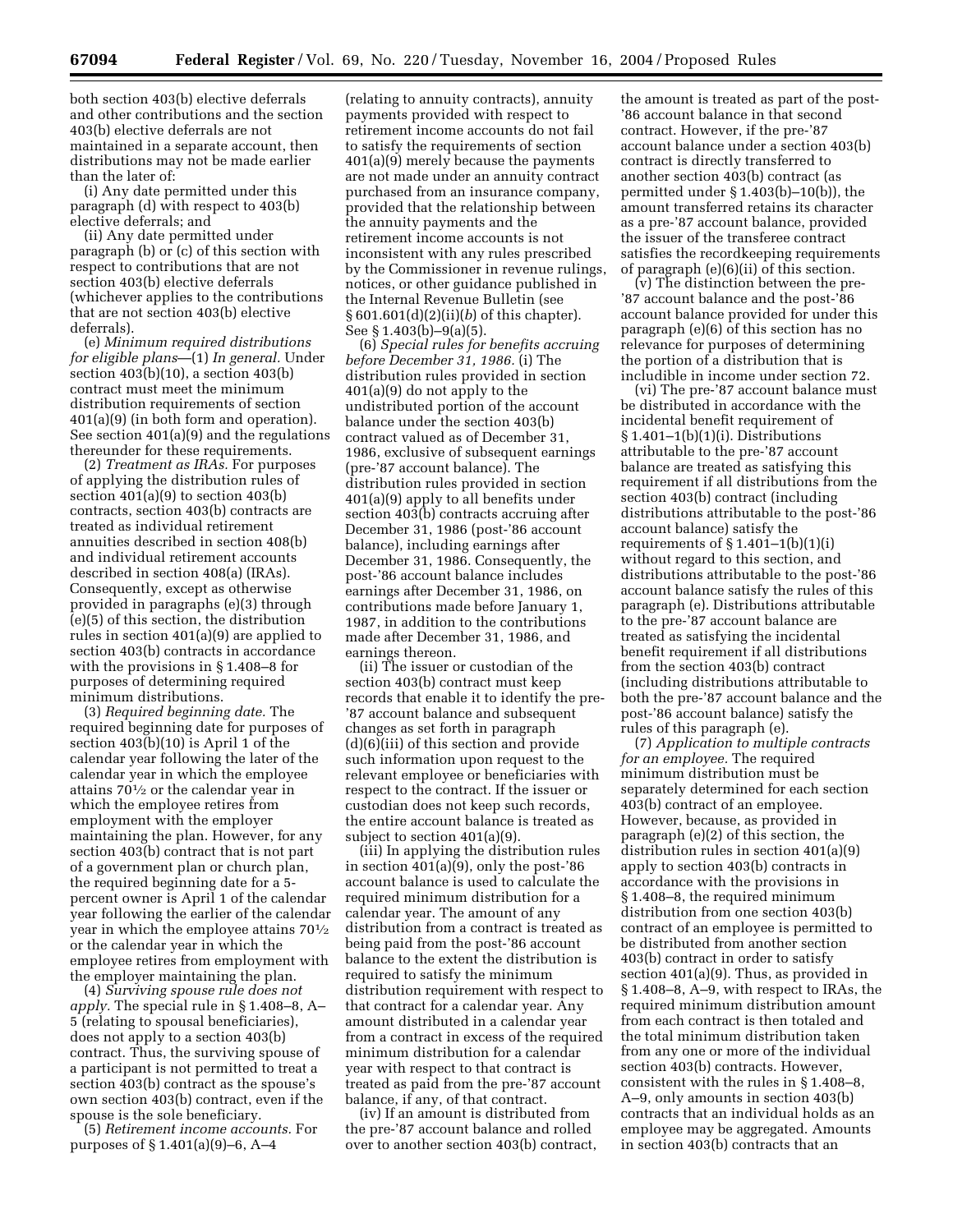individual holds as a beneficiary of the same decedent may be aggregated, but such amounts may not be aggregated with amounts held in section 403(b) contracts that the individual holds as the employee or as the beneficiary of another decedent. Distributions from section 403(b) contracts do not satisfy the minimum distribution requirements for IRAs, nor do distributions from IRAs satisfy the minimum distribution requirements for section 403(b) contracts.

(f) *Loans.* The determination of whether the availability of a loan, the making of a loan, or a failure to repay a loan made from an issuer of a section 403(b) contract to a participant or beneficiary is treated as a distribution (directly or indirectly) for purposes of this section, and the determination of whether the availability of the loan, the making of the loan, or a failure to repay the loan is in any other respect a violation of the requirements of section 403(b) and these regulations, depends on the facts and circumstances. Among the facts and circumstances are whether the loan has a fixed repayment schedule and bears a reasonable rate of interest, and whether there are repayment safeguards to which a prudent lender would adhere. Thus, for example, a loan must bear a reasonable rate of interest in order to be treated as not being a distribution. However, a plan loan offset is a distribution for purposes of this section. *See* § 1.72(p)–1, Q&A–13. See also § 1.403(b)–7(d) relating to the application of section 72(p) with respect to the taxation of a loan made under a section 403(b) contract. (Further, see 29 CFR 2550.408b–1 of the Department of Labor regulations concerning additional requirements applicable with respect to plans that are subject to Title I of ERISA.)

(g) *Death benefits and other incidental benefits.* An annuity is not a section 403(b) contract if it fails to satisfy the incidental benefit requirement of  $\S 1.401-1(b)(1)(i)$ . For this purpose, to the extent the incidental benefit requirement of § 1.401–1(b)(1)(i) requires a distribution of the participant's or beneficiary's accumulated benefit, that requirement is deemed to be satisfied if distributions satisfy the minimum distribution requirements of section 401(a)(9).

(h) *Special rule regarding severance from employment.* For purposes of this section, severance from employment occurs on any date on which an employee ceases to be an employee of an eligible employer (*e.g.*, by the section 501(c)(3) organization that maintains the plan, assuming that only one section 501(c)(3) organization maintains the

plan), even though the employee may continue to be employed either by another entity that is treated as the same employer where either that other entity is not an entity that can be an eligible employer (such as transferring from a section 501(c)(3) organization to a forprofit subsidiary of the section 501(c)(3) organization) or in a capacity that is not employment with an eligible employer (*e.g.*, ceasing to be an employee performing services for a public school but continuing to work for the same State employer).

(i) *Certain limitations do not apply to rollover contributions.* The limitations on distributions in paragraphs (b) through (d) of this section do not apply to amounts held in a separate account for eligible rollover distributions as described in § 1.403(b)–10(d).

#### **§ 1.403(b)–7 Taxation of distributions and benefits.**

(a) *General rules for when amounts are included in gross income.* Except as provided in this section (or in § 1.403(b)–10(c) relating to payments pursuant to a qualified domestic relations order), amounts actually distributed from a section 403(b) contract are includible in the gross income of the recipient participant or beneficiary (in the year in which so distributed) under section 72 (relating to annuities). For an additional income tax that may apply to certain early distributions that are includible in gross income, see section 72(t).

(b) *Rollovers to individual retirement arrangements and other eligible retirement plans*—(1) *Timing of taxation of rollovers.* In accordance with sections 402(c), 403(b)(8), and 403(b)(10), a direct transfer in accordance with section 401(a)(31) (generally referred to as a direct rollover) is not includible in the gross income of a participant or beneficiary in the year transferred. In addition, any payment made in the form of an eligible rollover distribution (as defined in section  $402(c)(4)$  is not includible in gross income in the year paid to the extent the payment is transferred to an eligible retirement plan (as defined in section  $402(c)(8)(B)$ ) within 60 days, including the transfer to the eligible retirement plan of any property distributed. For this purpose, the rules of section 402(c)(2) through (7) and (c)(9) apply. Any direct rollover under this paragraph (b)(1) is a distribution that is subject to the distribution requirements of § 1.403(b)– 6.

(2) *Requirement that contract provide rollover options for eligible rollover distributions.* As required in § 1.403(b)–  $3(a)(7)$ , an annuity contract is not a

section 403(b) contract unless the contract provides that if the distributee of an eligible rollover distribution elects to have the distribution paid directly to an eligible retirement plan (as defined in section 402(c)(8)(B)) and specifies the eligible retirement plan to which the distribution is to be paid, then the distribution will be paid to that eligible retirement plan in a direct rollover. For purposes of determining whether a contract satisfies this requirement, the provisions of section 401(a)(31) apply to the annuity as though it were a plan qualified under section 401(a) unless otherwise provided in section 401(a)(31). In applying the provisions of this paragraph (b)(2), the payor of the eligible rollover distribution from the contract is treated as the plan administrator.

(3) *Requirement that contract payor provide notice of rollover option to distributees.* To ensure that the distributee of an eligible rollover distribution from a section 403(b) contract has a meaningful right to elect a direct rollover, section 402(f) requires that the distributee be informed of the option. Thus, within a reasonable time period before making the initial eligible rollover distribution, the payor must provide an explanation to the distributee of his or her right to elect a direct rollover and the income tax withholding consequences of not electing a direct rollover. For purposes of satisfying the reasonable time period requirement, the plan timing rule provided in section 402(f)(1) and the regulations thereunder applies to section 403(b) contracts.

(4) *Mandatory withholding upon certain eligible rollover distributions from contracts.* If a distributee of an eligible rollover distribution from a section 403(b) contract does not elect to have the eligible rollover distribution paid directly to an eligible retirement plan in a direct rollover, the eligible rollover distribution is subject to 20 percent income tax withholding imposed under section 3405(c). See section 3405(c) and the regulations thereunder for provisions regarding the withholding requirements relating to eligible rollover distributions.

(5) *Automatic rollover for certain mandatory distributions under section 401(a)(31)(B).* [Reserved].

(c) *Special rules for certain corrective distributions.* See section 402(g)(2)(C) for special rules to determine the tax treatment of a distribution of excess deferrals, and see  $\S 1.401(m)-1(e)(3)(v)$ for the tax treatment of corrective distributions of after-tax and matching contributions to comply with section 401(m).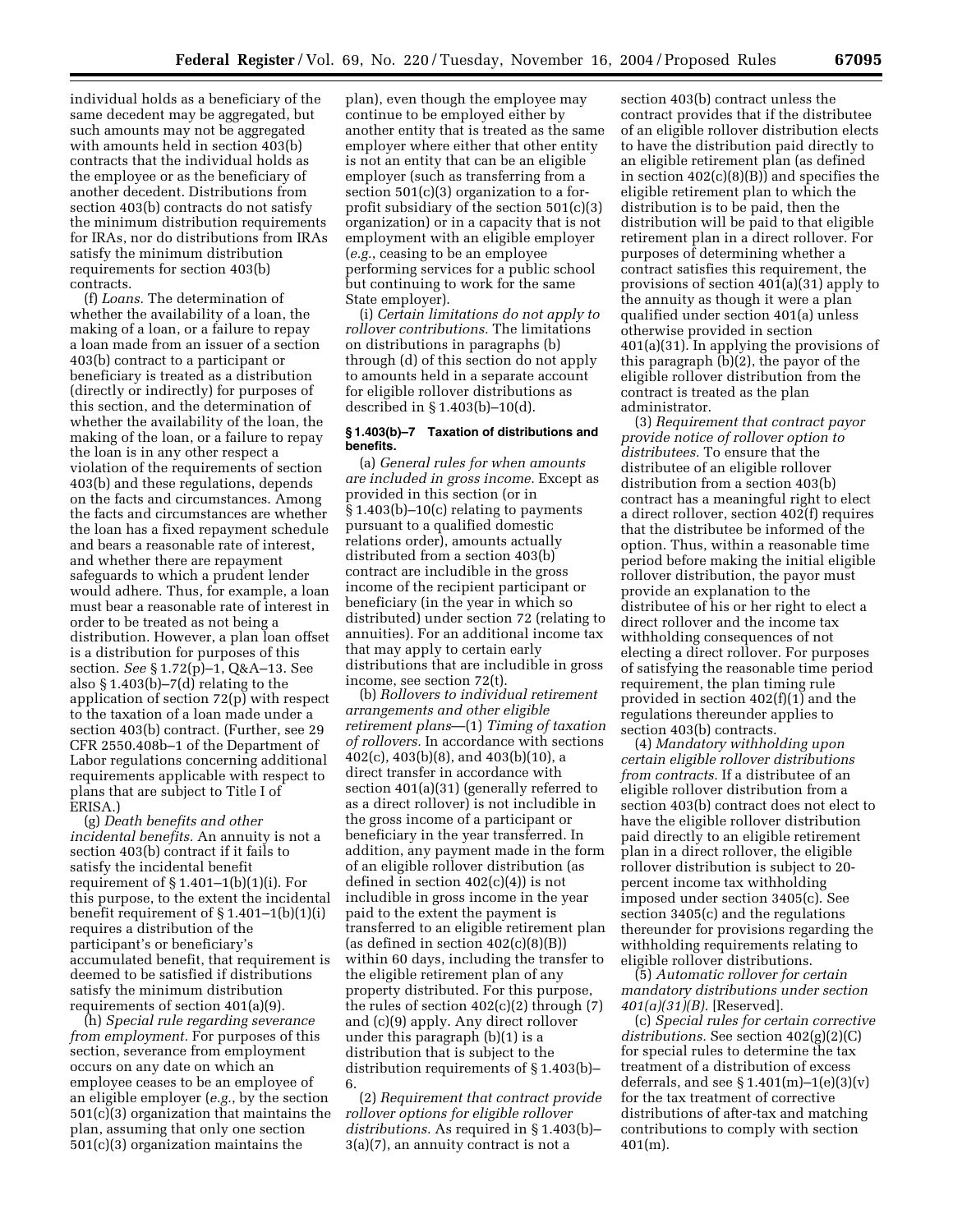(d) *Amounts taxable under section 72(p)(1).* In accordance with section 72(p), the amount of any loan from a section 403(b) contract to a participant or beneficiary (including any pledge or assignment treated as a loan under section  $72(p)(1)(B)$  is treated as having been received as a distribution from the contract under section 72(p)(1), except to the extent set forth in section  $72(p)(2)$ (relating to loans that do not exceed a maximum amount and that are repayable in accordance with certain terms) and § 1.72(p)–1. Thus, except to the extent a loan satisfies section 72(p)(2), any amount loaned from a section 403(b) contract to a participant or beneficiary (including any pledge or assignment treated as a loan under section  $72(p)(1)(B)$  is includible in the gross income of the participant or beneficiary for the taxable year in which the loan is made. See generally  $§ 1.72(p)-1.$ 

# **§ 1.403(b)–8 Funding.**

(a) *Investments permitted.* Section 403(b) and § 1.403(b)–3 only apply to amounts held in an annuity contract (as defined in  $\S 1.403(b)-2$ , including a custodial account that is treated as an annuity contract under this section or a retirement income account that is treated as an annuity contract under  $§ 1.403(b)-9.$ 

(b) *Contributions to the plan.* Contributions to a section 403(b) plan must be transferred to the insurance company issuing the annuity contract (or the entity holding assets of any custodial or retirement income account that is treated as an annuity contract) within a period that is not longer than is reasonable for the proper administration of the plan. For purposes of this requirement, the plan may provide for section 403(b) elective deferrals for a participant under the plan to be transferred to the annuity contract within a specified period after the date the amounts would otherwise have been paid to the participant. For example, the plan could provide for section 403(b) elective deferrals under the plan to be contributed within 15 business days following the month in which these amounts would otherwise have been paid to the participant.

(c) *Annuity contracts*—(1) *Generally.* As defined in § 1.403(b)–2, and except as otherwise permitted under this section, an annuity contract means a contract that is issued by an insurance company qualified to issue annuities in a State and that includes payment in the form of an annuity. This paragraph (c) sets forth additional rules regarding annuity contracts.

(2) *Certain insurance contracts.* Neither a life insurance contract, as defined in section 7702, an endowment contract, a health or accident insurance contract, nor a property, casualty, or liability insurance contract meets the definition of an annuity contract. See § 1.401(f)–4(e). Also see § 1.403(b)–11(d) for a transition rule.

(3) *Special rule for certain contracts.* This paragraph (c)(3) applies in the case of a contract issued under a State section 403(b) plan established on or before May 17, 1982, or for an employee who becomes covered for the first time under the plan after May 17, 1982, unless the Commissioner had before that date issued any written communication (either to the employer or financial institution) to the effect that the arrangement under which the contract was issued did not meet the requirements of section 403(b). The requirement that the contract be issued by an insurance company qualified to issue annuities in a State does not apply to that contract if one of the following two conditions is satisfied and that condition has been satisfied continuously since May 17, 1982—

(i) Benefits under the contract are provided from a separately funded retirement reserve that is subject to supervision of the State insurance department; or

(ii) Benefits under the contract are provided from a fund that is separate from the fund used to provide statutory benefits payable under a State retirement system and that is part of a State teachers retirement system to purchase benefits that are unrelated to the basic benefits provided under the retirement system, and the death benefit provided under the contract does not at any time exceed the larger of the reserve or the contribution made for the employee.

(d) *Custodial accounts*—(1) *Treatment as a section 403(b) contract.* Under section 403(b)(7), a custodial account is treated as an annuity contract for purposes of §§ 1.403(b)–1 through 1.403(b)–11. See section 403(b)(7)(B) for special rules regarding the tax treatment of custodial accounts and section 4973(c) for an excise tax that applies to excess contributions to a custodial account.

(2) *Custodial account defined.* A custodial account means a plan, or a separate account under a plan, in which an amount attributable to section 403(b) contributions (or amounts rolled over to a section 403(b) contract, as described in § 1.403(b)–10(d)) is held by a bank or a person who satisfies the conditions in section  $401(f)(2)$ , if-

(i) All of the amounts held in the account are invested in stock of a regulated investment company (as defined in section 851(a) relating to mutual funds);

(ii) The requirements of § 1.403(b)– 6(c) (imposing restrictions on distributions with respect to a custodial account) § 1.403(b)–6(d) are satisfied with respect to the amounts held in the account;

(iii) The assets held in the account cannot be used for, or diverted to, purposes other than for the exclusive benefit of plan participants or their beneficiaries (for which purpose, assets are treated as diverted to the employer if the employer borrows assets from the account); and

(iv) The account is not part of a retirement income account.

(3) *Effect of definition.* The requirement in paragraph (d)(2)(i) of this section is not satisfied if the account includes any assets that other than stock of a regulated investment company.

(e) *Retirement income accounts.* See § 1.403(b)–9 for special rules under which a retirement income account for employees of a church-related organization is treated as a section 403(b) contract for purposes of §§ 1.403(b)–1 through 1.403(b)–11.

(f) *Combining assets.* To the extent permitted by the Commissioner in revenue rulings, notices, or other guidance published in the Internal Revenue Bulletin (see § 601.601(d)(2)(ii)(*b*) of this chapter), trust assets held under a custodial account and trust assets held under a retirement income account, as described in § 1.403(b)–9(a)(6), may be invested in a group trust with trust assets held under a qualified plan or individual retirement plan. For this purpose, a trust includes a custodial account that is treated as a trust under section 401(f).

#### **§ 1.403(b)–9 Special rules for church plans.**

(a) *Retirement income accounts*—(1) *Treatment as a section 403(b) contract.* Under section 403(b)(9), a retirement income account for employees of a church-related organization (as defined in § 1.403(b)–2) is treated as an annuity contract for purposes of §§ 1.403(b)–1 through 1.403(b)–11.

(2) *Retirement income account defined*—(i) *In general.* A retirement income account means a defined contribution program established or maintained by a church-related organization under which—

(A) There is separate accounting for the retirement income account's interest in the underlying assets (*i.e.*, there must be sufficient separate accounting for it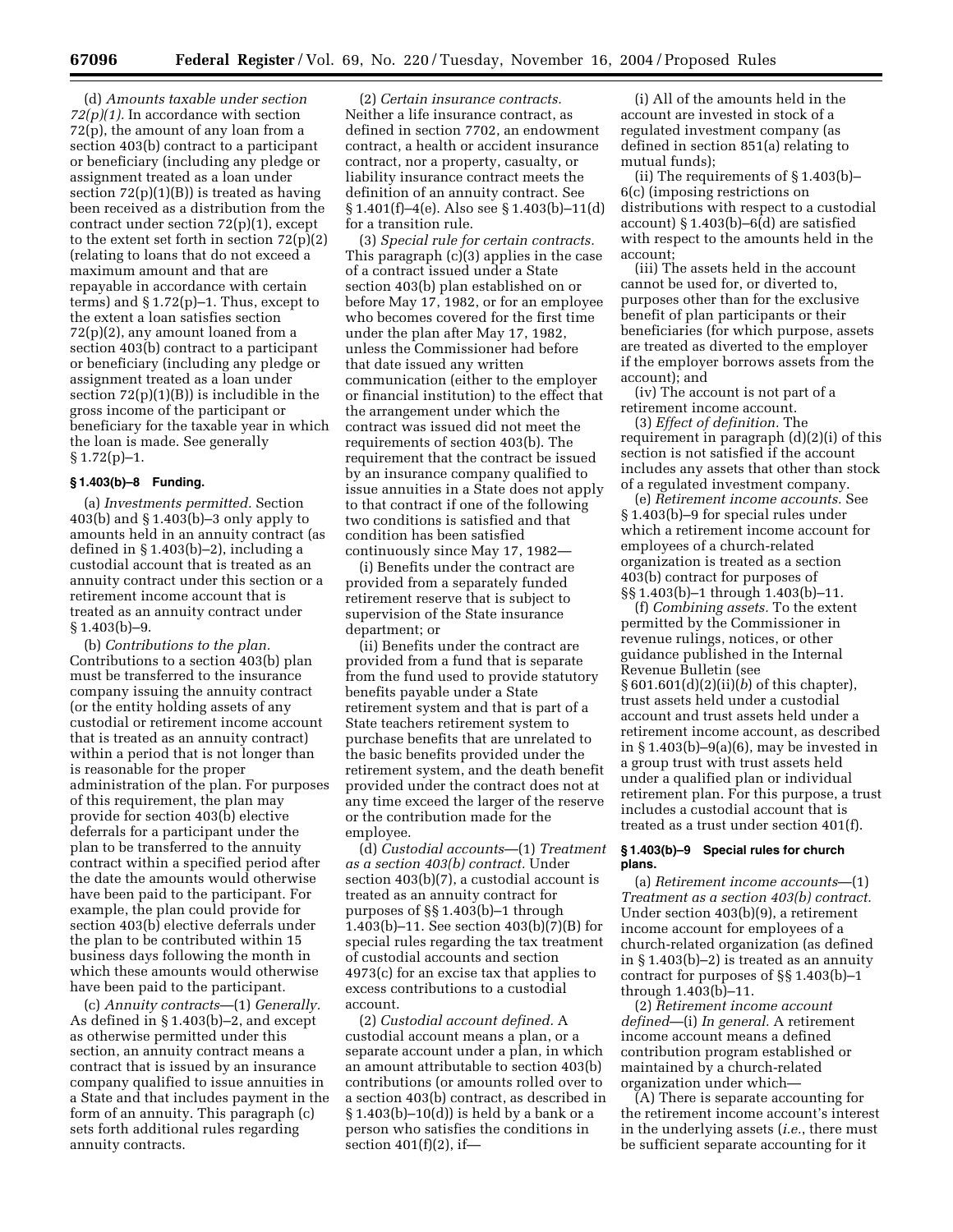to be possible at all times to determine the retirement income account's interest in the underlying assets and to distinguish that interest from any interest that is not part of the retirement income account);

(B) Investment performance is based on gains and losses on those assets; and

(C) The assets held in the account cannot be used for, or diverted to, purposes other than for the exclusive benefit of plan participants or their beneficiaries. For this purpose, assets are treated as diverted to the employer if the employer borrows assets from the account.

(ii) *Plan required.* A retirement income account must be maintained pursuant to a program which is a plan (as defined in  $\S 1.403(b) - 3(b)(3)$ ) and the plan document must state (or otherwise evidence in a similarly clear manner) the intent to constitute a retirement income account.

(3) *Ownership or use constitutes distribution.* Any asset of a retirement income account that is owned or used by a participant or beneficiary is treated as having been distributed to that participant or beneficiary. *See* §§ 1.403(b)–6 and 1.403(b)–7 for rules relating to distributions.

(4) *Coordination of retirement income account with custodial account rules.* A retirement income account that is treated as an annuity contract is not a custodial account (defined in § 1.403(b)–8(d)(2)), even if it is invested solely in stock of a regulated investment company.

(5) *Life annuities.* A retirement income account may distribute benefits in a form that includes a life annuity only if—

(i) The amount of the distribution form has an actuarial present value, at the annuity starting date, equal to the participant's or beneficiary's accumulated benefit, based on reasonable actuarial assumptions, including regarding interest and mortality; and

(ii) The plan sponsor guarantees benefits in the event that a payment is due that exceeds the participant's or beneficiary's accumulated benefit.

(6) *Combining retirement income account assets with other assets.* For purposes of § 1.403(b)–8(f) relating to combining assets, retirement income account assets held in trust (including a custodial account that is treated as a trust under section 401(f)) are subject to the same rules regarding combining of assets as custodial account assets. In addition, retirement income account assets are permitted to be commingled in a common fund with amounts devoted exclusively to church purposes

(such as a fund from which unfunded pension payments are made to former employees of the church). However, unless otherwise permitted by the Commissioner, no assets of the plan sponsor, other than retirement income account assets, may be combined with custodial account assets or any other assets permitted to be combined under  $§ 1.403(b) - 8(f).$  This paragraph  $(a)(6)$  is subject to any additional rules issued by the Commissioner in revenue rulings, notices, or other guidance published in the Internal Revenue Bulletin (*see* § 601.601(d)(2)(ii)(*b*) of this chapter).

(7) *Trust treated as tax exempt.* A trust (including a custodial account that is treated as a trust under section 401(f)) that includes no assets other than assets of a retirement income account is treated as an organization that is exempt from taxation under section 501(a).

(b) *No compensation limitation up to \$10,000. See* section 415(c)(7) for special rules regarding certain employer contributions not exceeding \$10,000.

(c) *Special deduction rule for selfemployed ministers.* See section 404(a)(10) for a special rule regarding the deductibility of a contribution made by a self-employed minister.

### **§ 1.403(b)–10 Miscellaneous provisions.**

(a) *Plan terminations and frozen plans*—(1) *In general.* An employer may amend its section 403(b) plan to eliminate future contributions for existing participants. Alternatively, an employer may amend its section 403(b) plan to limit participation to existing participants and employees (to the extent consistent with § 1.403(b)–5). A section 403(b) plan may contain provisions that permit plan termination and permit accumulated benefits to be distributed on termination. However, in the case of a section 403(b) contract that is subject to the distribution restrictions in § 1.403(b)–6(c) or (d) (relating to custodial accounts and section 403(b) elective deferrals), termination of the plan and the distribution of accumulated benefits is permitted only if the employer (taking into account all entities that are treated as the employer under section 414 on the date of the termination) does not make contributions to an alternative section 403(b) contract that is not part of the plan. For purposes of this rule, contributions are made to an alternative section 403(b) contract if and only if contributions are made to a section 403(b) contract during the period beginning on the date of plan termination and ending 12 months after distribution of all assets from the terminated plan. However, if at all times during the period beginning 12 months

before the termination and ending 12 months after distribution of all assets from the terminated plan, fewer than 2 percent of the employees who were eligible under the section 403(b) plan as of the date of plan termination are eligible under the alternative section 403(b) contract, the alternative section 403(b) contract is disregarded. In order for a section 403(b) plan to be considered terminated, all accumulated benefits under the plan must be distributed to all participants and beneficiaries as soon as administratively practicable after termination of the plan. A distribution includes delivery of a fully paid individual insurance annuity contract. The mere provision for, and making of, distributions to participants or beneficiaries upon plan termination does not cause a contract to cease to be a section 403(b) contract. See § 1.403(b)– 7 for rules regarding the tax treatment of distributions.

(2) *Employers that cease to be eligible employers.* An employer that ceases to be an eligible employer may no longer contribute to a section 403(b) contract for any subsequent period, and the contract will fail to satisfy § 1.403(b)– 3(a) if any further contributions are made with respect to a period after the employer ceases to be an eligible employer.

(b) *Contract exchanges and plan-toplan transfers*—(1) *Contract exchanges and transfers*—(i) *General rule*. If the conditions in paragraph (b)(2) of this section are met, a section 403(b) contract held under a section 403(b) plan may be exchanged for another section 403(b) contract held under that section 403(b) plan. Further, if the conditions in paragraph (b)(3) of this section are met, a section 403(b) plan may provide for the transfer of its assets (*i.e.*, the section 403(b) contracts held thereunder, including any assets held in a custodial account or retirement income account that are treated as section 403(b) contracts) to another section 403(b) plan. In addition, if the conditions in paragraph (b)(4) of this section (relating to permissive service credit and repayments under section 415) are met, a section 403(b) plan may provide for the transfer of its assets to a qualified plan under section 401(a). However, neither a qualified plan nor an eligible plan under section 457(b) may transfer assets to a section 403(b) plan, and a section 403(b) plan may not accept such a transfer. In addition, a section 403(b) contract may not be exchanged for an annuity contract that is not a section 403(b) contract. Neither a plan-to-plan transfer nor a contract exchange permitted under this paragraph (b) is treated as a distribution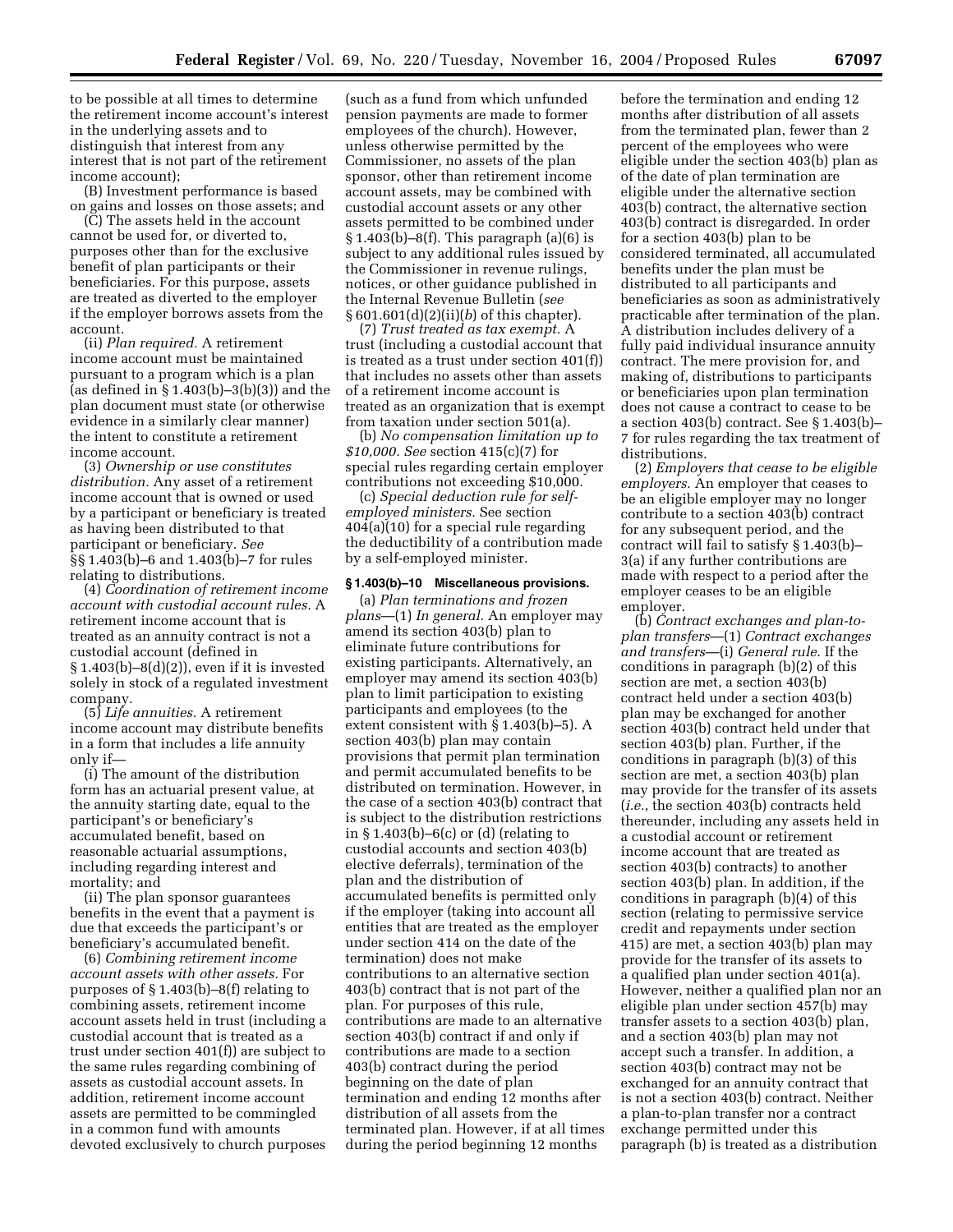for purposes of the distribution restrictions at § 1.403(b)–6. Therefore, such a transfer or exchange may be made before severance from employment or another distribution event. Further, no amount is includible in gross income by reason of such a transfer or exchange.

(ii) *ERISA rules.* See § 1.414(l)–1 for other rules that are applicable to section 403(b) plans that are subject to section 208 of the Employee Retirement Income Security Act of 1974 (88 Stat. 829, 865).

(2) *Requirements for contract exchange within the same plan.* A section 403(b) contract of a participant or beneficiary may be exchanged under paragraph (b)(1) of this section for another section 403(b) contract of that participant or beneficiary under the same section 403(b) plan if the following conditions are met—

(i) The plan under which the contract is issued provides for the exchange;

(ii) The participant or beneficiary has an accumulated benefit immediately after the transfer at least equal to the accumulated benefit of that participant or beneficiary immediately before the exchange (taking into account the accumulated benefit of that participant or beneficiary under both section 403(b) contracts immediately before the exchange); and

(iii) The other contract provides that, to the extent a contract that is exchanged is subject to any distribution restrictions under § 1.403(b)–6, the other contract imposes restrictions on distributions to the participant or beneficiary that are not less stringent than those imposed on the contract being exchanged.

(3) *Requirements for plan-to-plan transfers.* A plan-to-plan transfer under paragraph (b)(1) of this section from a section 403(b) plan to another section 403(b) plan is permitted if the following conditions are met—

(i) The participant or beneficiary whose assets are being transferred is an employee of the employer providing the receiving plan;

(ii) The transferor plan provides for transfers;

(iii) The receiving plan provides for the receipt of transfers;

(iv) The participant or beneficiary whose assets are being transferred has an accumulated benefit immediately after the transfer at least equal to the accumulated benefit with respect to that participant or beneficiary immediately before the transfer.

(v) The receiving plan provides that, to the extent any amount transferred is subject to any distribution restrictions under § 1.403(b)–6, the receiving plan imposes restrictions on distributions to the participant or beneficiary whose assets are being transferred that are not less stringent than those imposed on the transferor plan.

(vi) If a plan-to-plan transfer does not constitute a complete transfer of the participant's or beneficiary's interest in the section 403(b) plan, the transferee plan treats the amount transferred as a continuation of a pro rata portion of the participant's or beneficiary's interest in the section 403(b) plan (*e.g.*, a pro rata portion of the participant's or beneficiary's interest in any after-tax employee contributions).

(4) *Purchase of permissive service credit by contract-to-plan transfers from a section 403(b) contract to a qualified plan*—(i) *General rule*. If the conditions in paragraph (b)(4)(ii) of this section are met, a section 403(b) plan may provide for the transfer of assets held thereunder to a qualified defined benefit governmental plan (as defined in section  $414(d)$ .

(ii) *Conditions for plan-to-plan transfers.* A transfer may be made under this paragraph (b)(4) only if the transfer is either—

(A) For the purchase of permissive service credit (as defined in section 415(n)(3)(A)) under the receiving defined benefit governmental plan; or

(B) A repayment to which section 415 does not apply by reason of section  $415(k)(3)$ .

(c) *Qualified domestic relations orders.* In accordance with the second sentence of section  $414(p)(9)$ , any distribution from an annuity contract under section 403(b) (including a distribution from a custodial account or retirement income account that, under section 403(b)(7) or (9), is treated as a section 403(b) contract) pursuant to a qualified domestic relations order is treated in the same manner as a distribution from a plan to which section 401(a)(13) applies. Thus, for example, a section 403(b) plan does not fail to satisfy the distribution restrictions set forth in § 1.403(b)–6(b), (c), or (d) merely as a result of distribution made pursuant to a qualified domestic relations order under section 414(p), so that such a distribution is permitted without regard to whether the employee from whose contract the distribution is made has had a severance from employment or other event permitting a distribution to be made under section 403(b).

(d) *Rollovers to a section 403(b) contract.* A section 403(b) contract may accept contributions that are eligible rollover distributions (as defined in section  $402(c)(4)$ ) made from another eligible retirement plan (as defined in section 402(c)(8)(B)).

Amounts contributed to a section 403(b) contract as eligible rollover distributions are not taken into account for purposes of the limits in § 1.403(b)– 4, but, except as otherwise specifically provided (for example, at § 1.403(b)– 6(i)), are otherwise treated in the same manner as amounts held under a section 403(b) contract for purposes of §§ 1.403(b)–3 through 1.403(b)–9 and this section.

(e) *Deemed IRAs.* See regulations under section 408(q) for special rules relating to deemed IRAs.

(f) *Defined benefit plans*—(1) *TEFRA church defined benefit plans.* See section 251(e)(5) of the Tax Equity and Fiscal Responsibility Act of 1982, Public Law 97–248, for a provision permitting certain arrangements established by a church-related organization and in effect on September 3, 1982 (a TEFRA church defined benefit plan) to be treated as section 403(b) contract even though it is a defined benefit arrangement. In accordance with section 403(b)(1), for purposes of applying section 415 to a TEFRA church defined benefit plan, the accruals under the plan are limited to the maximum amount permitted under section 415(c) when expressed as an annual addition, and, for this purpose, the rules at § 1.402(b)– 1(a)(2) for determining the present value of an accrual under a nonqualified defined benefit plan also apply for purposes of converting the accrual under a TEFRA church defined benefit plan to an annual addition. See section 415(b) for additional limits for TEFRA church defined benefit plans.

(2) *Other defined benefit plans.* Except for a TEFRA church defined benefit plan, section 403(b) does not apply to any contributions or accrual under a defined benefit plan.

(g) *Other rules relating to section 501(c)(3) organizations.* See section 501(c)(3) and regulations thereunder for the substantive standards for taxexemption under that section, including the requirement that no part of the organization's net earnings inure to the benefit of any private shareholder or individual. See also sections 4941 (self dealing), 4945 (taxable expenditures), and 4958 (excess benefit transactions), and the regulations thereunder, for rules relating to excise taxes imposed on certain transactions involving organizations described in section 501(c)(3).

### **§ 1.403(b)–11 Effective dates.**

(a) Except as otherwise provided in this section, §§ 1.403(b)–1 through 1.403(b)–10 apply for taxable years beginning after December 31, 2005.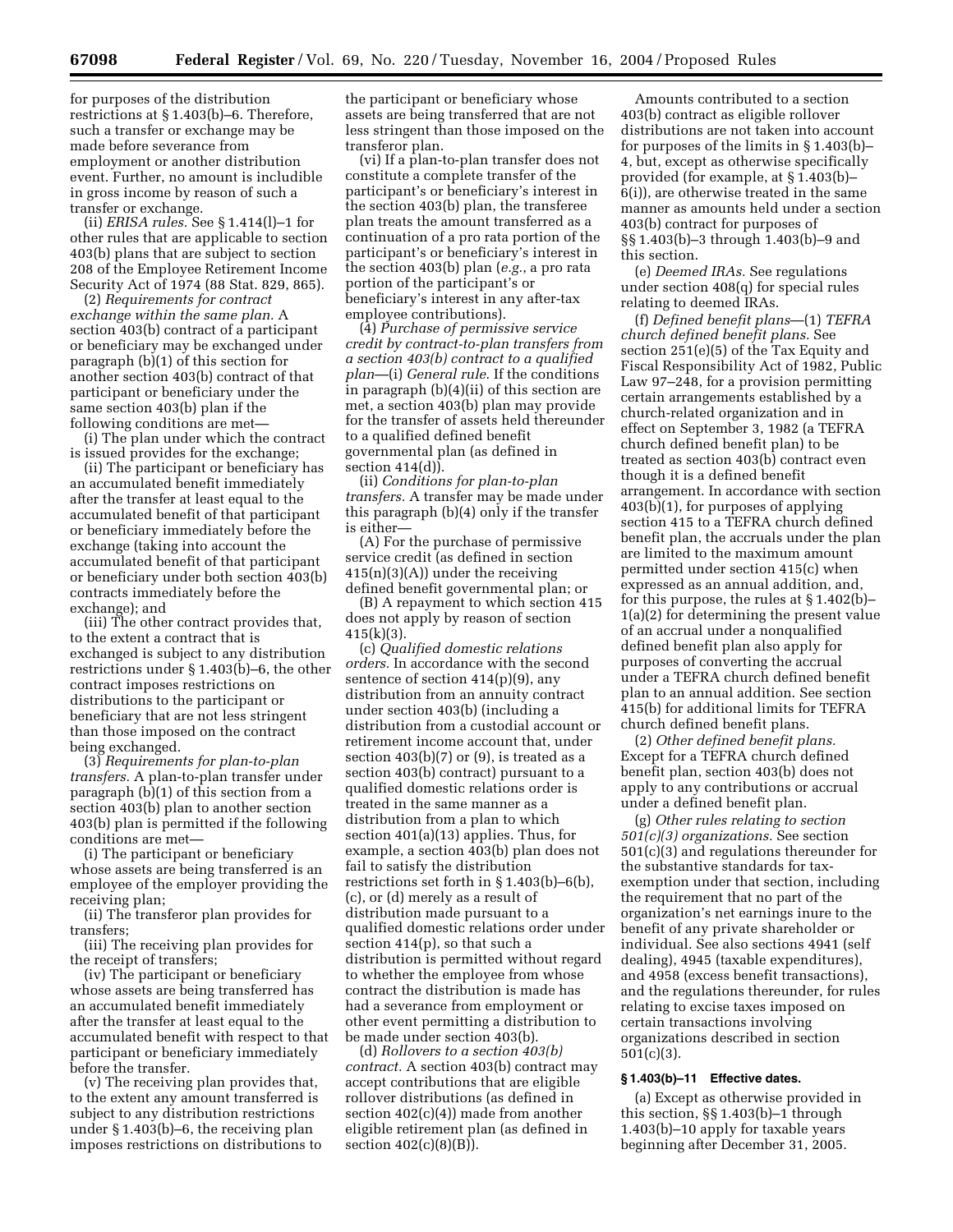(b) In the case of a section 403(b) contract maintained pursuant to a collective bargaining agreement that is ratified and in effect on the date of publication of final regulations in the **Federal Register**, §§ 1.403(b)–1 through 1.403(b)–10 do not apply before the date on which the collective bargaining agreement terminates (determined without regard to any extension thereof after the date of publication of final regulations in the **Federal Register**).

(c) In the case of a section 403(b) contract maintained by a church-related organization for which the authority to amend the contract is held by a church convention (within the meaning of section 414(e)), §§ 1.403(b)–1 through 1.403(b)–10 do not apply before the earlier of—

(1) January 1, 2007; or

(2) 60 days following the earliest church convention that occurs after the date of publication of final regulations in the **Federal Register**.

(d) Section  $1.403(b)-8(c)(2)$  does not apply to a contract issued before February 14, 2005.

**Par. 6.** Section 1.414(c)–5 is redesignated as § 1.414(c)–6 and new § 1.414(c)–5 is added to read as follows:

#### **§ 1.414(c)–5 Certain tax-exempt organizations.**

(a) *Application.* This section applies to an organization that is exempt from tax under section 501(a). The rules of this section are in addition to the rules otherwise applicable under section 414(b) and 414(c). Except to the extent set forth in paragraphs (d), (e), and (f) of this section, this section does not apply to any church, as defined in section 3121(w)(3)(A), or any qualified churchcontrolled organization, as defined in section 3121(w)(3)(B).

(b) *General rule.* In the case of an organization that is exempt from tax under section 501(a) (an exempt organization) whose employees participate in a plan, the employer with respect to that plan includes the exempt organization and any other organization that is under common control with the exempt organization whose employees participate in the plan. For this purpose, common control exists between exempt organizations if at least 80 percent of the directors or trustees of one organization are either representatives of, or directly or indirectly controlled by, the other organization. A trustee or director is treated as a representative of another exempt organization if he or she also is a trustee, director, agent, or employee of the other exempt organization. Existence of control is determined based on the facts and circumstances. A trustee or director is controlled by

another organization if the other organization has the power to remove such trustee or director and designate a new trustee or director. For example, if exempt organization A appoints at least 80 percent of the trustees of exempt organization B (which is the owner of the outstanding shares of corporation C, which is not an exempt organization) and has the power to control at least 80 percent of the directors of exempt organization D, then, under this paragraph (b) and § 1.414(b)–1, entities A, B, C, and D are treated as the same employer with respect to any plan maintained by A, B, C, or D for purposes of the sections referenced in sections 414(b), 414(c), and 414(t).

(c) *Permissive aggregation with entities having a common exempt purpose.* For purposes of this section, exempt organizations that maintain a single plan covering one or more employees from each organization may treat themselves as under common control for purposes of section 414(c) if each of the organizations regularly coordinate their day-to-day exempt activities. For example, an entity that provides a type of emergency relief within one geographic region and another exempt organization that provides that type of emergency relief within another geographic region may treat themselves as under common control if they have a single plan covering employees of both entities and regularly coordinate their day-to-day exempt activities. Similarly, a hospital that is an exempt organization and another exempt organization with which it coordinates the delivery of medical services or medical research may treat themselves as under common control if there is a single plan covering employees of the hospital and employees of the other exempt organization and the coordination is a regular part of their day-to-day exempt activities.

(d) *Permissive disaggregation between qualified church controlled organizations and other entities.* In the case of a church plan (as defined in section 414(e)) to which contributions are made by more than one common law entity, any employer may apply paragraphs (b) and (c) of this section to those entities that are not a church (as defined in section 403(b)(12)(B) and § 1.403(b)–2) separately from those entities that are churches. For example, in the case of a group of entities consisting of a church (as defined in section  $3121(w)(3)(A)$ , a secondary school (that is treated as a church under § 1.403(b)–2), and a nursing home that receives more than 25 percent of its support from fees paid by residents (so

that it is not treated as a qualified church-controlled organization under  $§ 1.403(b)-2$  and section  $3121(w)(3)(B)$ , the nursing home may treat itself as not being under common control with the church and the school, even though under the nursing home may be under common control with the school and the church under paragraph (b) of this section.

(e) *Application to certain church entities.* [Reserved].

(f) *Anti-abuse rule.* In any case in which the Commissioner determines that the structure of one or more exempt organizations (including an exempt organization and an entity that is not exempt from income tax) or the positions taken by those organizations has the effect of avoiding or evading § 1.403(b)–5(a) or another requirement imposed under section 401(a), 403(b), or 457(b), or any applicable section (as defined in section 414(t)), the Commissioner may treat an entity as under common control with the exempt organization.

(g) *Examples.* The provisions of this section are illustrated by the following examples:

*Example 1.* (i) *Facts.* Organization A is a tax-exempt organization under section 501(c)(3) which owns 80% or more of the total value of all classes of stock of corporation B, which is a for profit organization.

(ii) *Conclusion.* Under paragraph (a) of this section, this section does not alter the rules of section 414(b) and (c), so that organization A and corporation B are under common control under § 1.414(c)–2(b).

*Example 2.* (i) *Facts.* Organization M is a hospital which is a tax-exempt organization under section  $501(c)(3)$  and organization N is a medical clinic which is also a tax-exempt organization under section 501(c)(3). N is located in a city and M is located in a nearby suburb. There is a history of regular coordination of day-to-day activities between M and N, including periodic transfers of staff, coordination of staff training, common sources of income, and coordination of budget and operational goals. A single section 403(b) plan covers professional and staff employees of both the hospital and the medical clinic. While a number of members of the board of directors of M are also on the board of directors of N, there is less than 80% overlap in board membership. Both organizations have approximately the same percentage of employees who are highly compensated and have appropriate business reasons for being maintained in separate entities.

(ii) *Conclusion.* M and N are not under common control under this section, but, under paragraph (c) of this section, may choose to treat themselves as under common control, assuming both of them act in a manner that is consistent with that choice for purposes of § 1.403(b)–5(a), sections 401(a), 403(b), and 457(b), and any other applicable section (as defined in section  $414(t)$ ).